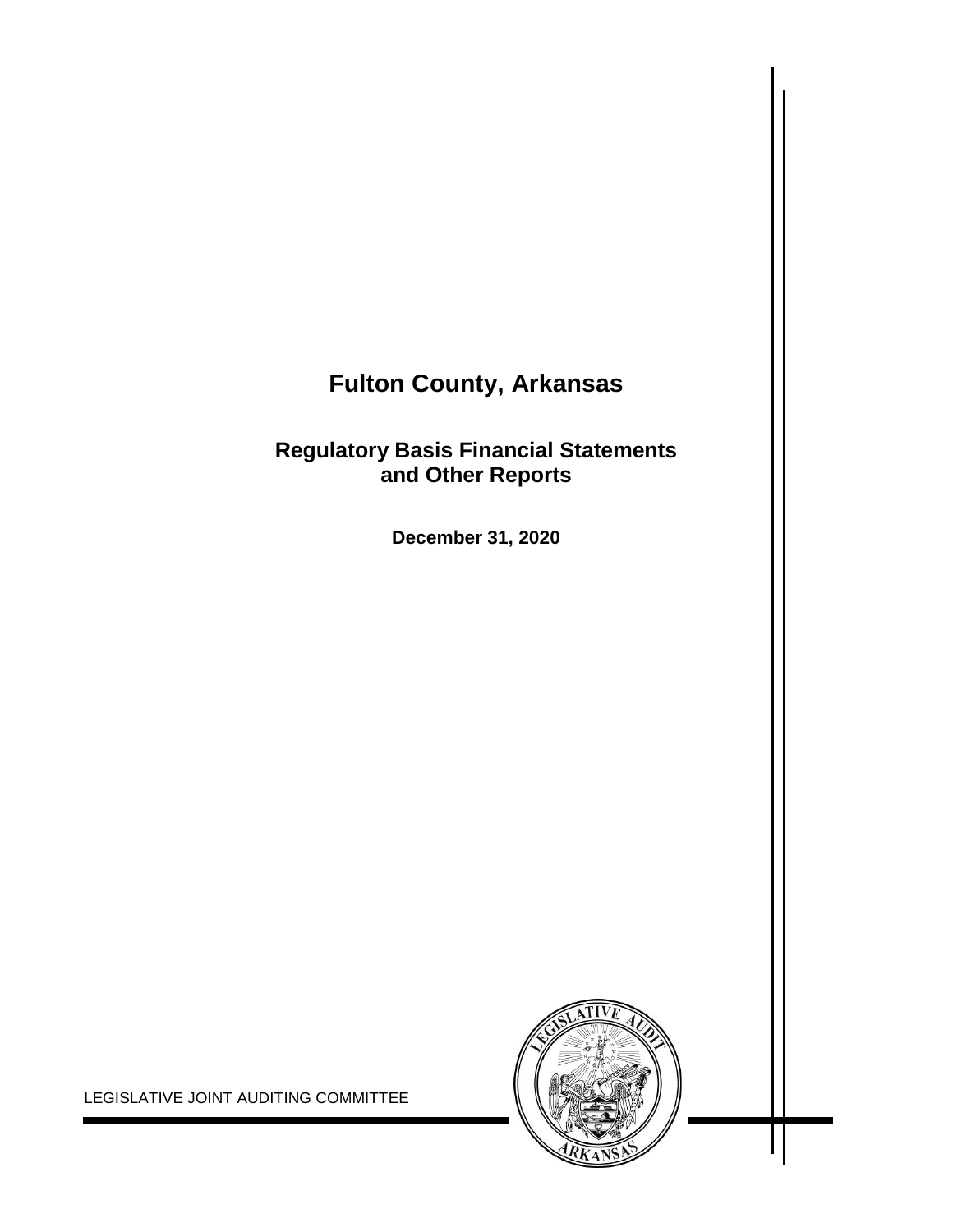### FULTON COUNTY, ARKANSAS TABLE OF CONTENTS FOR THE YEAR ENDED DECEMBER 31, 2020

Independent Auditor's Report

Report on Internal Control Over Financial Reporting and on Compliance and Other Matters Based on an Audit of Financial Statements Performed in Accordance with *Government Auditing Standards* Management Letter

# REGULATORY BASIS FINANCIAL STATEMENTS

**Exhibit** 

| Balance Sheet - Regulatory Basis<br>Statement of Revenues, Expenditures, and Changes in Fund Balances – Regulatory Basis<br>Statement of Revenues, Expenditures, and Changes in Fund Balances – Budget and Actual –<br>General and Road Funds - Regulatory Basis<br>Notes to Financial Statements |          |  |  |  |  |  |
|---------------------------------------------------------------------------------------------------------------------------------------------------------------------------------------------------------------------------------------------------------------------------------------------------|----------|--|--|--|--|--|
| SUPPLEMENTARY INFORMATION                                                                                                                                                                                                                                                                         | Schedule |  |  |  |  |  |
| Combining Balance Sheet – Other Funds in the Aggregate – Regulatory Basis<br>Combining Statement of Revenues, Expenditures, and Changes in Fund Balances -<br>Other Funds in the Aggregate – Regulatory Basis<br>Notes to Schedules 1 and 2                                                       |          |  |  |  |  |  |
| OTHER INFORMATION                                                                                                                                                                                                                                                                                 |          |  |  |  |  |  |
| Schedule of Capital Assets (Unaudited)<br>Schedule of Selected Information for the Last Five Years -<br>General Fund - Regulatory Basis (Unaudited)                                                                                                                                               | 3<br>4-1 |  |  |  |  |  |
| Schedule of Selected Information for the Last Five Years -<br>Road Fund - Regulatory Basis (Unaudited)<br>Schedule of Selected Information for the Last Five Years -                                                                                                                              |          |  |  |  |  |  |

Other Funds in the Aggregate - Regulatory Basis (Unaudited) 4-3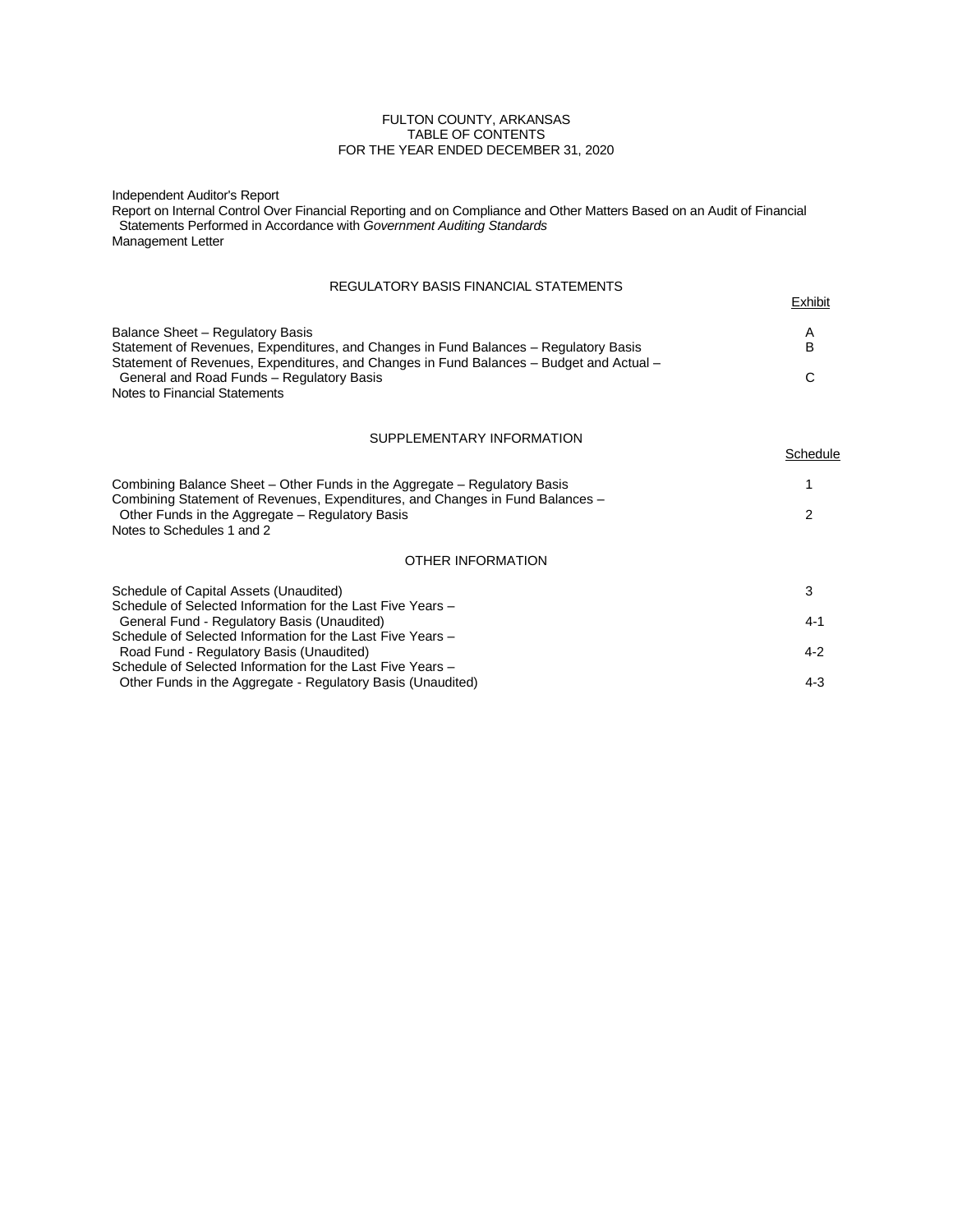**Sen. Ronald Caldwell** Senate Chair **Sen. Gary Stubblefield** Senate Vice Chair





**Rep. Richard Womack** House Chair **Rep. Nelda Speaks** House Vice Chair

**Roger A. Norman, JD, CPA, CFE, CFF** Legislative Auditor

# **LEGISLATIVE JOINT AUDITING COMMITTEE ARKANSAS LEGISLATIVE AUDIT**

### INDEPENDENT AUDITOR'S REPORT

Fulton County, Arkansas Officials and Quorum Court Members Legislative Joint Auditing Committee

#### **Report on the Financial Statements**

We have audited the accompanying regulatory basis financial statements of the general fund, road fund, and other funds in the aggregate of Fulton County, Arkansas, as of and for the year ended December 31, 2020, and the related notes to the financial statements as listed in the table of contents.

#### *Management's Responsibility for the Financial Statements*

Management is responsible for the preparation and fair presentation of these financial statements in accordance with the financial reporting provisions of Ark. Code Ann. § 10-4-412, as described in Note 1, to meet the requirements permitted by the State of Arkansas; this includes determining that the regulatory basis of accounting is an acceptable basis for the preparation of the financial statements in the circumstances. Management is also responsible for the design, implementation, and maintenance of internal control relevant to the preparation and fair presentation of financial statements that are free from material misstatement, whether due to fraud or error.

#### *Auditor's Responsibility*

Our responsibility is to express opinions on these financial statements based on our audit. We conducted our audit in accordance with auditing standards generally accepted in the United States of America and the standards applicable to financial audits contained in *Government Auditing Standards*, issued by the Comptroller General of the United States. Those standards require that we plan and perform the audit to obtain reasonable assurance about whether the financial statements are free from material misstatement.

An audit involves performing procedures to obtain audit evidence about the amounts and disclosures in the financial statements. The procedures selected depend on the auditor's judgment, including the assessment of the risks of material misstatement of the financial statements, whether due to fraud or error. In making those risk assessments, the auditor considers internal control relevant to the entity's preparation and fair presentation of the financial statements in order to design audit procedures that are appropriate in the circumstances, but not for the purpose of expressing an opinion on the effectiveness of the entity's internal control. Accordingly, we express no such opinion. An audit also includes evaluating the appropriateness of accounting policies used and the reasonableness of significant accounting estimates made by management, as well as evaluating the overall presentation of the financial statements.

We believe that the audit evidence we have obtained is sufficient and appropriate to provide a basis for our audit opinions.

#### *Basis for Adverse Opinion on U.S. Generally Accepted Accounting Principles*

As described in Note 1 of the financial statements, the financial statements are prepared by the County on the basis of the financial reporting provisions of Ark. Code Ann. § 10-4-412, which is a basis of accounting other than accounting principles generally accepted in the United States of America, to meet the requirements permitted by the State of Arkansas.

The effects on the financial statements of the variances between the regulatory basis of accounting described in Note 1 and accounting principles generally accepted in the United States of America, although not reasonably determinable, are presumed to be material.

#### *Adverse Opinion on U.S. Generally Accepted Accounting Principles*

In our opinion, because of the significance of the matter discussed in the "Basis for Adverse Opinion on U.S. Generally Accepted Accounting Principles" paragraph, the financial statements referred to above do not present fairly, in accordance with accounting principles generally accepted in the United States of America, the financial position of Fulton County, Arkansas, as of December 31, 2020, or the revenues, expenditures, and changes in net position and, where applicable, cash flows thereof for the year then ended.

#### *Unmodified Opinions on Regulatory Basis of Accounting*

In our opinion, the financial statements referred to above present fairly, in all material respects, the regulatory basis financial position of the general fund, road fund, and other funds in the aggregate of Fulton County, Arkansas, as of December 31, 2020, the regulatory basis revenues, expenditures, and changes in net position, and the budgetary comparisons for the general fund and road fund for the year then ended in accordance with the financial reporting provisions of Ark. Code Ann. § 10-4-412 described in Note 1.

500 WOODLANE STREET, SUITE 172 • LITTLE ROCK, ARKANSAS 72201-1099 • PHONE: (501) 683-8600 • FAX: (501) 683-8605 www.arklegaudit.gov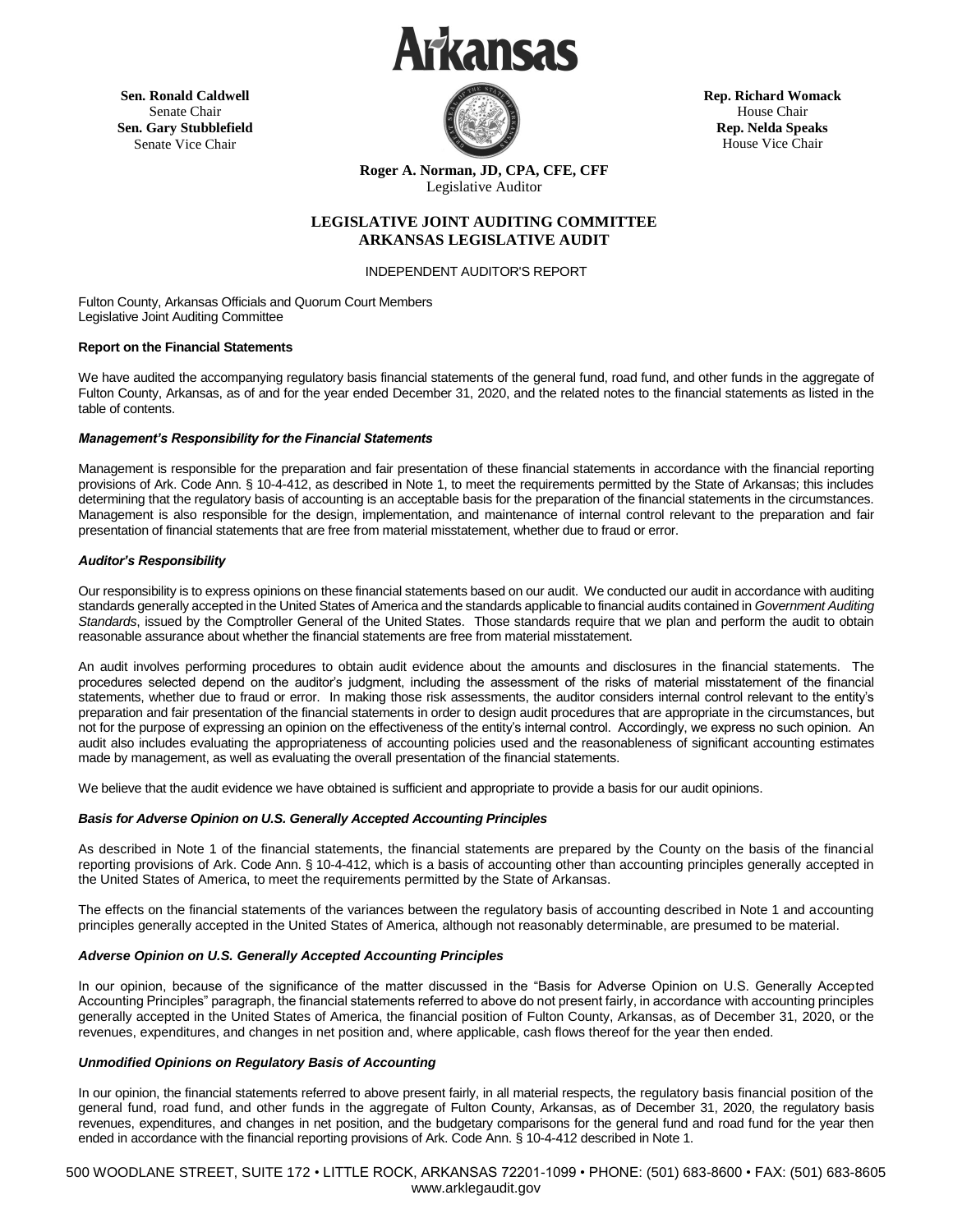### *Other Matters*

#### *Supplementary and Other Information*

Our audit was conducted for the purpose of forming opinions on the accompanying regulatory basis financial statements. The accompanying supplementary information and other information listed in the table of contents are presented for purposes of additional analysis and are not a required part of the financial statements.

The supplementary information is the responsibility of management and was derived from and relates directly to the underlying accounting and other records used to prepare the financial statements. Such information has been subjected to the auditing procedures applied in the audit of the regulatory basis financial statements and certain additional procedures, including comparing and reconciling such information directly to the underlying accounting and other records used to prepare the financial statements or to the financial statements themselves, and other additional procedures in accordance with auditing standards generally accepted in the United States of America. In our opinion, the supplementary information is fairly stated, in all material respects, in relation to the regulatory basis financial statements as a whole on the basis of accounting described in Note 1.

The other information has not been subjected to the auditing procedures applied in the audit of the regulatory basis financial statements, and accordingly, we do not express an opinion or provide any assurance on it.

#### **Other Reporting Required by** *Government Auditing Standards*

In accordance with *Government Auditing Standards*, we have also issued our report dated September 29, 2021, on our consideration of the County's internal control over financial reporting and on our tests of its compliance with certain provisions of the state constitution, laws, regulations, contracts, and grant agreements and other matters. The purpose of that report is to describe the scope of our testing of internal control over financial reporting and compliance and the results of that testing, and not to provide an opinion on internal control over financial reporting or on compliance. That report is an integral part of an audit performed in accordance with *Government Auditing Standards* in considering the County's internal control over financial reporting and compliance.

ARKANSAS LEGISLATIVE AUDIT

ozuk Norman

Roger A. Norman, JD, CPA, CFE, CFF Legislative Auditor

Little Rock, Arkansas September 29, 2021 LOCO02520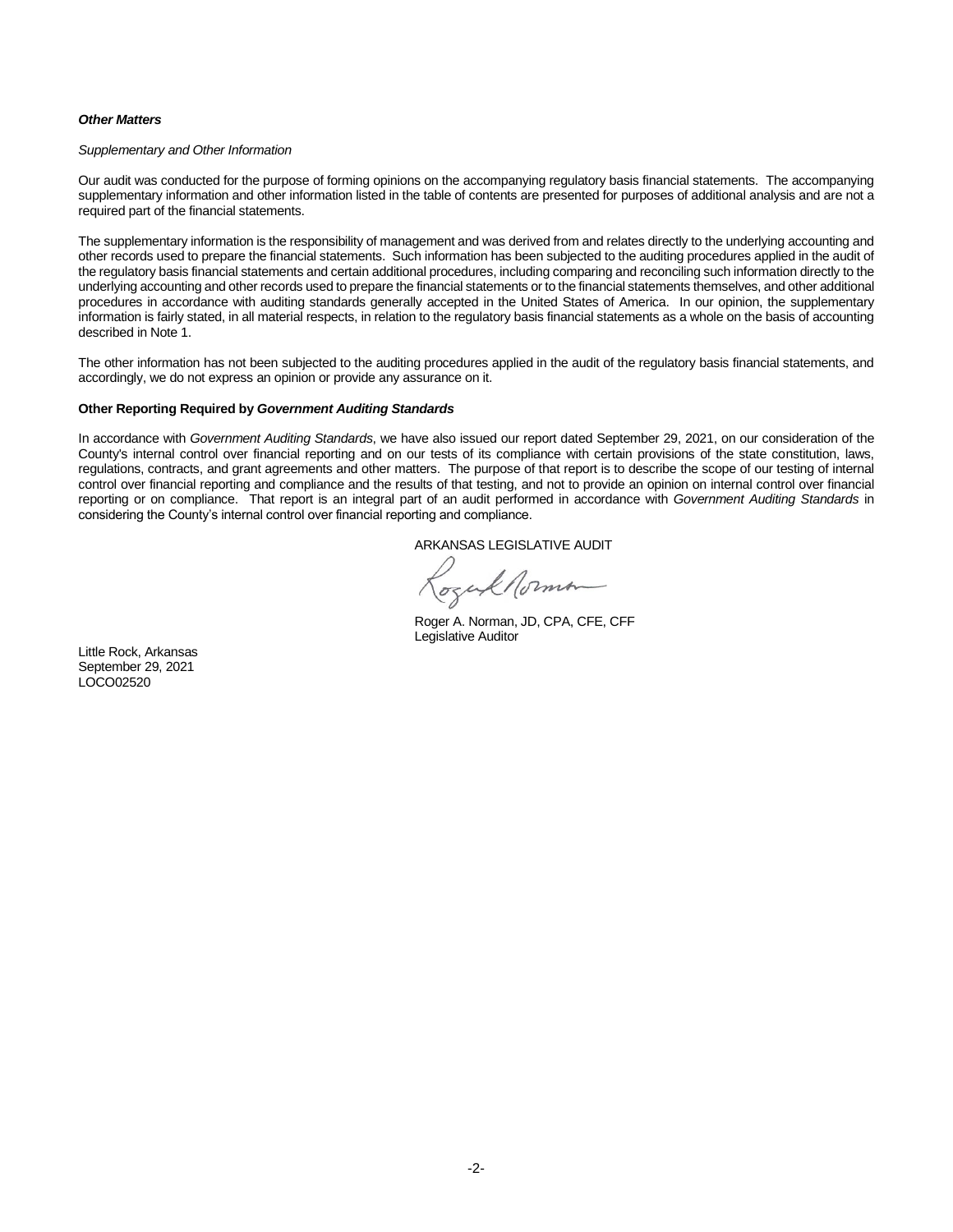

**Sen. Ronald Caldwell** Senate Chair **Sen. Gary Stubblefield** Senate Vice Chair



**Rep. Richard Womack** House Chair **Rep. Nelda Speaks** House Vice Chair

**Roger A. Norman, JD, CPA, CFE, CFF** Legislative Auditor

# **LEGISLATIVE JOINT AUDITING COMMITTEE ARKANSAS LEGISLATIVE AUDIT**

## REPORT ON INTERNAL CONTROL OVER FINANCIAL REPORTING AND ON COMPLIANCE AND OTHER MATTERS BASED ON AN AUDIT OF FINANCIAL STATEMENTS PERFORMED IN ACCORDANCE WITH *GOVERNMENT AUDITING STANDARDS*

## INDEPENDENT AUDITOR'S REPORT

Fulton County, Arkansas Officials and Quorum Court Members Legislative Joint Auditing Committee

We have audited in accordance with the auditing standards generally accepted in the United States of America and the standards applicable to financial audits contained in *Government Auditing Standards*, issued by the Comptroller General of the United States, the accompanying regulatory basis financial statements of the general fund, road fund, and other funds in the aggregate of Fulton County, Arkansas, as of and for the year ended December 31, 2020, and the related notes to the financial statements, and have issued our report thereon dated September 29, 2021. We issued an adverse opinion because the financial statements are prepared by the County on the basis of the financial reporting provisions of Ark. Code Ann. § 10-4-412, which is a basis of accounting other than accounting principles generally accepted in the United States of America. The effects on the financial statements of the variances between the regulatory basis of accounting described in Note 1 and accounting principles generally accepted in the United States of America, although not reasonably determinable, are presumed to be material. However, with respect to the regulatory basis of accounting described in Note 1, our opinions on the general fund, road fund, and other funds in the aggregate were unmodified.

## Internal Control Over Financial Reporting

In planning and performing our audit of the financial statements, we considered the County's internal control over financial reporting (internal control) as a basis for designing audit procedures that are appropriate in the circumstances for the purpose of expressing our opinions on the financial statements, but not for the purpose of expressing an opinion on the effectiveness of the County's internal control. Accordingly, we do not express an opinion on the effectiveness of the County's internal control.

A *deficiency in internal control* exists when the design or operation of a control does not allow management or employees, in the normal course of performing their assigned functions, to prevent, or detect and correct misstatements on a timely basis. A *material weakness* is a deficiency, or combination of deficiencies, in internal control such that there is a reasonable possibility that a material misstatement of the County's financial statements will not be prevented, or detected and corrected on a timely basis. A *significant deficiency* is a deficiency or a combination of deficiencies, in internal control that is less severe than a material weakness, yet important enough to merit attention by those charged with governance.

Our consideration of internal control was for the limited purpose described in the first paragraph of this section and was not designed to identify all deficiencies in internal control that might be material weaknesses or significant deficiencies. Given these limitations, during our audit we did not identify any deficiencies in internal control that we consider to be material weaknesses. However, material weaknesses or significant deficiencies may exist that were not identified.

#### Compliance and Other Matters

As part of obtaining reasonable assurance about whether the County's financial statements are free from material misstatement, we performed tests of its compliance with certain provisions of the state constitution, laws, regulations, contracts, and grant agreements, noncompliance with which could have a direct and material effect on the financial statements. However, providing an opinion on compliance with those provisions was not an objective of our audit, and accordingly, we do not express such an opinion. The results of our tests disclosed no instances of noncompliance or other matters that are required to be reported under *Government Auditing Standards*.

We also reported to management of the County in a separate letter dated September 29, 2021.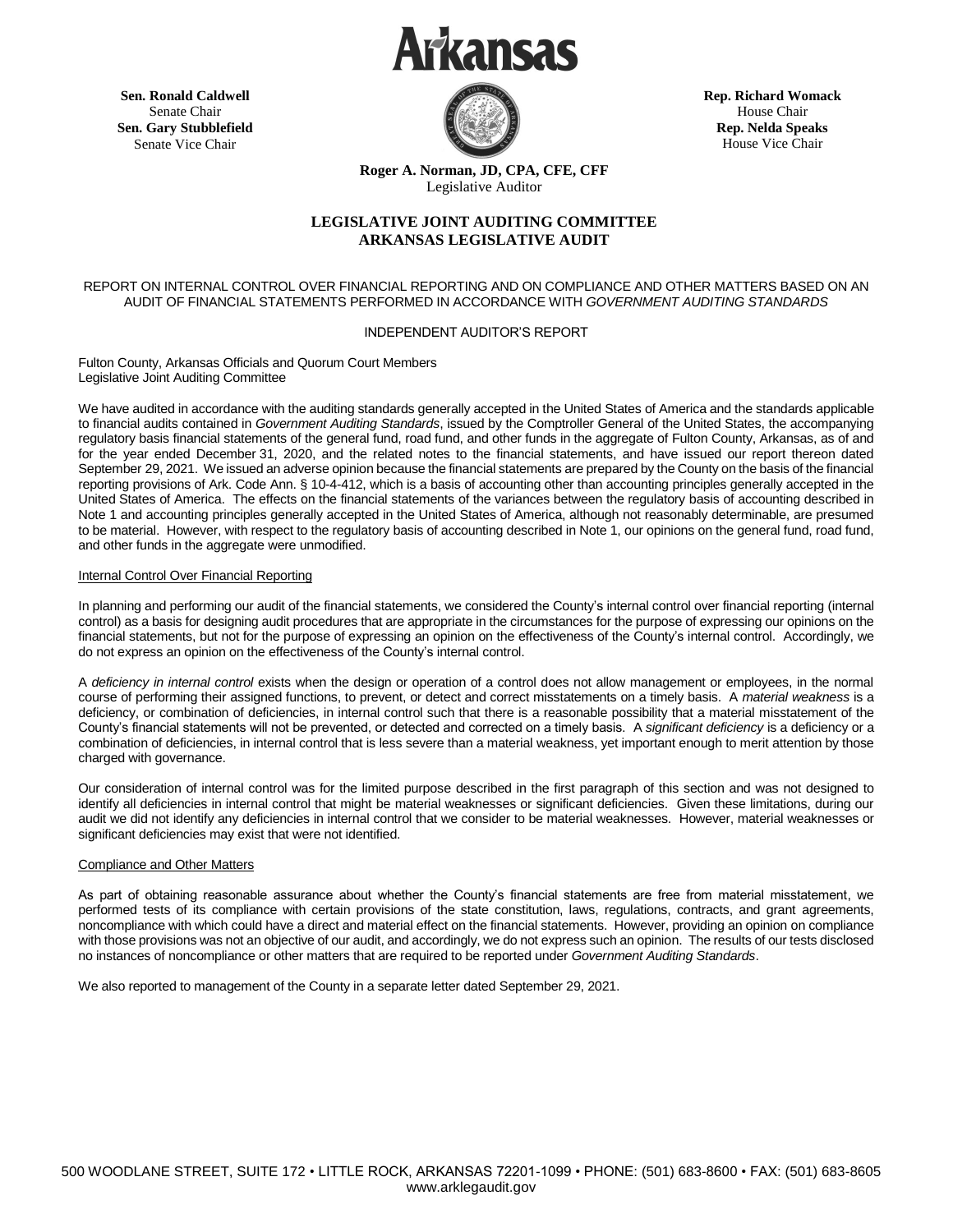#### Purpose of this Report

The purpose of this report is solely to describe the scope of our testing of internal control and compliance and the result of that testing, and not to provide an opinion on the effectiveness of the entity's internal control or on compliance. This report is an integral part of an audit performed in accordance with *Government Auditing Standards* in considering the entity's internal control and compliance. Accordingly, this communication is not suitable for any other purpose. However, pursuant to Ark. Code Ann. § 10-4-417, all reports presented to the Legislative Joint Auditing Committee are matters of public record and distribution is not limited.

ARKANSAS LEGISLATIVE AUDIT

arti Stoel

Marti Steel, CPA Deputy Legislative Auditor

Little Rock, Arkansas September 29, 2021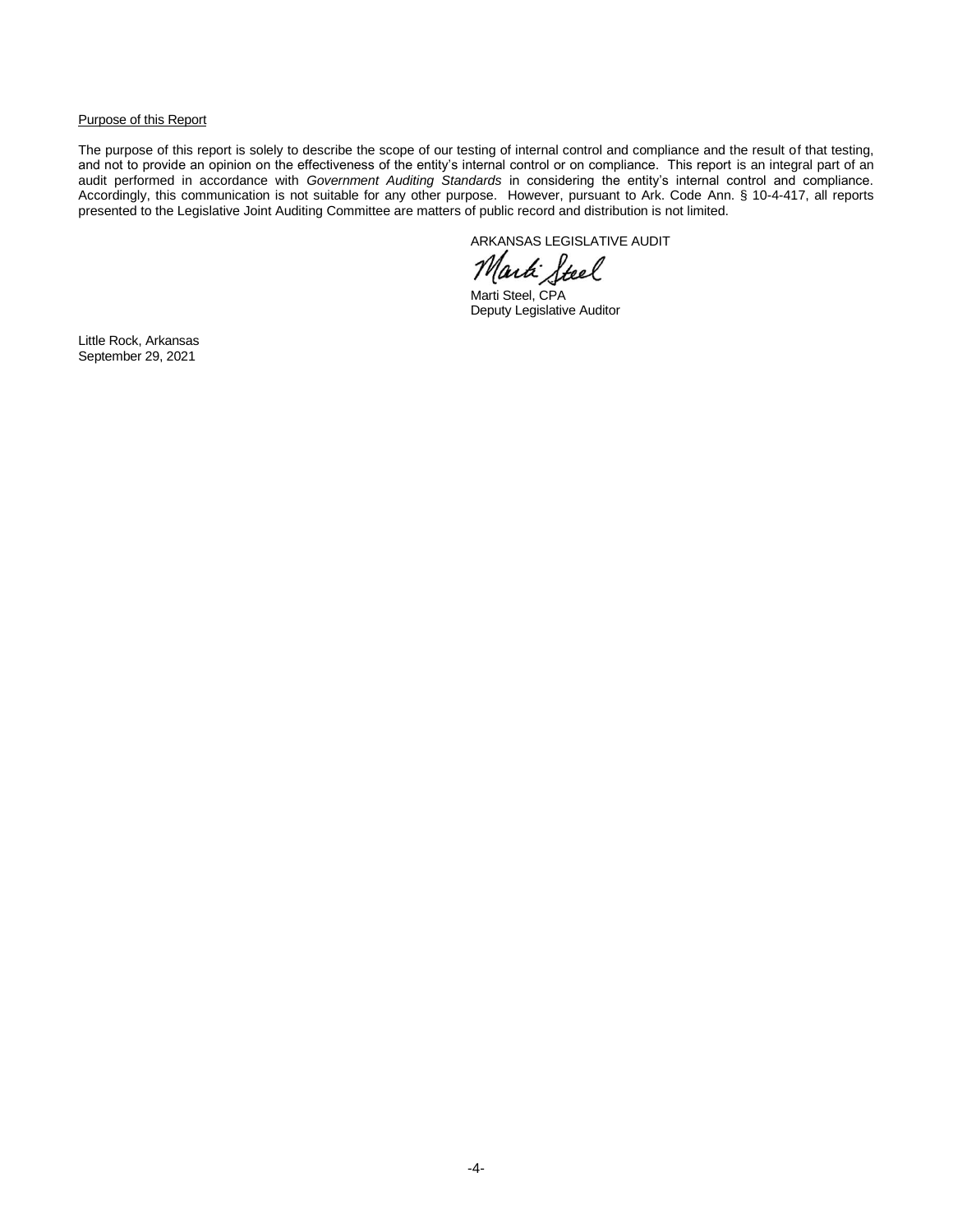rkansas

**Sen. Ronald Caldwell** Senate Chair **Sen. Gary Stubblefield** Senate Vice Chair



**Rep. Richard Womack** House Chair **Rep. Nelda Speaks** House Vice Chair

**Roger A. Norman, JD, CPA, CFE, CFF** Legislative Auditor

# **LEGISLATIVE JOINT AUDITING COMMITTEE ARKANSAS LEGISLATIVE AUDIT**

## MANAGEMENT LETTER

Fulton County, Arkansas Officials and Quorum Court Members Legislative Joint Auditing Committee

The commentary contained in this letter relates to the following officials who held office during 2020:

County Judge: J. R. Kendrick, Sr. (Resigned January 30, 2020) Jim Bicker (January 31, 2020 – May 21, 2020) Gary Clayton (Appointed May 22, 2020) Treasurer: Barry Abney Sheriff: Albert Roork Tax Collector: Michalle Watkins County and Circuit Clerk: Vickie Bishop Assessor: Brad Schaufler (Resigned November 30, 2020) Lavenia Goodson (Appointed December 1, 2020) County Librarian: Betty Roork District Court Clerk: Brandon Holder

No issues came to our attention that we considered necessary of reporting to management.

This letter is intended solely for the information and use of the Legislative Joint Auditing Committee, the Quorum Court and County management, and other parties as required by Arkansas Code, and is not intended to be and should not be used by anyone other than these specified parties. However, pursuant to Ark. Code Ann. § 10-4-417, all reports presented to the Legislative Joint Auditing Committee are matters of public record and distribution is not limited.

ARKANSAS LEGISLATIVE AUDIT

Mark Steel

Marti Steel, CPA Deputy Legislative Auditor

Little Rock, Arkansas September 29, 2021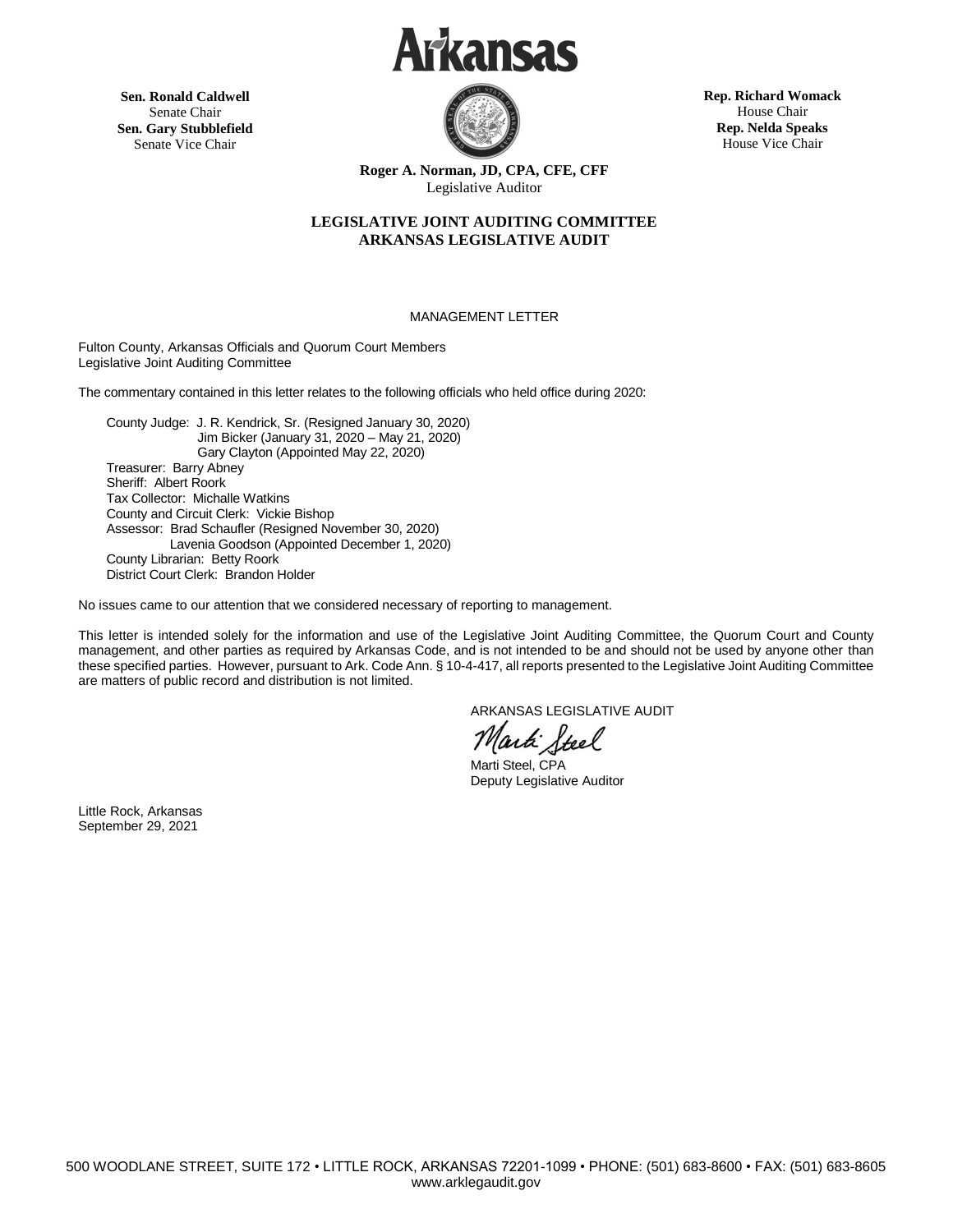# FULTON COUNTY, ARKANSAS BALANCE SHEET - REGULATORY BASIS DECEMBER 31, 2020

|                                     | General |           |    | Road      | <b>Other Funds</b><br>in the<br>Aggregate |           |  |
|-------------------------------------|---------|-----------|----|-----------|-------------------------------------------|-----------|--|
| <b>ASSETS</b>                       |         |           |    |           |                                           |           |  |
| Cash and cash equivalents           | \$      | 1,674,020 | \$ | 1,624,709 | \$                                        | 1,643,689 |  |
| Accounts receivable                 |         | 27,393    |    | 10,668    |                                           | 80,632    |  |
| <b>TOTAL ASSETS</b>                 |         | 1,701,413 | \$ | 1,635,377 | \$                                        | 1,724,321 |  |
| LIABILITIES AND FUND BALANCES       |         |           |    |           |                                           |           |  |
| Liabilities:                        |         |           |    |           |                                           |           |  |
| Accounts payable                    | \$      | 28,095    | \$ | 40,393    | \$                                        | 34,390    |  |
| Settlements pending                 |         | 63,954    |    |           |                                           | 336,372   |  |
| <b>Total Liabilities</b>            |         | 92,049    |    | 40,393    |                                           | 370,762   |  |
| Fund Balances:                      |         |           |    |           |                                           |           |  |
| Restricted                          |         | 6,866     |    | 94,147    |                                           | 1,326,769 |  |
| Committed                           |         |           |    |           |                                           | 26,790    |  |
| Assigned                            |         | 2,858     |    | 1,500,837 |                                           |           |  |
| Unassigned                          |         | 1,599,640 |    |           |                                           |           |  |
| <b>Total Fund Balances</b>          |         | 1,609,364 |    | 1,594,984 |                                           | 1,353,559 |  |
| TOTAL LIABILITIES AND FUND BALANCES | S       | 1,701,413 | \$ | 1,635,377 | S                                         | 1,724,321 |  |

The accompanying notes are an integral part of these financial statements.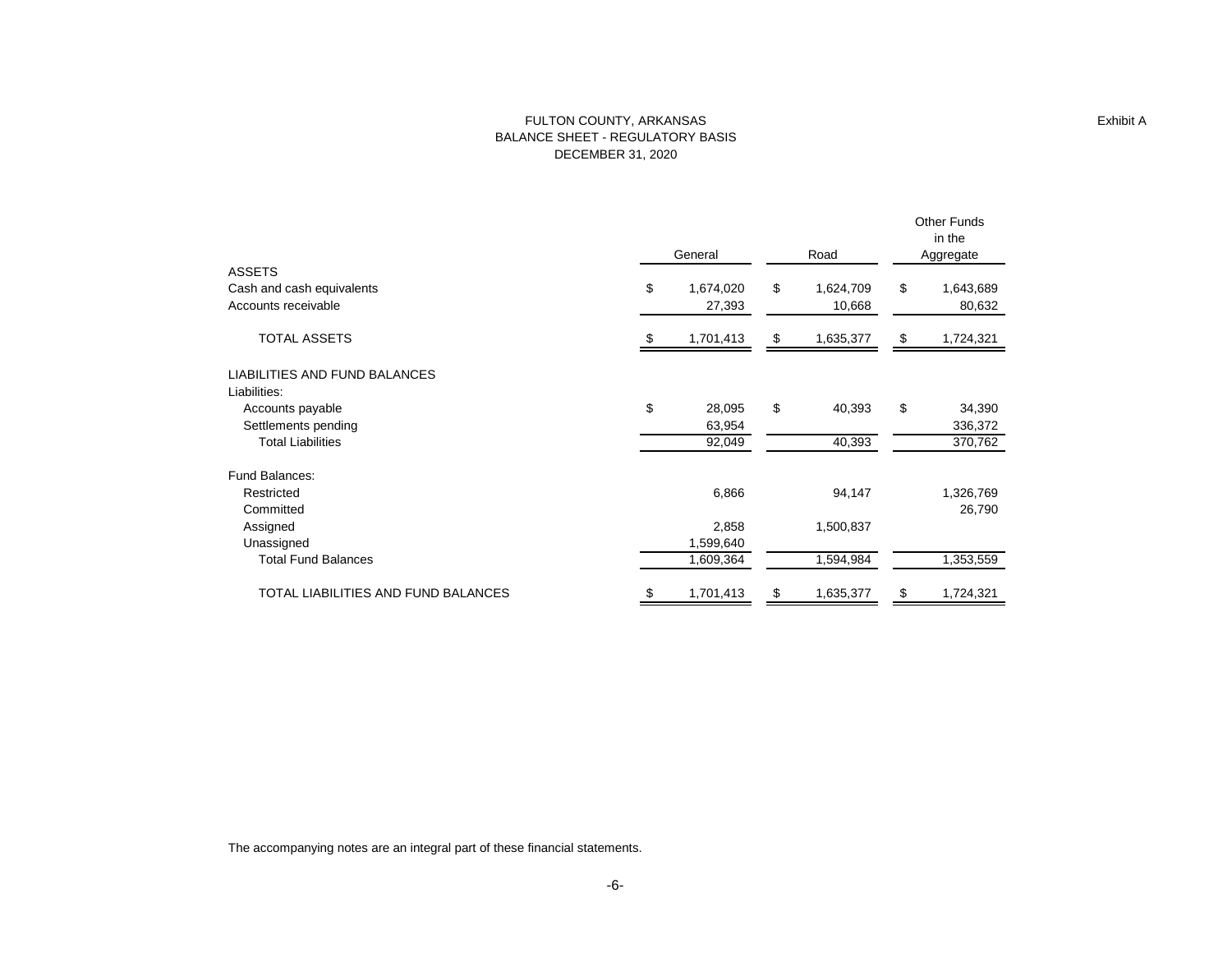# FULTON COUNTY, ARKANSAS STATEMENT OF REVENUES, EXPENDITURES, AND CHANGES IN FUND BALANCES - REGULATORY BASIS FOR THE YEAR ENDED DECEMBER 31, 2020

|                                                   | General |               | Road      | <b>Other Funds</b><br>in the<br>Aggregate |
|---------------------------------------------------|---------|---------------|-----------|-------------------------------------------|
| <b>REVENUES</b>                                   |         |               |           |                                           |
| State aid                                         | \$      | \$<br>398,089 | 1,332,121 | \$<br>304,137                             |
| Federal aid                                       |         | 578,819       |           | 197,171                                   |
| Property taxes                                    |         | 372,068       | 186,108   | 109,274                                   |
| Sales taxes                                       |         | 257,618       | 257,618   | 1,993,888                                 |
| Fines, forfeitures, and costs                     |         | 185,660       |           | 32,641                                    |
| Interest                                          |         | 8,242         | 9,795     | 6,032                                     |
| Officers' fees                                    |         | 35,141        |           | 107,254                                   |
| 911 fees                                          |         |               |           | 319,179                                   |
| Jail fees                                         |         |               |           | 55,358                                    |
| Treasurer's commission                            |         | 98,300        |           | 14,579                                    |
| Collector's commission                            |         | 151,153       |           | 23,268                                    |
| Taxes apportioned - Assessor's salary and expense |         | 198,242       |           |                                           |
| Other                                             |         | 86,412        | 4,484     | 10,548                                    |
| <b>TOTAL REVENUES</b>                             |         | 2,369,744     | 1,790,126 | 3,173,329                                 |
| Less: Treasurer's commission                      |         | 33,820        | 27,921    | 38,279                                    |
| <b>NET REVENUES</b>                               |         | 2,335,924     | 1,762,205 | 3,135,050                                 |
| <b>EXPENDITURES</b>                               |         |               |           |                                           |
| Current:                                          |         |               |           |                                           |
| General government                                |         | 834,748       |           | 330,004                                   |
| Law enforcement                                   |         | 391,382       |           | 855,236                                   |
| Highways and streets                              |         |               | 1,405,317 |                                           |
| Public safety                                     |         | 17,317        |           | 172,431                                   |
| Health                                            |         | 41,995        |           | 195,051                                   |
| Recreation and culture                            |         | 2,192         |           | 139,077                                   |
| Social services                                   |         | 54,143        |           |                                           |
| Water                                             |         |               |           | 87,959                                    |
| <b>Total Current</b>                              |         | 1,341,777     | 1,405,317 | 1,779,758                                 |
| Debt Service:                                     |         |               |           |                                           |
| Bond principal                                    |         |               |           | 316,610                                   |
| Bond interest and other charges                   |         |               |           | 60,218                                    |
| Lease principal                                   |         |               | 4,275     |                                           |
| Lease interest                                    |         |               | 848       |                                           |
| <b>TOTAL EXPENDITURES</b>                         |         | 1,341,777     | 1,410,440 | 2,156,586                                 |

Exhibit B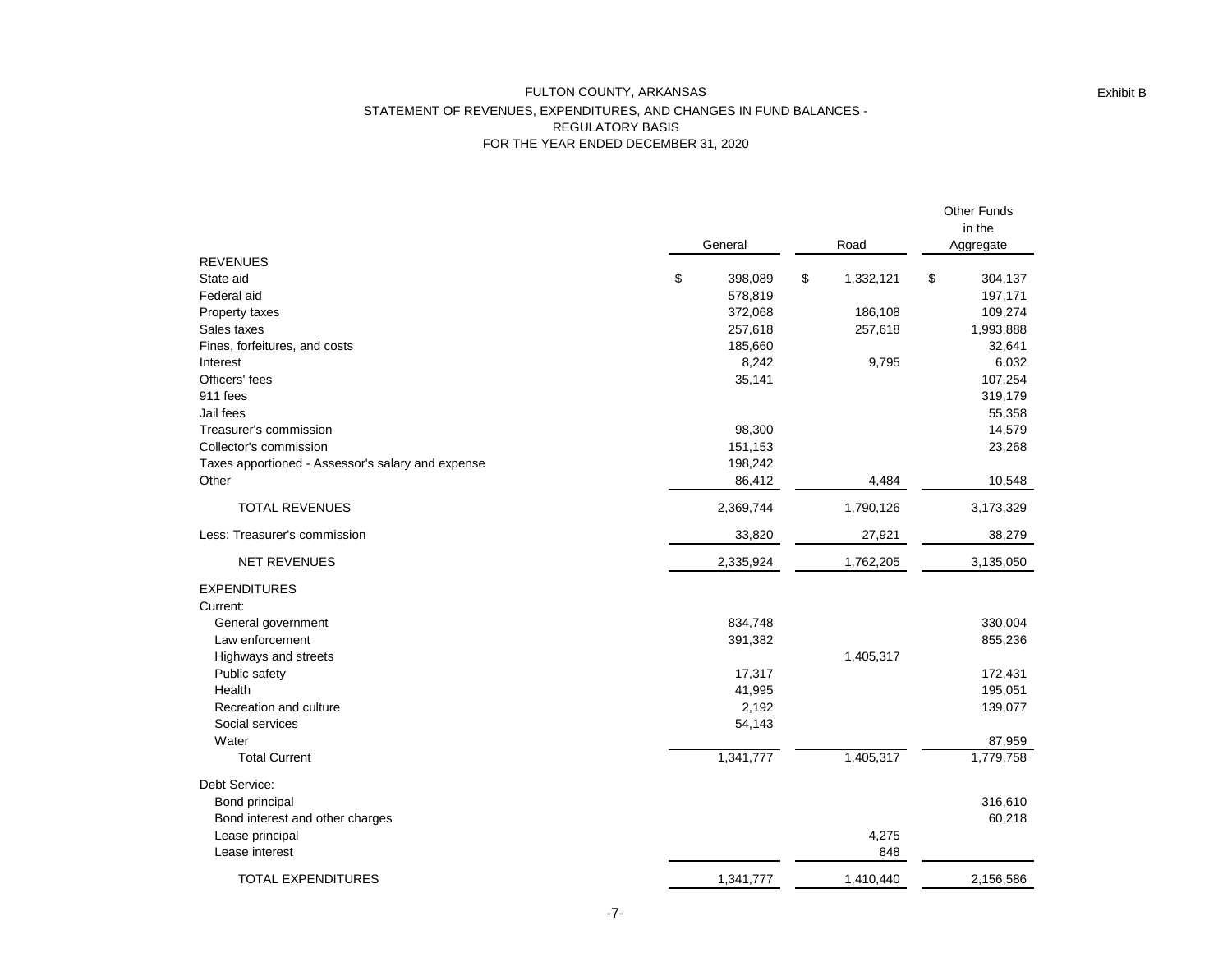# FULTON COUNTY, ARKANSAS STATEMENT OF REVENUES, EXPENDITURES, AND CHANGES IN FUND BALANCES - REGULATORY BASIS FOR THE YEAR ENDED DECEMBER 31, 2020

|                                                                                                                                                                                                       | General   |    | Road      | <b>Other Funds</b><br>in the<br>Aggregate                   |
|-------------------------------------------------------------------------------------------------------------------------------------------------------------------------------------------------------|-----------|----|-----------|-------------------------------------------------------------|
| EXCESS OF REVENUES OVER (UNDER)<br><b>EXPENDITURES</b>                                                                                                                                                | 994,147   | \$ | 351,765   | \$<br>978,464                                               |
| OTHER FINANCING SOURCES (USES)<br>Transfers in<br><b>Transfers out</b><br>Sales tax collected and remitted to local fire departments<br>Sales tax remitted to hospital<br>Contributions from hospital |           |    |           | 181,347<br>(181, 347)<br>(450, 485)<br>(269, 198)<br>39,475 |
| TOTAL OTHER FINANCING SOURCES (USES)                                                                                                                                                                  |           |    |           | (680, 208)                                                  |
| EXCESS OF REVENUES AND OTHER SOURCES OVER (UNDER)<br>EXPENDITURES AND OTHER USES                                                                                                                      | 994,147   |    | 351,765   | 298,256                                                     |
| <b>FUND BALANCES - JANUARY 1</b>                                                                                                                                                                      | 615,217   |    | 1,243,219 | 1,055,303                                                   |
| <b>FUND BALANCES - DECEMBER 31</b>                                                                                                                                                                    | 1,609,364 | Ж  | 1,594,984 | 1,353,559                                                   |

The accompanying notes are an integral part of these financial statements.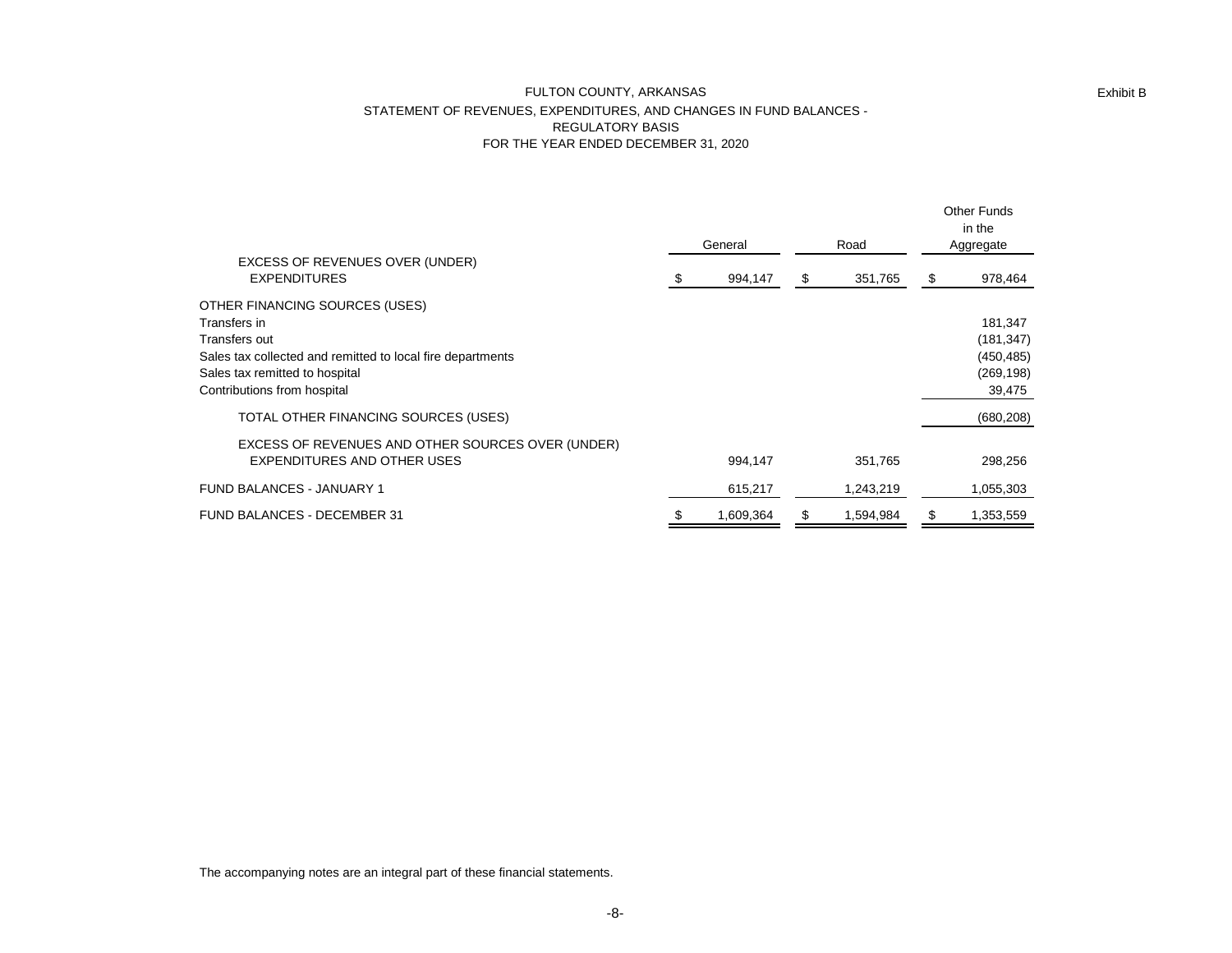#### BUDGET AND ACTUAL - GENERAL AND ROAD FUNDS - REGULATORY BASIS FOR THE YEAR ENDED DECEMBER 31, 2020 FULTON COUNTY, ARKANSAS STATEMENT OF REVENUES, EXPENDITURES, AND CHANGES IN FUND BALANCES -

|                                                        | General       |           |        |           |    |                                        | Road |               |    |           |    |                                        |  |
|--------------------------------------------------------|---------------|-----------|--------|-----------|----|----------------------------------------|------|---------------|----|-----------|----|----------------------------------------|--|
|                                                        | <b>Budget</b> |           | Actual |           |    | Variance<br>Favorable<br>(Unfavorable) |      | <b>Budget</b> |    | Actual    |    | Variance<br>Favorable<br>(Unfavorable) |  |
| <b>REVENUES</b>                                        |               |           |        |           |    |                                        |      |               |    |           |    |                                        |  |
| State aid                                              | \$            | 376,000   | \$     | 398.089   | \$ | 22,089                                 | \$   | 1,257,000     | \$ | 1,332,121 | \$ | 75,121                                 |  |
| Federal aid                                            |               | 29,800    |        | 578,819   |    | 549,019                                |      |               |    |           |    |                                        |  |
| Property taxes                                         |               | 441,500   |        | 372,068   |    | (69, 432)                              |      | 170,000       |    | 186,108   |    | 16,108                                 |  |
| Sales taxes                                            |               | 220,000   |        | 257,618   |    | 37,618                                 |      | 220,000       |    | 257,618   |    | 37,618                                 |  |
| Fines, forfeitures, and costs                          |               | 177,000   |        | 185,660   |    | 8,660                                  |      |               |    |           |    |                                        |  |
| Interest                                               |               | 3,600     |        | 8,242     |    | 4,642                                  |      | 17,000        |    | 9,795     |    | (7, 205)                               |  |
| Officers' fees                                         |               | 26,000    |        | 35,141    |    | 9,141                                  |      |               |    |           |    |                                        |  |
| Treasurer's commission                                 |               | 87,713    |        | 98,300    |    | 10,587                                 |      |               |    |           |    |                                        |  |
| Collector's commission                                 |               | 202,035   |        | 151,153   |    | (50, 882)                              |      |               |    |           |    |                                        |  |
| Taxes apportioned - Assessor's salary and expense      |               | 142,903   |        | 198,242   |    | 55,339                                 |      |               |    |           |    |                                        |  |
| Other                                                  |               | 82,425    |        | 86,412    |    | 3,987                                  |      |               |    | 4,484     |    | 4,484                                  |  |
| <b>TOTAL REVENUES</b>                                  |               | 1,788,976 |        | 2,369,744 |    | 580,768                                |      | 1,664,000     |    | 1,790,126 |    | 126,126                                |  |
| Less: Treasurer's commission                           |               |           |        | 33,820    |    | (33, 820)                              |      |               |    | 27,921    |    | (27, 921)                              |  |
| <b>NET REVENUES</b>                                    |               | 1,788,976 |        | 2,335,924 |    | 546,948                                |      | 1,664,000     |    | 1,762,205 |    | 98,205                                 |  |
| <b>EXPENDITURES</b>                                    |               |           |        |           |    |                                        |      |               |    |           |    |                                        |  |
| Current:                                               |               |           |        |           |    |                                        |      |               |    |           |    |                                        |  |
| General government                                     |               | 871,319   |        | 834,748   |    | 36,571                                 |      |               |    |           |    |                                        |  |
| Law enforcement                                        |               | 435,863   |        | 391,382   |    | 44,481                                 |      |               |    |           |    |                                        |  |
| Highways and streets                                   |               |           |        |           |    |                                        |      | 1,862,665     |    | 1,405,317 |    | 457,348                                |  |
| Public safety                                          |               | 25,979    |        | 17,317    |    | 8,662                                  |      |               |    |           |    |                                        |  |
| Health                                                 |               | 43,598    |        | 41,995    |    | 1,603                                  |      |               |    |           |    |                                        |  |
| Recreation and culture                                 |               |           |        | 2,192     |    | (2, 192)                               |      |               |    |           |    |                                        |  |
| Social services                                        |               | 55,302    |        | 54,143    |    | 1,159                                  |      |               |    |           |    |                                        |  |
| <b>Total Current</b>                                   |               | 1,432,061 |        | 1,341,777 |    | 90,284                                 |      | 1,862,665     |    | 1,405,317 |    | 457,348                                |  |
| Debt Service:                                          |               |           |        |           |    |                                        |      |               |    |           |    |                                        |  |
| Lease principal                                        |               |           |        |           |    |                                        |      |               |    | 4,275     |    | (4,275)                                |  |
| Lease interest                                         |               |           |        |           |    |                                        |      |               |    | 848       |    | (848)                                  |  |
| <b>TOTAL EXPENDITURES</b>                              |               | 1,432,061 |        | 1,341,777 |    | 90,284                                 |      | 1,862,665     |    | 1,410,440 |    | 452,225                                |  |
| EXCESS OF REVENUES OVER (UNDER)<br><b>EXPENDITURES</b> |               | 356,915   |        | 994,147   |    | 637,232                                |      | (198, 665)    |    | 351,765   |    | 550,430                                |  |
| FUND BALANCES - JANUARY 1                              |               | 250,000   |        | 615,217   |    | 365,217                                |      | 1,200,000     |    | 1,243,219 |    | 43,219                                 |  |
|                                                        |               |           |        |           |    |                                        |      |               |    |           |    |                                        |  |
| FUND BALANCES - DECEMBER 31                            |               | 606,915   | S      | 1,609,364 | \$ | 1,002,449                              |      | 1,001,335     | S  | 1,594,984 |    | 593,649                                |  |

The accompanying notes are an integral part of these financial statements.

Exhibit C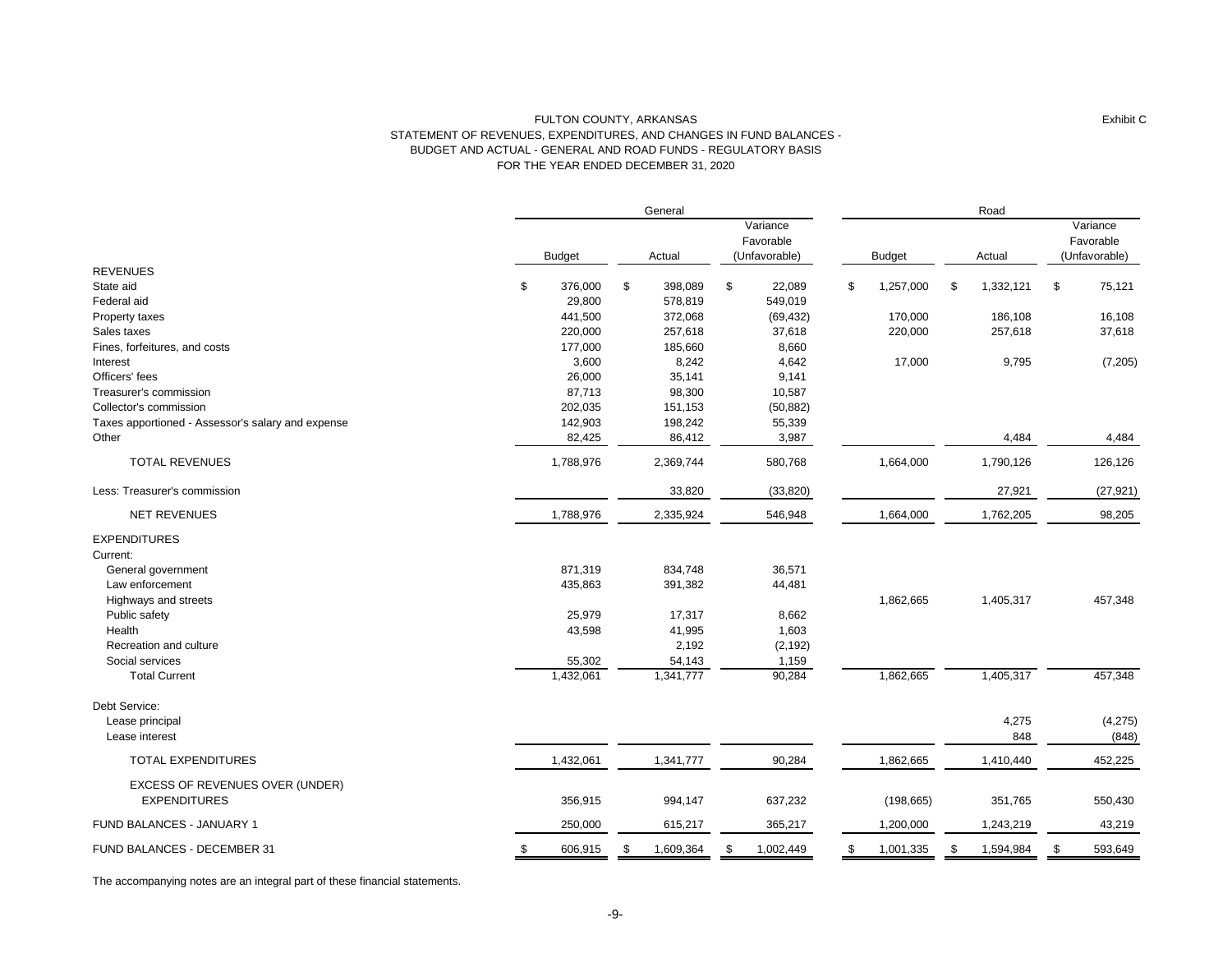#### **NOTE 1: Summary of Significant Accounting Policies**

#### **A. Financial Reporting Entity**

The County is a political subdivision of the state governed by an elected quorum court. The reporting entity includes all the funds of the County.

# **B. Basis of Presentation - Regulatory**

The financial statements are presented in accordance with the regulatory basis of presentation as prescribed or permitted by Ark. Code Ann. § 10-4-412. The law requires that the financial statements be presented on a fund basis with, as a minimum, the general fund and road fund presented separately with all other funds included in the financial statements presented in the aggregate. This law also stipulates that the financial statements consist of a balance sheet; a statement of revenues, expenditures, and changes in fund balances; a comparison of the final adopted budget to actual expenditures for the general and road funds; notes to financial statements; and a supplemental schedule of capital assets.

The regulatory basis of presentation is not in accordance with generally accepted accounting principles (GAAP). GAAP require that basic financial statements present government-wide and fund financial statements. Additionally, GAAP require the following major concepts: Management's Discussion and Analysis, separate financial statements for fiduciary fund types and other requirements for fiduciary fund types, specific procedures for the identification of major governmental funds, and applicable note disclosures. The regulatory basis of presentation does not require government-wide financial statements or the previously identified concepts.

A fund is defined as a fiscal and accounting entity with a self-balancing set of accounts recording cash and other financial resources, together with related liabilities and residual balances, and changes therein, which are segregated for purposes of carrying on specific activities or attaining certain objectives in accordance with special regulations, restrictions, or limitations.

The following types of funds are recognized in the accompanying regulatory basis financial statements.

**General Fund** - The General Fund is used to account for and report all financial resources not accounted for and reported in another fund.

**Road Fund** - The Road Fund (Special Revenue Fund) is used to account for and report the proceeds of specific revenue sources that are restricted or committed to expenditure for specified purposes other than debt service or capital projects. The Road Fund accounts for and reports proceeds of state highway turnback, property taxes, and sales taxes that are restricted or assigned for maintaining and constructing roads.

**Other Funds in the Aggregate** - Other Funds in the Aggregate consist of all funds included in the financial statements except for the General and Road Funds. The following types of funds are included in this column as follows:

Special Revenue Funds - Special Revenue Funds are used to account for and report the proceeds of specific revenue sources that are restricted or committed to expenditure for specified purposes other than debt service or capital projects. See Schedules 1 and 2 for Special Revenue Funds as reported with other funds in the aggregate.

Capital Projects Funds - Capital Projects Funds are used to account for and report financial resources that are restricted, committed, or assigned to expenditure for capital outlay, including the acquisition or construction of capital facilities and other capital assets. See Schedules 1 and 2 for Capital Projects Funds as reported with other funds in the aggregate.

Debt Service Funds - Debt Service Funds are used to account for and report financial resources that are restricted, committed, or assigned to expenditure for principal and interest. See Schedules 1 and 2 for Debt Service Funds as reported with other funds in the aggregate.

Custodial Funds - Custodial Funds are used to report resources held by the reporting government in a purely custodial capacity (assets equal liabilities). See Schedule 1 for Custodial Funds as reported with other funds in the aggregate.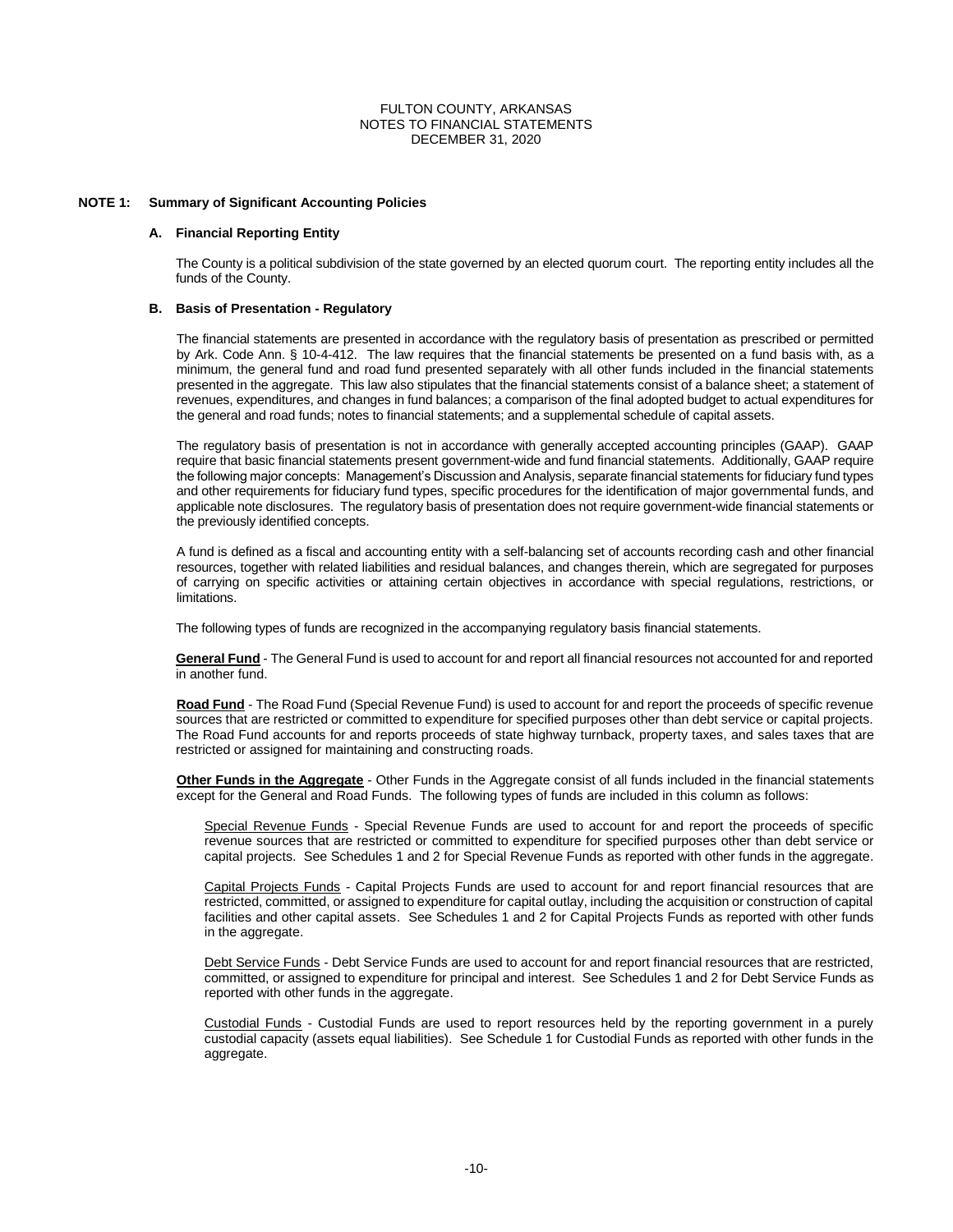#### **NOTE 1: Summary of Significant Accounting Policies (Continued)**

#### **C. Basis of Accounting - Regulatory**

The financial statements are prepared on the regulatory basis of accounting as prescribed or permitted by Ark. Code Ann. § 10-4-412. This regulatory basis differs from accounting principles generally accepted in the United States of America. Revenues generally are recognized as soon as they are both measurable and available except for Treasurer's and Collector's commission and Taxes apportioned – Assessor's salary and expense which are recognized when earned. Revenues are considered to be available when they are collectible within the current period or soon enough thereafter to pay liabilities of the current period. For this purpose, the government considers revenues to be available if they are collected within 60 days of the end of the current period. However, most state aid received from the State Treasury, as well as county sales taxes, is by state law revenue of the year in which it was received by the government. Expenditures generally are recorded when a liability is incurred. Liabilities incurred by the government on or before the end of the current period that are paid within 60 days of the end of the current period, are considered to be expenditures of the current period. However, debt service expenditures, as well as expenditures related to compensated absences and claims and judgments, are recorded only when payment is due. As a result of the use of this regulatory basis of accounting, capital assets and long-term debt are not recorded in these financial statements. Pension trust funds are reported in a separate column as part of supplementary information in order to provide users of the financial statements a better understanding of the entity as a whole.

The regulatory basis of accounting is not in accordance with generally accepted accounting principles (GAAP). GAAP require the following major concepts: Accrual basis of accounting for government-wide financial statements, including depreciation expense, modified accrual basis of accounting for fund financial statements, separate identification of special and extraordinary items, inclusion of capital assets and debt in the financial statements, inclusion of the net pension liability in the financial statements, and applicable note disclosures. The regulatory basis of accounting does not require the previously identified concepts.

#### **D. Assets, Liabilities, and Fund Balances**

#### Cash and Cash Equivalents

For the purpose of financial reporting, "cash and cash equivalents" includes all demand, savings, money market accounts, and certificates of deposit.

#### **Settlements Pending**

Settlements pending are considered fines, forfeitures, costs, officers' fees, commission, property taxes, and trust accounts that have not been transferred to the appropriate entities.

#### Fund Balance Classifications

- 1. Restricted fund balance amounts that are restricted when constraints placed on the use of resources are either (a) externally imposed by creditors (such as through debt covenants), grantors, contributors, or laws or regulations of other governments; or (b) imposed by law through constitutional provisions or enabling legislation.
- 2. Committed fund balance amounts that can only be used for specific purposes pursuant to constraints imposed by formal action of the Quorum Court.
- 3. Assigned fund balance amounts that are constrained by the Quorum Court's intent to be used for specific purposes, but are neither restricted nor committed.
- 4. Unassigned fund balance amounts that have not been assigned to other funds and that have not been restricted, committed, or assigned to specific purposes within the general fund. This classification may also include negative amounts in other governmental funds, if expenditures incurred for specific purposes exceeded the amounts restricted, committed, or assigned to those purposes.

### **E. Property Taxes**

A lien attaches to the real property in January and on personal property in June of each year. Property taxes are collectible beginning the first business day of March of the subsequent year, but are not considered delinquent until after October 15.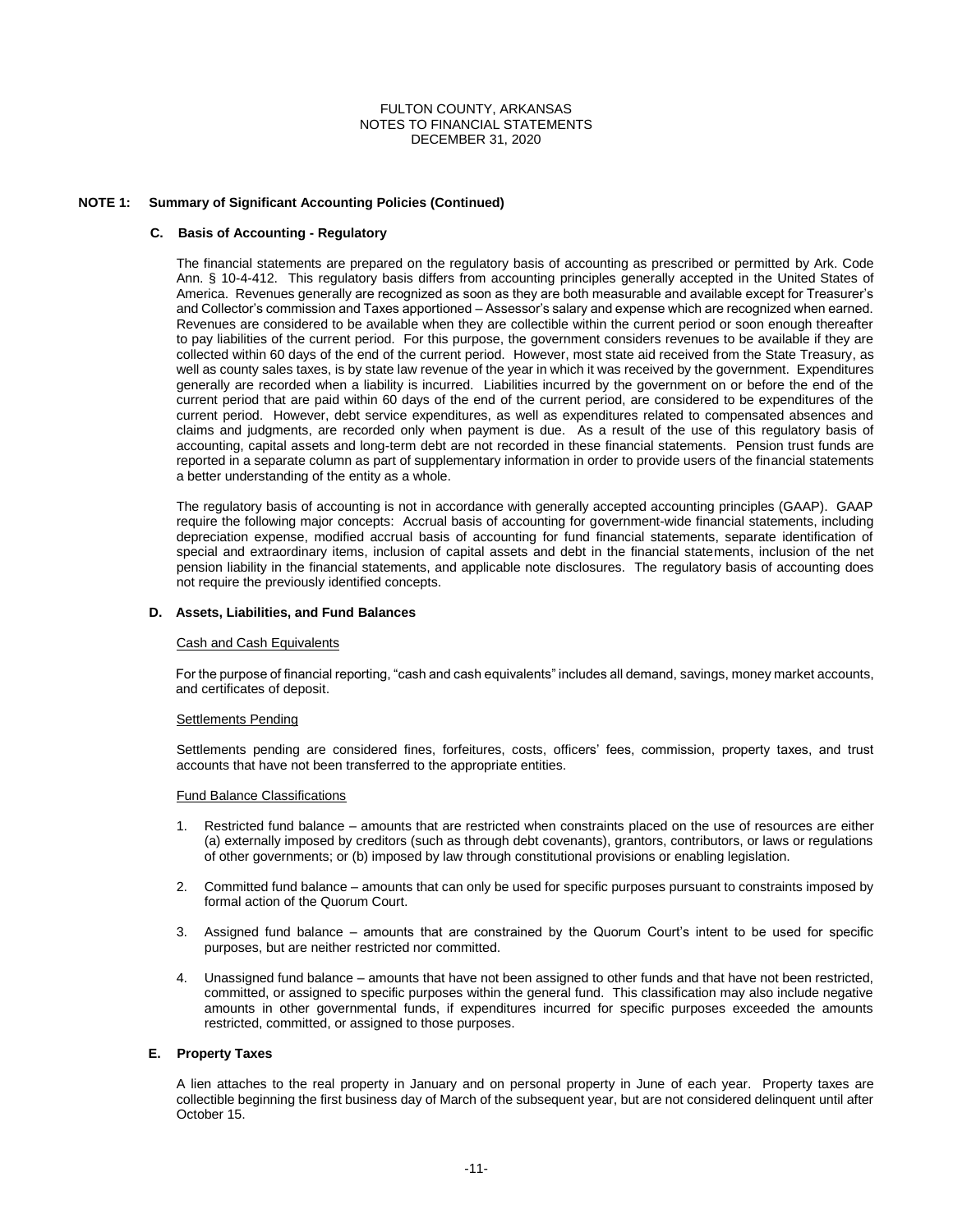### **NOTE 1: Summary of Significant Accounting Policies (Continued)**

#### **F. Budget Law**

#### 1. Legal Requirements

State law requires that the Quorum Court, before the end of each fiscal year, make appropriations, by ordinance, for the expenditures of County government for the following year. The Quorum Court may make appropriation amendments at any time during the current fiscal year. Appropriations lapse at the end of each year. Under certain conditions, the budget may be amended subsequent to the year-end.

#### 2. Accounting

The County prepared an annual budget on the regulatory basis for the General Fund, Road Fund, and the other operating funds.

### **G. Fund Balance Classification Policies and Procedures**

The County's highest level of decision-making authority is its Quorum Court. The establishment of amounts classified as committed fund balances and any subsequent modifications to such balances are the result of formal action taken by the Quorum Court through passage of an ordinance. The Quorum Court is authorized to assign amounts to a specific purpose, although a formal policy has not been established.

The County does not have a policy addressing whether it considers restricted or unrestricted amounts to have been spent when an expenditure is incurred for purposes for which both restricted and unrestricted amounts are available. For classification of fund balance amounts, restricted resources are considered spent before unrestricted. The County does not have a policy addressing which resources to use within the unrestricted fund balance when committed, assigned, or unassigned fund balances are available. When expenditures are incurred for purposes for which amounts in any of the unrestricted fund balance classifications could be used, committed amounts are reduced first, followed by assigned amounts, and then unassigned amounts.

#### **NOTE 2: Cash Deposits with Financial Institutions**

Cash deposits are carried at cost (carrying value). A comparison of the bank balance and carrying value is as follows:

| Carrying<br>Amount |           | Bank<br>Balance |           |  |
|--------------------|-----------|-----------------|-----------|--|
| \$                 | 561.498   | \$              | 561.228   |  |
|                    |           |                 |           |  |
|                    |           |                 |           |  |
|                    |           |                 |           |  |
|                    | 4,378,540 |                 | 4,621,862 |  |
|                    |           |                 |           |  |
| \$.                | 4,940,038 | \$.             | 5,183,090 |  |
|                    |           |                 |           |  |

The above total deposits do not include cash on hand of \$2,380.

#### **NOTE 3: Legal or Contractual Provisions for Deposits and Investments**

State law generally requires that county funds be deposited in federally insured banks located in the State of Arkansas. The county deposits may be in the form of checking accounts, savings accounts, and time deposits. Public funds may be invested in eligible investment securities having a maturity of not longer than 5 years from the date of acquisition unless, as documented at the time of acquisition, the investment is to fund or support a specific purpose and there are no expectations that the investment will be sold before maturity; an Arkansas bank certificate of deposit; an account established by a local government joint investment trust; or an Arkansas financial institution repurchase agreement for eligible investment securities in which the seller agrees to repurchase the investment at a price including interest earned during the holding period as determined by the repurchase agreement.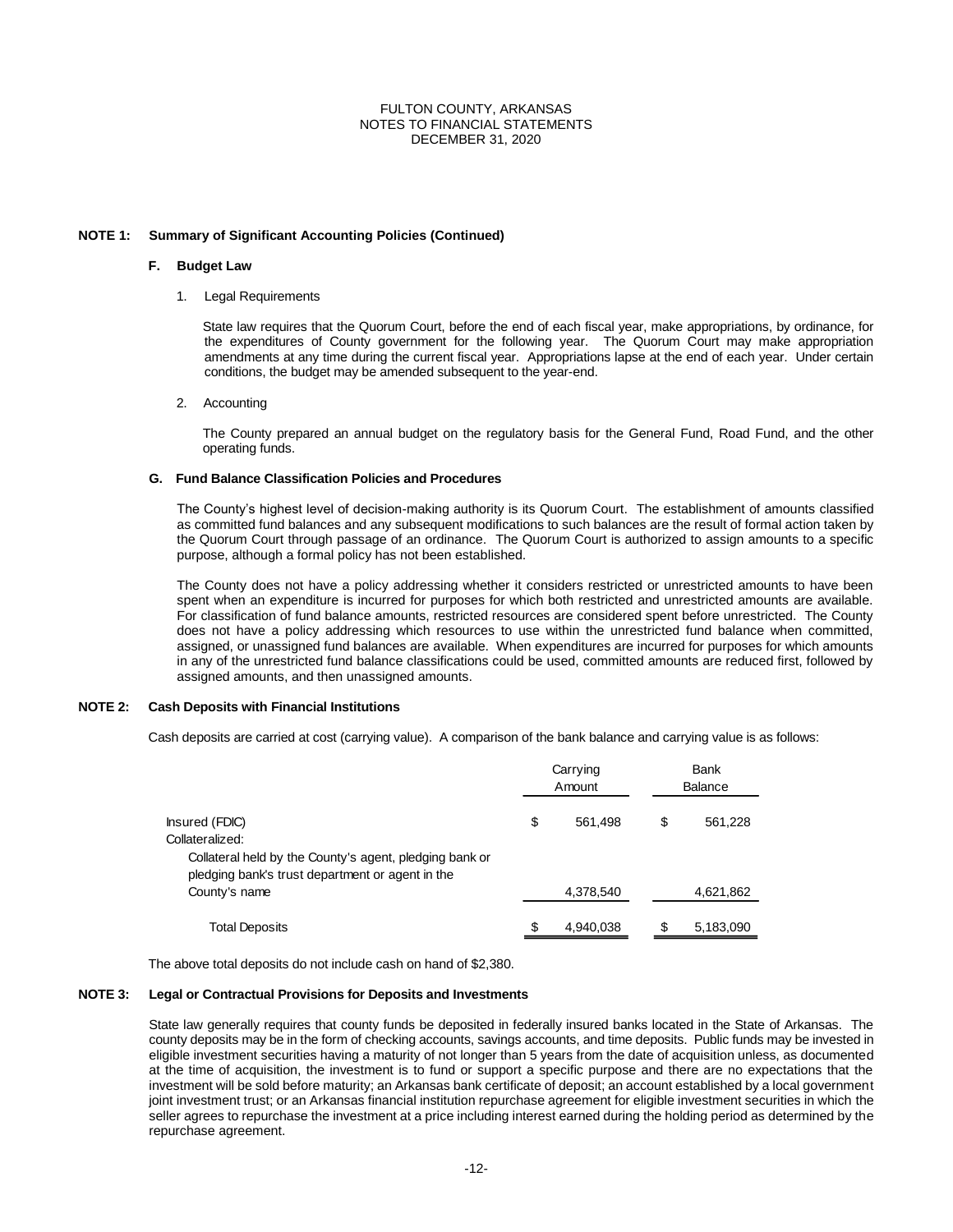# **NOTE 4: Accounts Receivable**

The accounts receivable balance at December 31, 2020, is composed of the following:

|                                                   |    |              |           |    | Other Funds in |
|---------------------------------------------------|----|--------------|-----------|----|----------------|
| Description                                       |    | General Fund | Road Fund |    | the Aggregate  |
|                                                   |    |              |           |    |                |
| Federal aid                                       | \$ | 7,032        |           |    |                |
| Property taxes                                    |    | 177          | \$<br>284 | \$ | 107            |
| Fines, forfeitures, and costs                     |    | 8,870        |           |    | 1,293          |
| Officers' fees                                    |    | 1,952        |           |    | 10,428         |
| 911 fees                                          |    |              |           |    | 52,640         |
| Jail fees                                         |    |              |           |    | 3,851          |
| Treasurer's commission                            |    | 7,751        | 7,680     |    | 10,708         |
| Collector's commission                            |    |              | 2,704     |    | 1,592          |
| Taxes apportioned - Assessor's salary and expense |    | 1,216        |           |    |                |
| Other                                             |    | 395          |           |    | 13             |
|                                                   |    |              |           |    |                |
| Totals                                            |    | 27,393       | 10,668    |    | 80,632         |

# **NOTE 5: Accounts Payable**

The accounts payable balance at December 31, 2020, is composed of the following:

| Description                         | Road Fund<br>General Fund |               |   |              |   | Other Funds in<br>the Aggregate |
|-------------------------------------|---------------------------|---------------|---|--------------|---|---------------------------------|
| Vendor payables<br>Salaries payable | \$                        | 27,852<br>243 | S | 40.332<br>61 | S | 33,901<br>489                   |
| Totals                              | S                         | 28,095        | S | 40,393       | S | 34,390                          |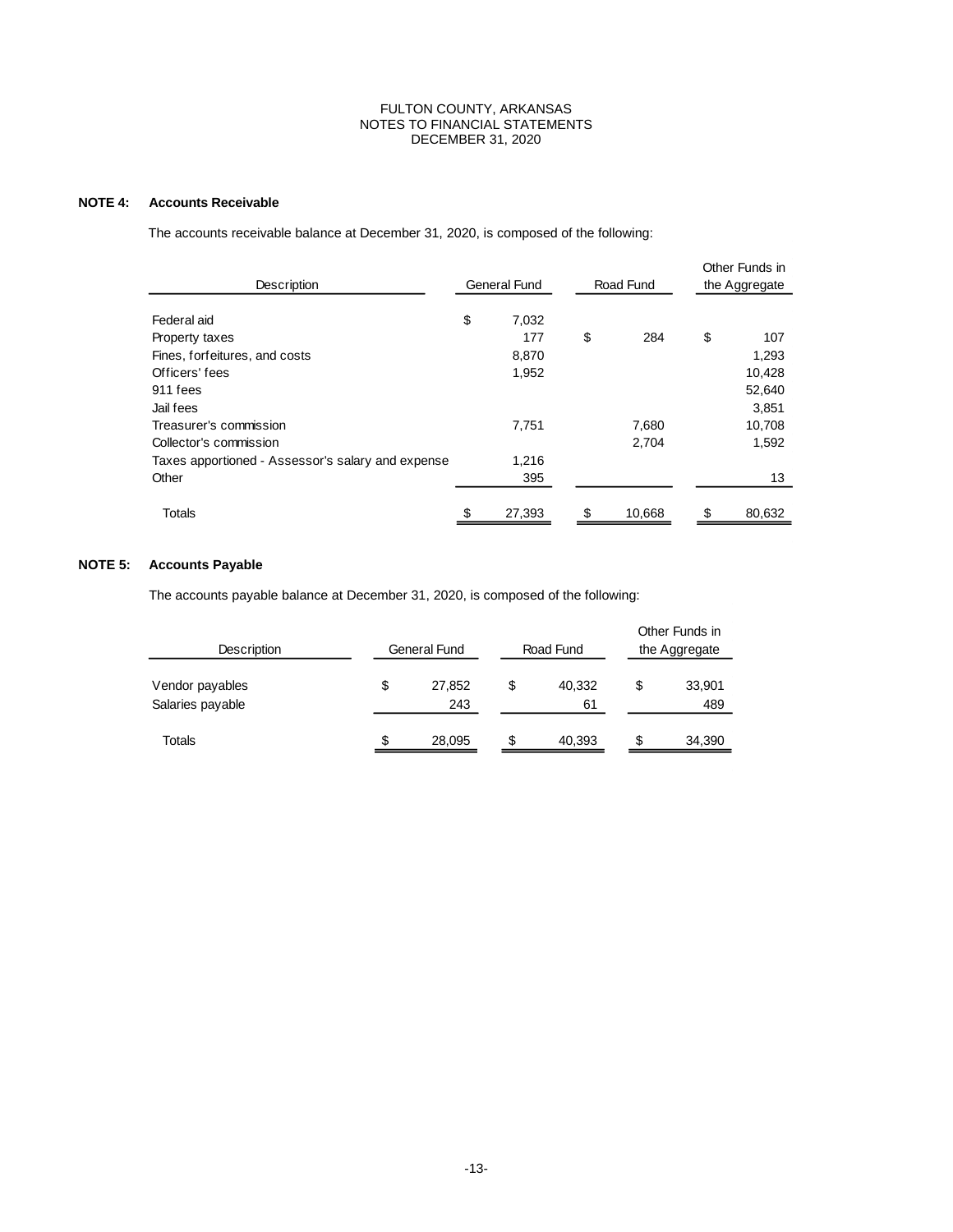#### **NOTE 6: Details of Fund Balance Classifications**

Fund balance classifications at December 31, 2020, are composed of the following:

|                         | General         |      | Road      | Other Funds in |               |  |
|-------------------------|-----------------|------|-----------|----------------|---------------|--|
| Description             | Fund            | Fund |           |                | the Aggregate |  |
| <b>Fund Balances</b>    |                 |      |           |                |               |  |
| Restricted for:         |                 |      |           |                |               |  |
| General government      |                 |      |           | \$             | 327,081       |  |
| Law enforcement         |                 |      |           |                | 348,038       |  |
| Highw ays and streets   |                 | \$   | 94,147    |                |               |  |
| Public safety           |                 |      |           |                | 201,345       |  |
| Health                  |                 |      |           |                | 2,102         |  |
| Recreation and culture  | \$<br>6,866     |      |           |                | 254,226       |  |
| Capital outlay          |                 |      |           |                | 32            |  |
| Debt service            |                 |      |           |                | 193,945       |  |
| <b>Total Restricted</b> | 6,866           |      | 94,147    |                | 1,326,769     |  |
|                         |                 |      |           |                |               |  |
| Committed for:          |                 |      |           |                |               |  |
| Law enforcement         |                 |      |           |                | 26,790        |  |
|                         |                 |      |           |                |               |  |
| Assigned to:            |                 |      |           |                |               |  |
| General government      | 2,858           |      |           |                |               |  |
| Highw ays and streets   |                 |      | 1,500,837 |                |               |  |
| <b>Total Assigned</b>   | 2,858           |      | 1,500,837 |                |               |  |
|                         |                 |      |           |                |               |  |
| Unassigned              | 1,599,640       |      |           |                |               |  |
|                         |                 |      |           |                |               |  |
| Totals                  | \$<br>1,609,364 | \$   | 1,594,984 | \$             | 1,353,559     |  |

#### **NOTE 7: Legal Debt Limit**

#### A. Property Tax Secured Bonded Debt

The County is subject to a constitutional limitation for bonded indebtedness equal to 10% of the total assessed value for tax purposes of real and personal property as determined by the last tax assessment. At December 31, 2020, the legal debt limit for bonded debt was \$13,217,468. There were no property tax secured bond issues.

# B. Short-term Financing Obligations

The County is subject to a constitutional limitation for short-term financing obligations equal to 2.5% of the assessed value of taxable property within the County as determined by the last tax assessment. At December 31, 2020, the legal debt limit for short-term financing obligations was \$3,726,742. The amount of short-term financing obligations was \$30,622, leaving a legal debt margin of \$3,696,120.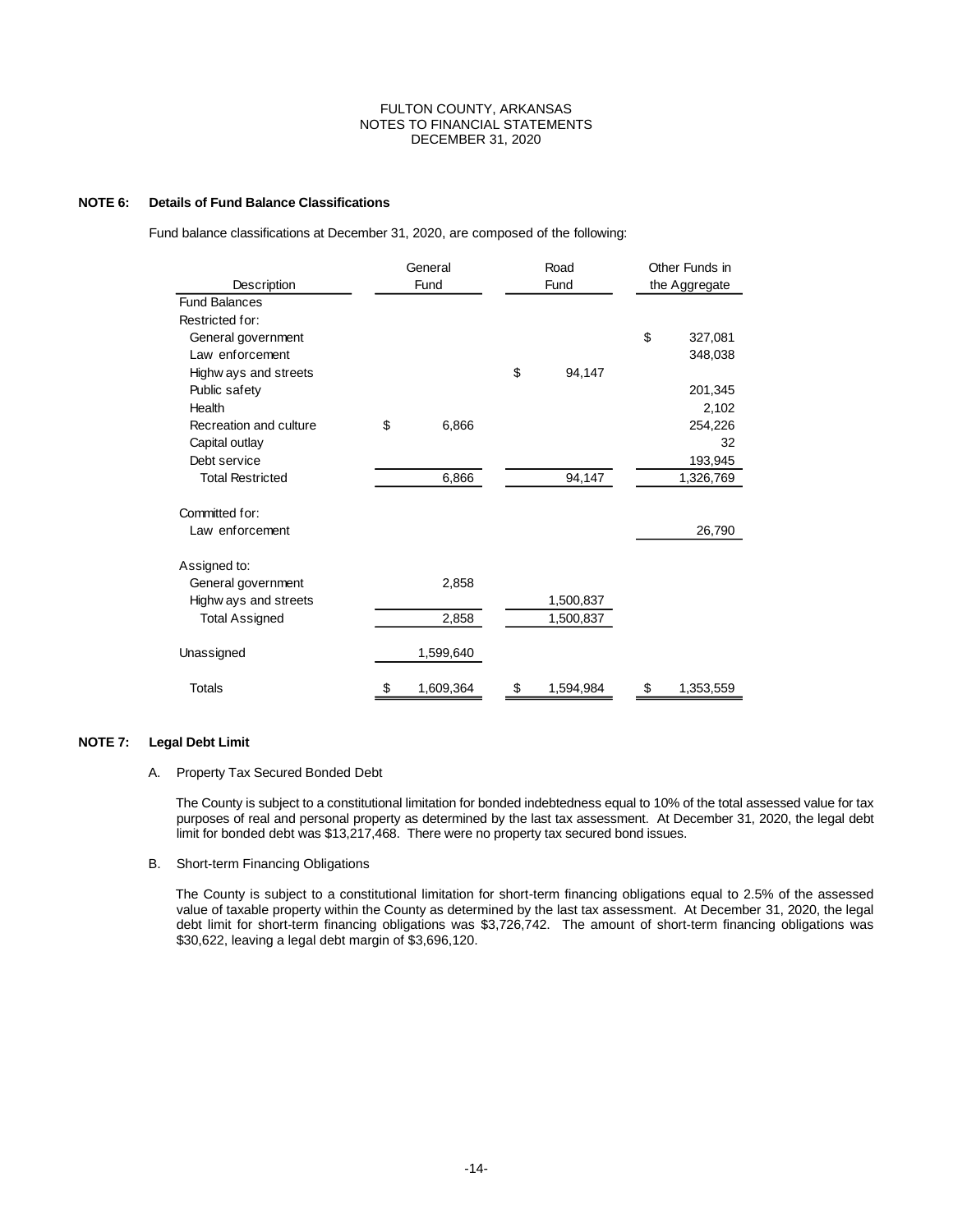#### **NOTE 8: Commitments**

Total commitments consist of the following at December 31, 2020:

|   | December 31,<br>2020 |
|---|----------------------|
| S | 1,938,458            |
|   | 131.879              |
|   | 222,744              |
|   | 2,293,081            |
|   |                      |

#### Long-term Liabilities

Long-term liabilities at December 31, 2020, are comprised of the following:

|                                                                                                                                                                                                                                                                                                                                                                                                                                                                                                                                                                                                                                                                                      | December 31,<br>2020 |
|--------------------------------------------------------------------------------------------------------------------------------------------------------------------------------------------------------------------------------------------------------------------------------------------------------------------------------------------------------------------------------------------------------------------------------------------------------------------------------------------------------------------------------------------------------------------------------------------------------------------------------------------------------------------------------------|----------------------|
| <b>Bonds</b><br>Hospital Sales and Use Tax Bonds, Series 2013, dated September 27, 2013, in the amount of<br>\$1,773,000 with an annual interest rate of 2.9% for the refinancing of the Sales and Use Tax<br>Bonds Series 2007. The 2007 Series Bonds were issued for the purpose of acquiring,<br>constructing, and equipping improvements of the county hospital. These bonds shall be payable<br>from the proceeds of the 1/2% county sales tax. 138 payments of \$15,112 are due on the 1st of<br>each month beginning October 1, 2013 through March 1, 2025. Payments are made from the<br>2013 Series Sales and Use Tax Bonds Fund.                                           | \$<br>710,965        |
| USDA-RD Sales and Use Tax Capital Improvement Bond - Series 2012, dated January 1, 2013, in<br>the amount of \$1,700,000 with an interest rate of 3.125% for the purpose of acquiring,<br>constructing, furnishing, and equipping a new county jail. The bonds are due in monthly<br>installments of \$6,290 from the Jail Sales and Use Tax Bonds Fund through December 2053 and<br>shall be payable from the proceeds of 17.5% of the 1% county sales tax. Surplus tax receipts<br>will be used to redeem bonds as funds are available thus shortening the final maturity date of the<br>bonds. The maturity date of the bonds as of the year ended December 31, 2020 is May 2041. | 1,136,321            |
| <b>Total Bonds</b>                                                                                                                                                                                                                                                                                                                                                                                                                                                                                                                                                                                                                                                                   | 1,847,286            |
| Direct Borrow ings<br>Lease-purchase agreement with Caterpillar Financial Services Corporation in the amount of<br>\$34,897, entered into on April 10, 2020 for the purchase of a Caterpillar 236D Skid Steer Loader<br>to be repaid with 60 monthly payments of \$640 beginning May 10, 2020. The interes rate is<br>3.85%. Payments are to be made from the Road Fund.                                                                                                                                                                                                                                                                                                             | 30,622               |
| Compensated absences consisting of accrued vacation and sick leave adjusted to current salary<br>cost.                                                                                                                                                                                                                                                                                                                                                                                                                                                                                                                                                                               | 60,550               |
| <b>Total Long-term liabilities</b>                                                                                                                                                                                                                                                                                                                                                                                                                                                                                                                                                                                                                                                   | \$1,938,458          |

Due to the County's regulatory basis of accounting, these liabilities are not recorded in the financial statements.

The County's outstanding bonds payable of \$1,847,286 contain a provision that in an event of default, the Trustee may, and upon written request of the owners of not less than 10% in principal amount of the bonds then outstanding shall, by proper suit compel the performance of the duties of the officials of the County and officials of the State to take any action or obtain any proper relief in law or equity available under the Constitution and laws of the State.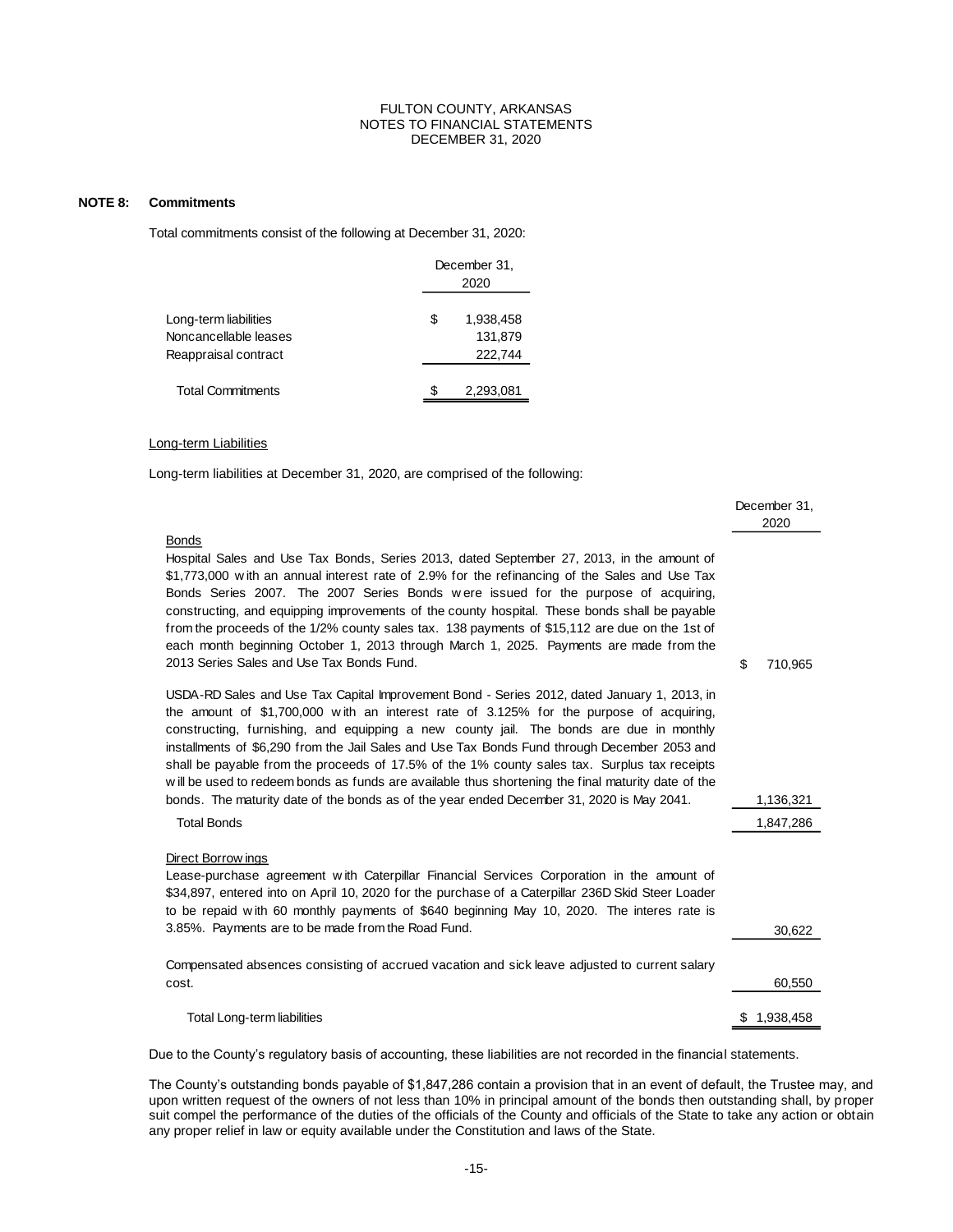#### **NOTE 8: Commitments (Continued)**

The County's outstanding notes from direct borrowings of \$30,622 contain a provision that in an event of default, outstanding amounts, at the Lender's sole option, may be declared immediately due and payable, and the Lender may exercise any rights and remedies, including the right to immediate possession of the collateral, available to it under applicable law.

Long-Term Debt Issued and Outstanding

| Date               | Date of Final        | Rate of         | Amount<br>Authorized | Debt<br>Outstanding |                   |    | <b>Maturities</b><br>to |
|--------------------|----------------------|-----------------|----------------------|---------------------|-------------------|----|-------------------------|
| of <b>Issue</b>    | Maturity             | <b>Interest</b> | and <b>Issued</b>    |                     | December 31, 2020 |    | December 31, 2020       |
| <b>Bonds</b>       |                      |                 |                      |                     |                   |    |                         |
| 9/27/13            | 3/1/25               | 2.9%            | 1,773,000<br>S       | \$                  | 710.965           | \$ | 1,062,035               |
| 1/1/13             | 8/1/41               | 3.125%          | 1.700.000            |                     | 1.136.321         |    | 563,679                 |
| <b>Total Bonds</b> |                      |                 | 3.473.000            |                     | 1.847.286         |    | 1,625,714               |
|                    |                      |                 |                      |                     |                   |    |                         |
| Direct Borrow ings |                      |                 |                      |                     |                   |    |                         |
| 4/10/20            | 4/10/25              | 3.85%           | 34.897               |                     | 30.622            |    | 4,275                   |
|                    |                      |                 |                      |                     |                   |    |                         |
|                    | Total Long-Term Debt |                 | 3,507,897            | \$                  | 1,877,908         | \$ | 1,629,989               |

## Changes in Long-Term Debt

|                                      | Balance<br>January 01, 2020 | <b>S</b> sued | Retired | Balance<br>December 31, 2020 |
|--------------------------------------|-----------------------------|---------------|---------|------------------------------|
| Bonds payable                        | \$<br>2,163,896             |               | 316,610 | \$<br>1,847,286              |
| Direct Borrow ings<br>Capital leases |                             | 34.897        | 4.275   | 30,622                       |
| Total Long-Term Debt                 | \$<br>2,163,896             | 34,897        | 320,885 | \$<br>1,877,908              |

#### Debt Service Requirements to Maturity

| Years Ending      |               | <b>Bonds</b>    |              |              | Direct Borrow ings |              |
|-------------------|---------------|-----------------|--------------|--------------|--------------------|--------------|
| December 31.      | Principal     | <b>Interest</b> | Total        | Principal    | <b>Interest</b>    | Total        |
| 2021              | \$<br>189,712 | \$.<br>52,002   | S<br>241,714 | \$<br>6,620  | \$<br>1,063        | S<br>7,683   |
| 2022              | 209,102       | 47,725          | 256,827      | 6,880        | 803                | 7,683        |
| 2023              | 215,344       | 41,483          | 256,827      | 7,150        | 534                | 7,684        |
| 2024              | 221,757       | 35,070          | 256,827      | 7,430        | 254                | 7,684        |
| 2025              | 91,056        | 29,761          | 120,817      | 2,542        | 20                 | 2,562        |
| 2026 through 2030 | 252,485       | 124,915         | 377,400      |              |                    |              |
| 2031 through 2035 | 295,124       | 82,275          | 377,399      |              |                    |              |
| 2036 through 2040 | 344,965       | 32,435          | 377,400      |              |                    |              |
| 2041              | 27,741        | 192             | 27,933       |              |                    |              |
| Totals            | \$1,847,286   | 445,858<br>\$   | \$2,293,144  | \$<br>30,622 | 2,674              | 33,296<br>S. |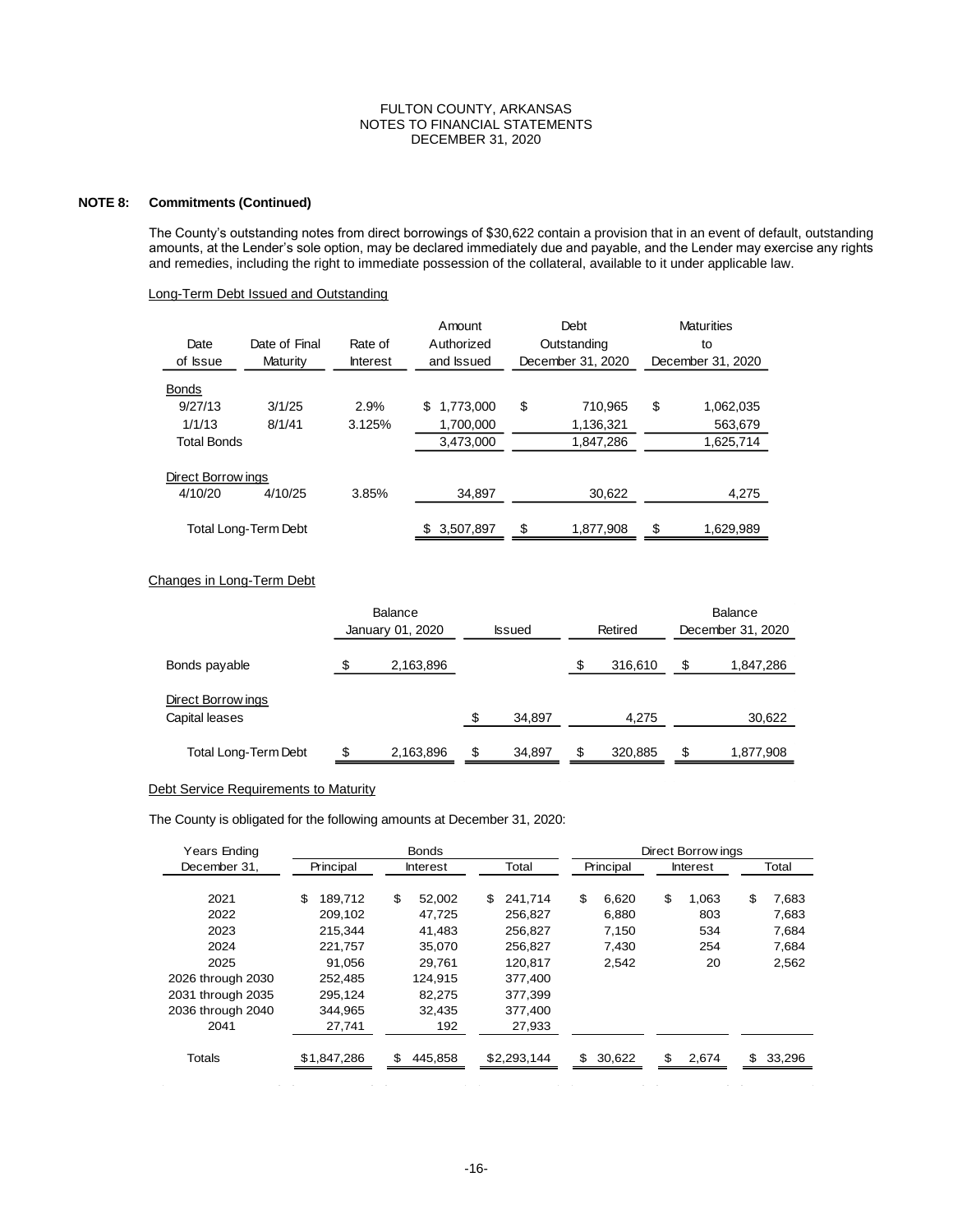#### **NOTE 8: Commitments (Continued)**

#### Noncancellable Leases

The County entered into a noncancellable lease agreements for two motor graders on July 26, 2019, one motor grader on November 7, 2019, and one motor grader on November 25, 2019. Terms of the lease are monthly rental payments of \$2,990, \$1,686, and \$1,651 per month, respectively for 36 months. At the end of the lease term, the County will return the graders to the lessor. The County is obligated for the following amounts for the next two years:

| Year         |    | December 31, 2020 |
|--------------|----|-------------------|
| 2021<br>2022 | \$ | 75,926<br>55,953  |
| Total        | ፍ  | 131,879           |

Rental expense for 2020 was \$75,926.

#### County-Wide Reappraisal Contract

The County entered into a contract with Total Assessment Solutions Corporation on October 24, 2016, for a county-wide reappraisal. The County is obligated for 60 monthly payments of \$ 18,562 for a total of \$1,113,720 beginning January 15, 2017. Contract expense for 2020 was \$222,744.

The County is obligated for the following amount at December 31, 2020:

| Year | December 31, 2020 |
|------|-------------------|
| 2021 | 222.744           |

#### **NOTE 9: Interfund Transfers**

Within the Other Funds in the Aggregate, the Hospital Sales Tax Fund transferred \$181,347 to the 2013 Series Sales and Use Tax Bond Fund for debt related purposes.

## **NOTE 10: Pledged Revenues**

The County pledged future 0.5% sales and use taxes to repay \$1,773,000 in bonds that were issued in 2013 to provide funding for the acquisition, construction, and equipping of improvements at the Fulton County Hospital. Total principal and interest remaining on the bonds are \$710,965 and \$44,646, respectively, payable through March 1, 2025. For 2020, principal and interest paid were \$158,176 and \$23,171, respectively.

The Hospital Sales Tax Fund received \$458,365 in sales taxes in 2020. Any sales taxes collected in excess of debt service payments on these bonds is permitted to be used for the operation and maintenance of the county hospital.

The County pledged future .0175% sales and use taxes to repay \$1,700,000 in bonds that were issued in 2013 to provide funding for the acquisition, construction, and furnishing of a new jail. Total principal and interest remaining on the bonds are \$1,136,321 and \$401,212, respectively, payable through 2041. For 2020, principal and interest paid were \$158,434 and \$37,047, respectively.

#### **NOTE 11: Related Party Transactions**

The County General Fund subsidized the Fulton County Hospital \$20,000 to be utilized for ambulance expenses. The Fulton County Hospital contributed \$39,475 to the Hospital Improvement Grant Fund to be utilized for capital projects.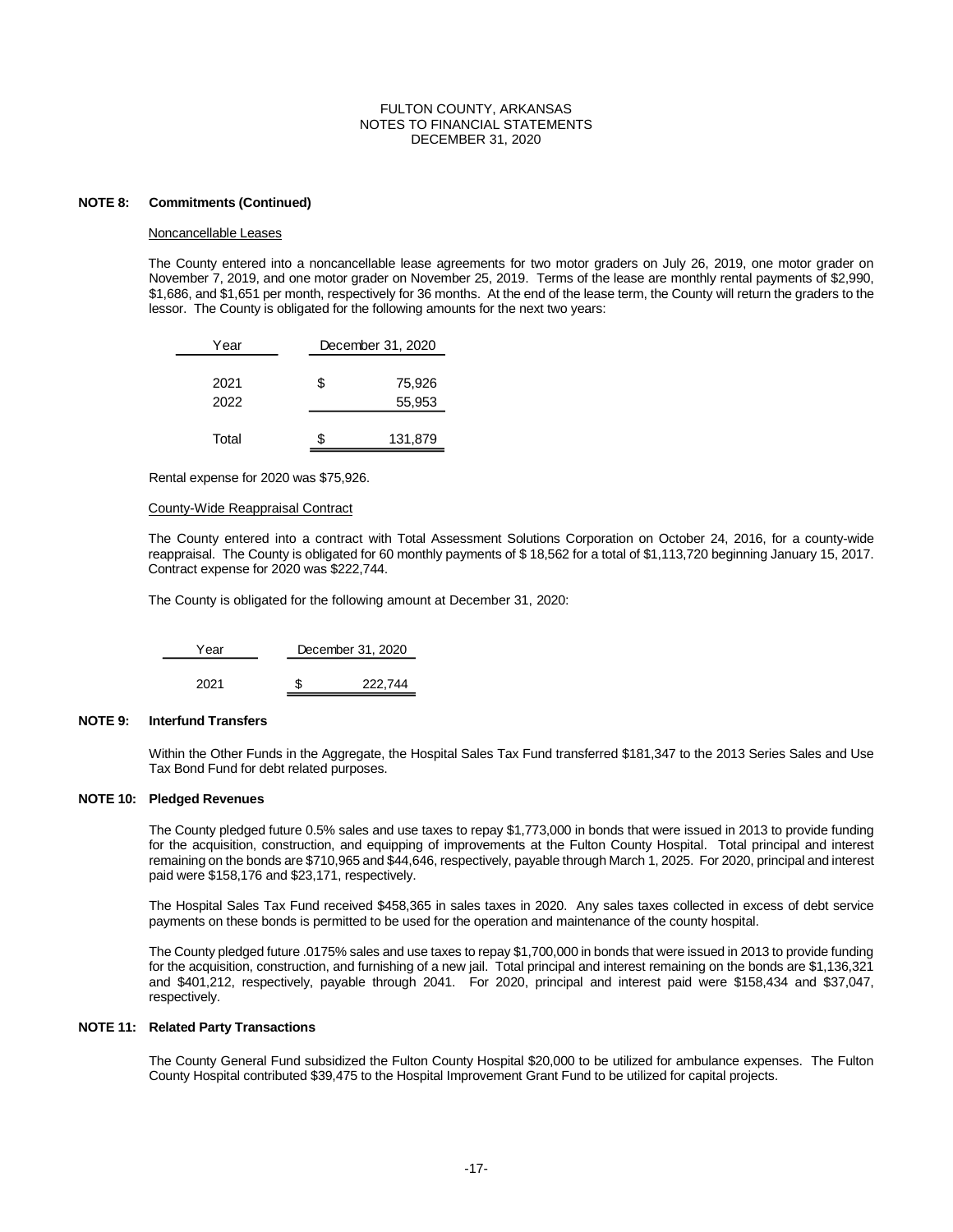#### **NOTE 12: Jointly Governed Organizations**

#### White River Regional Solid Waste Management District

The County is a member of the White River Regional Solid Waste Management District. This District is a jointly governed organization comprised of Cleburne, Fulton, Independence, Izard, Jackson, Sharp, Stone, Van Buren, White, and Woodruff Counties and participating cities within the aforementioned counties. Representatives are the respective county judges and mayors unless some other representative is appointed by the participating entity. Fulton County did not make any payments to the White River Regional Solid Waste Management District in 2020.

#### White River Regional Library

Independence, Stone, Sharp, Cleburne, Izard, and Fulton Counties entered into an agreement in May 1978 in accordance with Ark. Code Ann. § 13-2-401 to establish the White River Regional Library. Initially, the parties agreed to the formation of a regional library for a period of two years. The Board's existence was continued from year to year thereafter, unless a participating member gave notice of cancellation at least 60 days prior to the end of the fiscal year. Independence County cancelled its membership on April 10, 2016. The White River Regional Library Board is comprised of one board member from each of the participating counties. The County Library did not pay any regional library expenditures in 2019. Contact the White River Regional Library at P. O. Box 1107, Mountain View, AR 72560, to obtain financial statements.

### **NOTE 13: Risk Management**

The County is exposed to various risks of loss related to torts; theft of, damage to, and destruction of assets; errors and omissions; and natural disasters. These risks are covered by commercial insurance purchased from independent third parties and participation in a public entity risk pool. The amount of settlements, if any, has not exceeded the insurance coverage for each of the past three years. There were no significant reductions in insurance coverage in the major categories of risk from coverage in the prior year.

The County participates in the Association of Arkansas Counties Program (public entity risk pools) for coverage in the following areas:

Workers' Compensation - This program provides statutory benefits for losses incurred by County officials, employees, and volunteer fire fighters while performing work for the County. Rates for counties participating in this program are revised annually based on the cost experience of the particular county or group as determined by the Workers' Compensation Commission.

#### Vehicle Program

- A. Liability This program may pay all sums the County legally must pay as damages because of bodily injury, death, or property damage to which this agreement applies involving a covered county vehicle and for which the County is liable. The limit of payment by the program is \$25,000 for bodily injury per person, \$50,000 for bodily injury per accident, and \$25,000 for property damage per accident. The County shall pay into the program each year a charge established annually by the Risk Management Fund Board for covered county vehicles owned or leased by the County.
- B. Physical Damage This program covers vehicles (excluding mobile equipment) which are the property of the participating county. Property is valued at the full cost to repair or replace the property after deduction for depreciation. Loss amounts payable will be reduced by the deductible amount of \$500 per occurrence. The County agrees to pay into the program each year a service charge established annually by the Risk Management Fund Board for covered property.

General Liability Program - The program shall provide legal defense in civil rights suits against the county government of a participating county and pay judgments imposed on County officials and employees and the county government and county-formed boards and commissions. Coverage is limited to \$350,000 per case with an annual aggregate of \$350,000. The County agrees to pay into the program each year a rate established by the Risk Management Fund Board. Each county also agrees to pay the first \$500 of the aggregate cost for all expenses on each lawsuit.

The County also participates in the Self-Insured Fidelity Bond Program administered by the Governmental Bonding Board. This program covers actual losses sustained by the participating entity through any fraudulent or dishonest act or acts committed by any of the officials or employees, acting alone or in collusion with others, during the bond period to an amount not exceeding the lesser of \$300,000 or the amount of the bond. Premiums for coverage are determined by the State Risk Manager and approved by the Board. These premiums are paid by the State Treasurer from funds withheld from the County Aid Fund. There is a \$2,500 deductible per occurrence.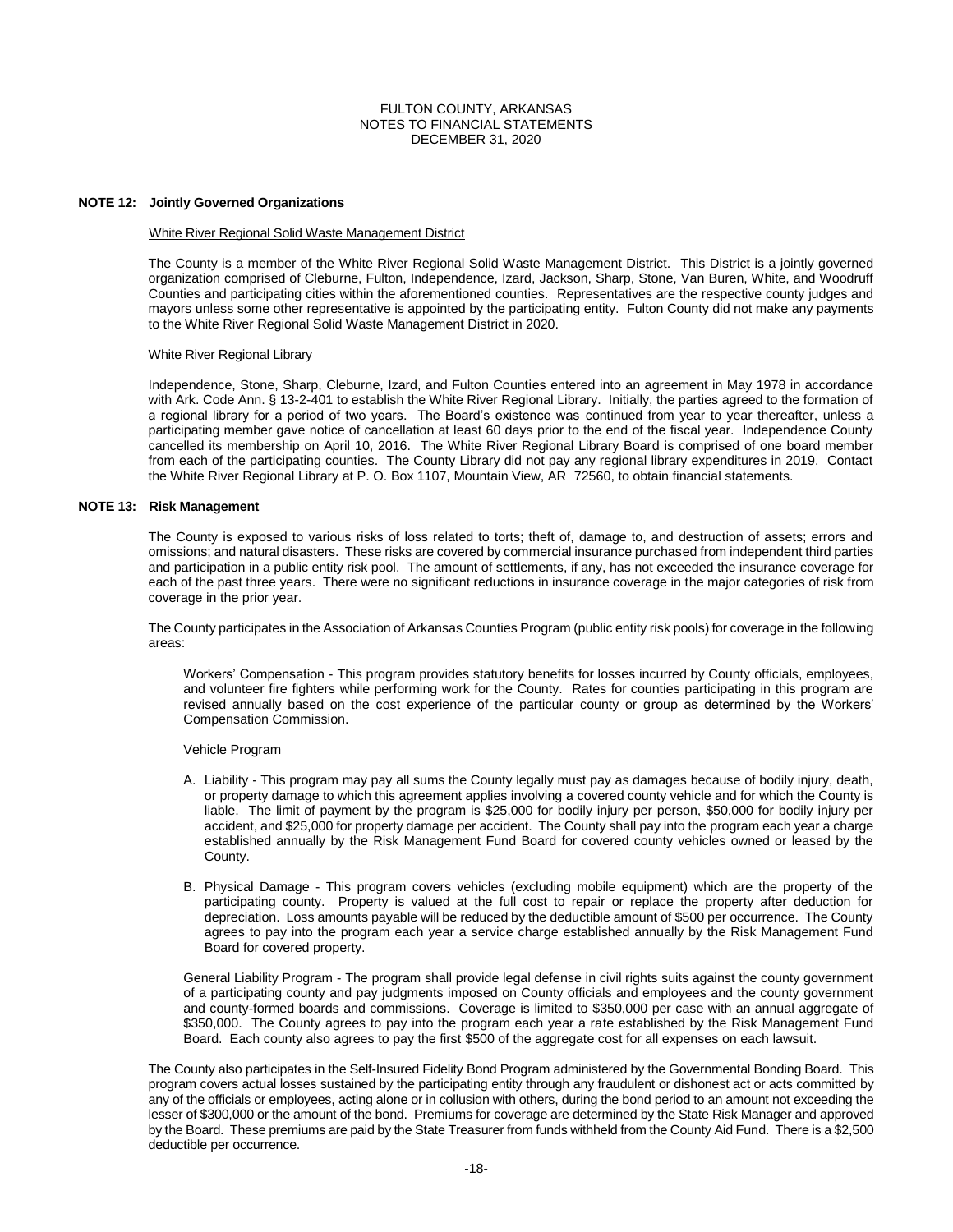#### **NOTE 14: Arkansas Public Employees Retirement System**

#### Plan Description

The County contributes to the Arkansas Public Employees Retirement System (APERS), a cost-sharing multiple-employer defined benefit pension plan. APERS, administered by a Board of Trustees, provides retirement and disability benefits, annual cost-of-living adjustments, and death benefits to plan members and beneficiaries. Benefit provisions are established by State law and can be amended only by the Arkansas General Assembly. The Arkansas Public Employees Retirement System issues a publicly available financial report that includes financial statements and required supplementary information for APERS. That report may be obtained by writing to Arkansas Public Employees Retirement System, 124 W. Capitol, Suite 400, Little Rock, Arkansas 72201, by calling 1-800-682-7377, or on their website www.apers.org.

#### Funding Policy

APERS has contributory and non-contributory plans. Contributory members are required by State law to contribute 5% of their salary. Each participating employer is required by State law to contribute at a rate established by the Board of Trustees of the system based on the annual actuarial valuation. The County's contributions to the plan for the year ended June 30, 2020 (date of APERS Employer Allocation Report) were \$263,570.

#### Net Pension Liability

The requirements of Governmental Accounting Standards Board Statement no. 68, under the regulatory basis of accounting, are limited to disclosure of the County's share of the collective net pension liability. The County's proportionate share of the collective net pension liability at June 30, 2020 (actuarial valuation date and measurement date) was \$2,524,944.

### **NOTE 15: Corona Virus (COVID-19)**

On March 11, 2020, the Governor of Arkansas issued Executive Order 20-03 declaring an emergency and ordered Arkansas Department of Health to take action to prevent the spread of coronavirus disease 2019 (COVID-19). In 2020, the County Received \$545,454 in federal aid from the Coronavirus Aid, Relief and Economic Securities (CARES) Act. The County was awarded \$2,423,511 in federal aid from the American Rescue Plan Act of 2021, and as of report date, \$1,211,756 of this amount had been received. The extent of the impact of COVID-19 on financial statements for future reporting periods remains uncertain; however, the County is expecting to receive additional federal aid for coronavirus relief.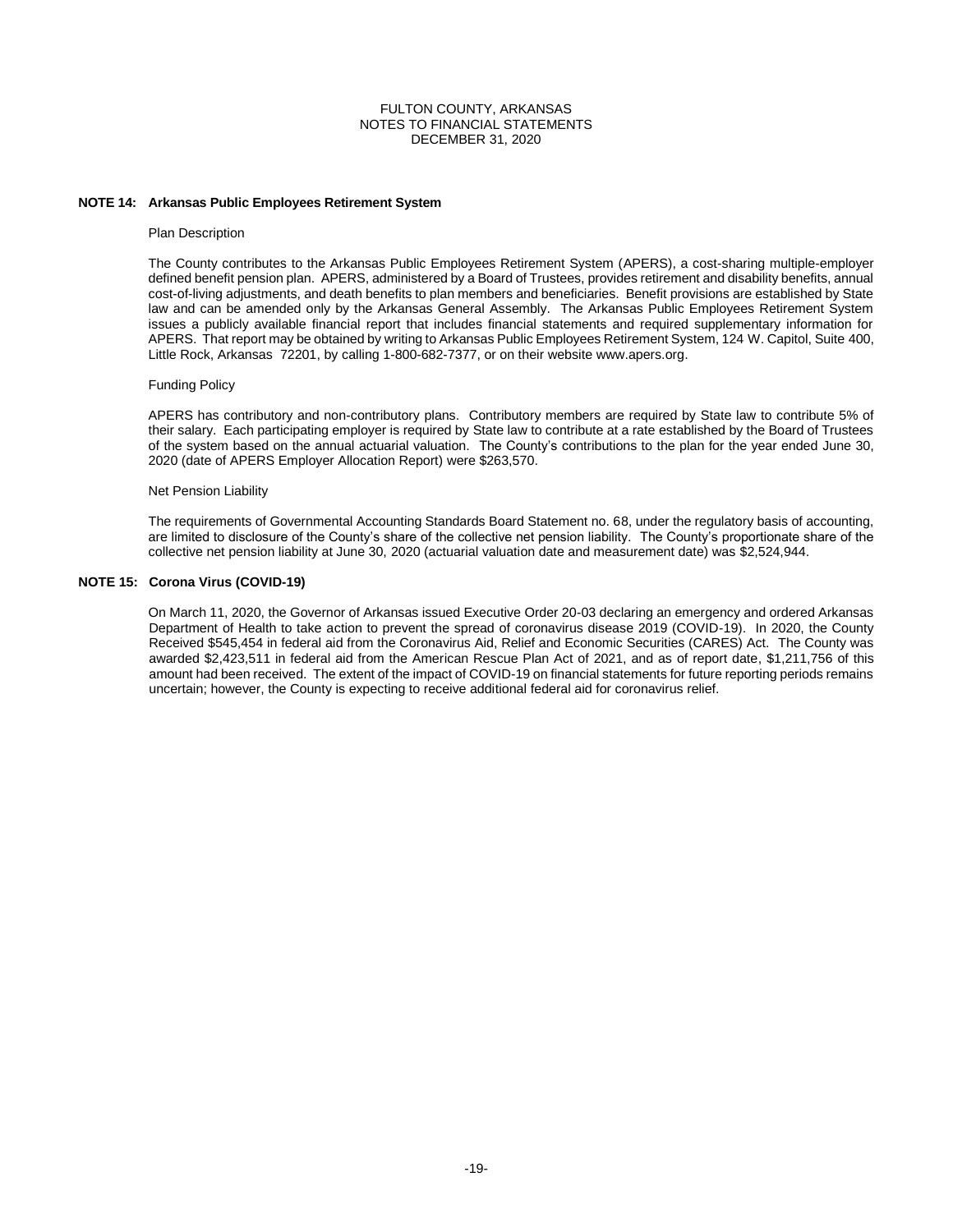|                                                                   |    |                           |    |                           |      |                                    | SPECIAL REVENUE FUNDS               |     |                                   |    |                        |    |                          |     |                              |
|-------------------------------------------------------------------|----|---------------------------|----|---------------------------|------|------------------------------------|-------------------------------------|-----|-----------------------------------|----|------------------------|----|--------------------------|-----|------------------------------|
|                                                                   |    | Treasurer's<br>Automation |    | Collector's<br>Automation |      | <b>Circuit Court</b><br>Automation | <b>District Court</b><br>Automation |     | Assessor's<br>Amendment no.<br>79 |    | County Clerk's<br>Cost |    | County Public<br>Library |     | <b>Child Support</b><br>Cost |
| <b>ASSETS</b><br>Cash and cash equivalents<br>Accounts receivable | \$ | 47,813<br>2,300           | \$ | 102,126                   | -S   | 17,306<br>118                      | \$<br>2,308<br>158                  | \$. | 23,012                            | -S | 130,818<br>10,219      | \$ | 250,175<br>1,712         | S   | 5,933<br>36                  |
| TOTAL ASSETS                                                      |    | 50,113                    | Ж, | 102,126                   | - 35 | 17,424                             | 2,466                               |     | 23,012                            |    | 141,037                | S  | 251,887                  |     | 5,969                        |
| LIABILITIES AND FUND BALANCES<br>Liabilities:                     |    |                           |    |                           |      |                                    |                                     |     |                                   |    |                        |    |                          |     |                              |
| Accounts payable<br>Settlements pending                           |    |                           |    |                           |      |                                    | \$<br>239                           |     |                                   | \$ | 329                    | \$ | 521                      |     |                              |
| <b>Total Liabilities</b>                                          |    |                           |    |                           |      |                                    | 239                                 |     |                                   |    | 329                    |    | 521                      |     |                              |
| Fund Balances:                                                    |    |                           |    |                           |      |                                    |                                     |     |                                   |    |                        |    |                          |     |                              |
| Restricted<br>Committed                                           | \$ | 50,113                    | \$ | 102,126                   | \$.  | 17,424                             | 2,227                               | \$. | 23,012                            |    | 140,708                |    | 251,366                  | \$. | 5,969                        |
| <b>Total Fund Balances</b>                                        |    | 50,113                    |    | 102,126                   |      | 17,424                             | 2,227                               |     | 23,012                            |    | 140,708                |    | 251,366                  |     | 5,969                        |
| TOTAL LIABILITIES AND FUND BALANCES                               | S  | 50,113                    |    | 102,126                   |      | 17,424                             | 2,466                               |     | 23,012                            |    | 141,037                | \$ | 251,887                  |     | 5,969                        |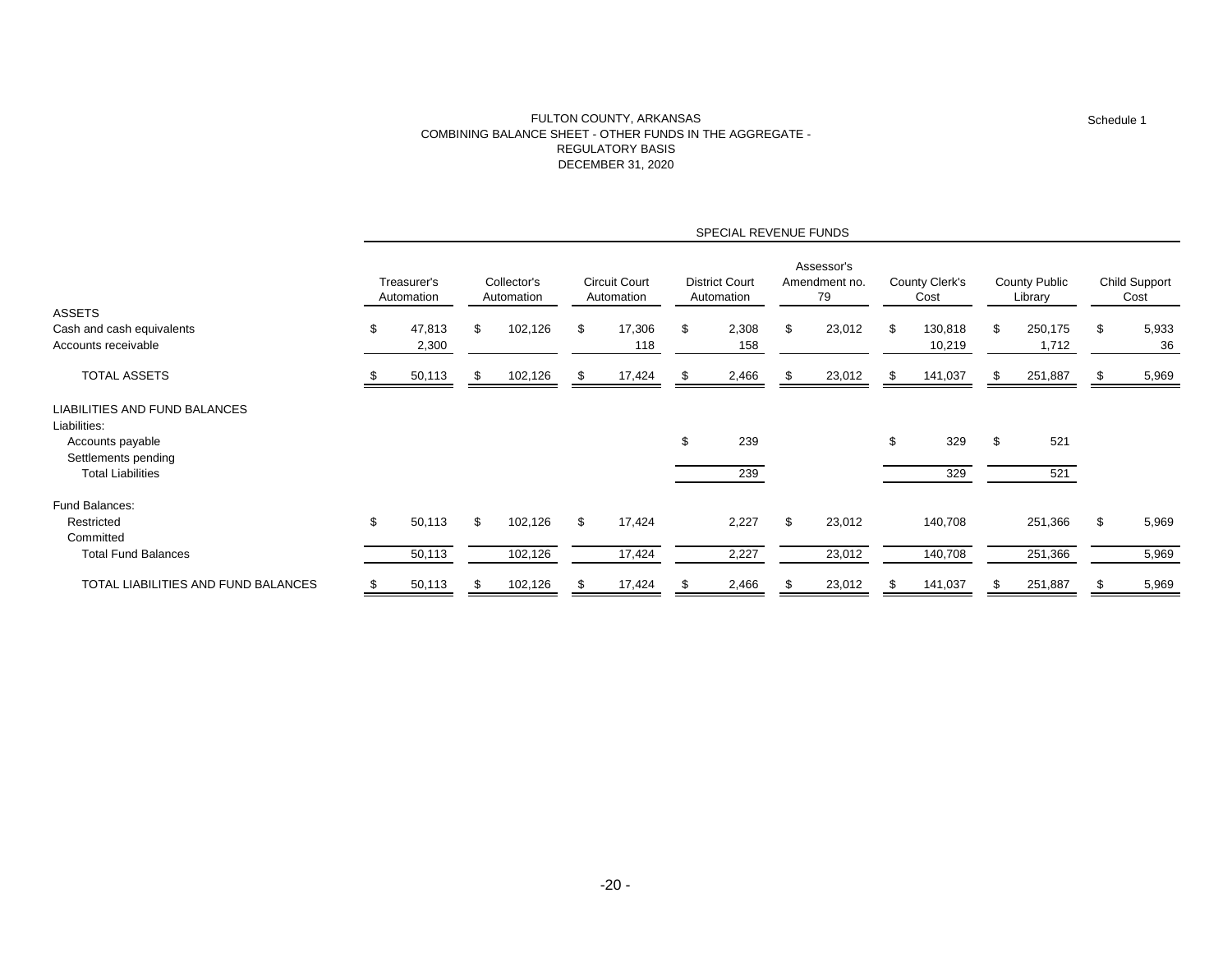|                                                  |    |              |     |                                      |                                             | SPECIAL REVENUE FUNDS   |    |                                 |     |                                 |                      |     |                         |
|--------------------------------------------------|----|--------------|-----|--------------------------------------|---------------------------------------------|-------------------------|----|---------------------------------|-----|---------------------------------|----------------------|-----|-------------------------|
|                                                  |    | Drug Control |     | Jail Operation<br>and<br>Maintenance | <b>Boating Safety</b><br>and<br>Enforcement | Emergency 911           |    | Law<br>Enforcement<br>Sales Tax |     | Indigent<br>Criminal<br>Defense | <b>Public Safety</b> |     | <b>Criminal Justice</b> |
| <b>ASSETS</b>                                    |    |              |     |                                      |                                             |                         |    |                                 |     |                                 |                      |     |                         |
| Cash and cash equivalents<br>Accounts receivable | \$ | 22,419       | \$. | 29,739<br>3,941                      | \$<br>10,344                                | \$<br>147,609<br>52,640 | \$ | 241,238<br>4,206                | \$  | 11,397                          | \$<br>163            | \$  | 25,690<br>1,100         |
| <b>TOTAL ASSETS</b>                              |    | 22,419       |     | 33,680                               | 10,344                                      | 200,249                 | S  | 245,444                         | \$. | 11,397                          | 163                  |     | 26,790                  |
| LIABILITIES AND FUND BALANCES                    |    |              |     |                                      |                                             |                         |    |                                 |     |                                 |                      |     |                         |
| Liabilities:                                     |    |              |     |                                      |                                             |                         |    |                                 |     |                                 |                      |     |                         |
| Accounts payable<br>Settlements pending          | \$ | 6,240        | \$. | 2,198                                |                                             | \$<br>1,168             | \$ | 468                             | \$  | 133                             |                      |     |                         |
| <b>Total Liabilities</b>                         |    | 6,240        |     | 2,198                                |                                             | 1,168                   |    | 468                             |     | 133                             |                      |     |                         |
| Fund Balances:                                   |    |              |     |                                      |                                             |                         |    |                                 |     |                                 |                      |     |                         |
| Restricted                                       |    | 16,179       |     | 31,482                               | \$<br>10,344                                | 199,081                 |    | 244,976                         |     | 11,264                          | \$<br>163            |     |                         |
| Committed                                        |    |              |     |                                      |                                             |                         |    |                                 |     |                                 |                      |     | 26,790                  |
| <b>Total Fund Balances</b>                       |    | 16,179       |     | 31,482                               | 10,344                                      | 199,081                 |    | 244,976                         |     | 11,264                          | 163                  |     | 26,790                  |
| TOTAL LIABILITIES AND FUND BALANCES              |    | 22,419       |     | 33,680                               | 10,344                                      | 200,249                 | \$ | 245,444                         | S.  | 11,397                          | 163                  | \$. | 26,790                  |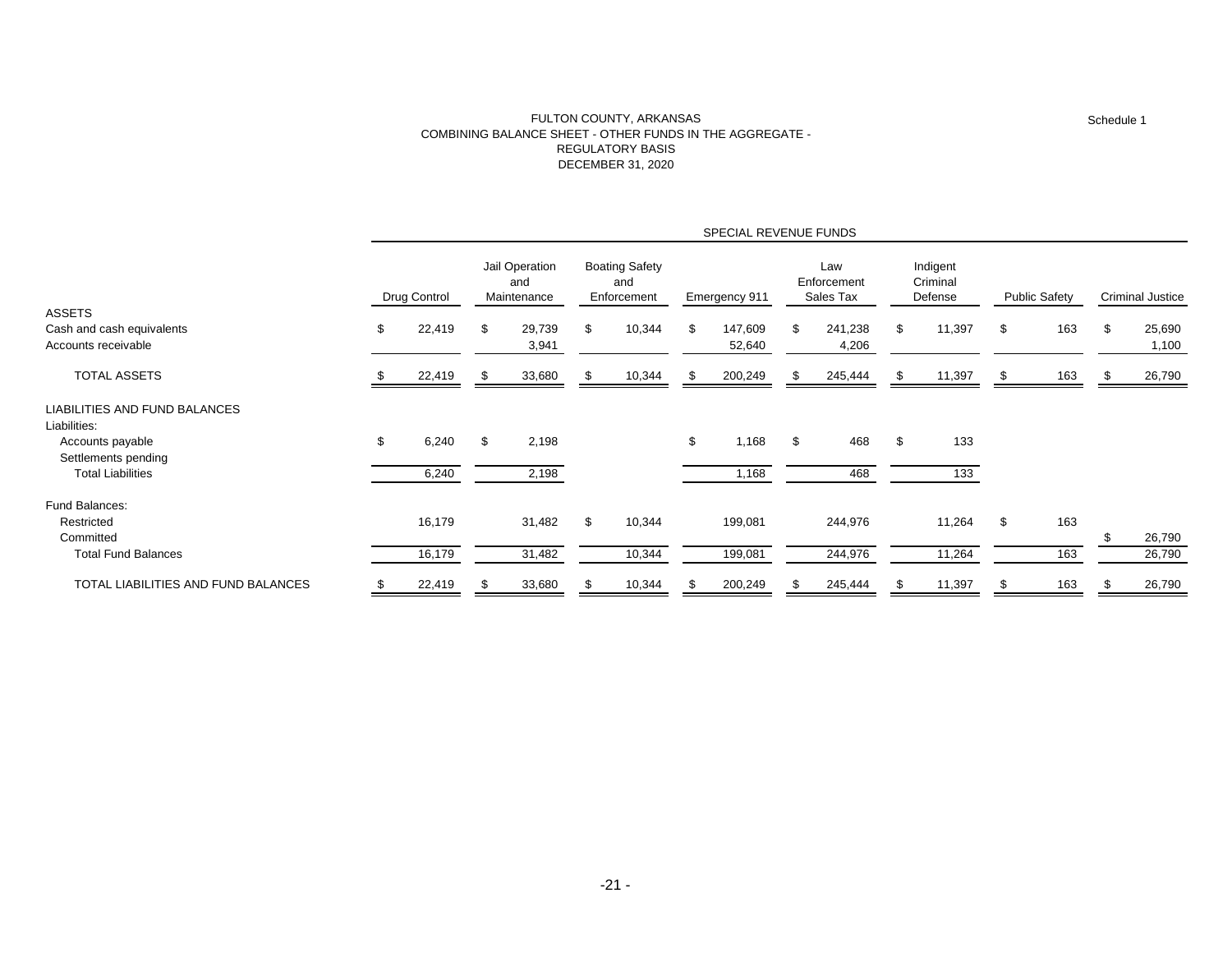|                                                            |                                               |    |                                     |                              | SPECIAL REVENUE FUNDS                  |     |                                                |                                    |    |                                                 |    |                |
|------------------------------------------------------------|-----------------------------------------------|----|-------------------------------------|------------------------------|----------------------------------------|-----|------------------------------------------------|------------------------------------|----|-------------------------------------------------|----|----------------|
|                                                            | <b>Circuit Clerk</b><br>Commissioner's<br>Fee |    | <b>Fire Protection</b><br>Sales Tax | <b>Hospital Sales</b><br>Tax | 16th Judicial<br><b>District Court</b> |     | Community<br>Development<br><b>Block Grant</b> | Courtroom<br><b>Security Grant</b> |    | <b>Fulton County</b><br>Recreational<br>Complex |    | Sheriff's Drug |
| ASSETS<br>Cash and cash equivalents<br>Accounts receivable | \$<br>5,153                                   | S  | 2,101                               | \$<br>23,006<br>2,101        | \$<br>2,188                            | \$  |                                                | \$<br>45                           | \$ | 2,948                                           | \$ | 4,188          |
| <b>TOTAL ASSETS</b>                                        | 5,153                                         | S  | 2,101                               | 25,107                       | 2,188                                  | \$. |                                                | \$<br>45                           | S  | 2,948                                           |    | 4,188          |
| LIABILITIES AND FUND BALANCES<br>Liabilities:              |                                               |    |                                     |                              |                                        |     |                                                |                                    |    |                                                 |    |                |
| Accounts payable<br>Settlements pending                    |                                               |    |                                     | \$<br>23,006                 |                                        |     |                                                |                                    | \$ | 88                                              |    |                |
| <b>Total Liabilities</b>                                   |                                               |    |                                     | 23,006                       |                                        |     |                                                |                                    |    | 88                                              |    |                |
| Fund Balances:                                             |                                               |    |                                     |                              |                                        |     |                                                |                                    |    |                                                 |    |                |
| Restricted<br>Committed                                    | \$<br>5,153                                   | \$ | 2,101                               | 2,101                        | \$<br>2,188                            | -\$ |                                                | \$<br>45                           |    | 2,860                                           | -S | 4,188          |
| <b>Total Fund Balances</b>                                 | 5,153                                         |    | 2,101                               | 2,101                        | 2,188                                  |     |                                                | 45                                 |    | 2,860                                           |    | 4,188          |
| TOTAL LIABILITIES AND FUND BALANCES                        | 5,153                                         |    | 2,101                               | 25,107                       | 2,188                                  |     |                                                | 45                                 |    | 2,948                                           |    | 4,188          |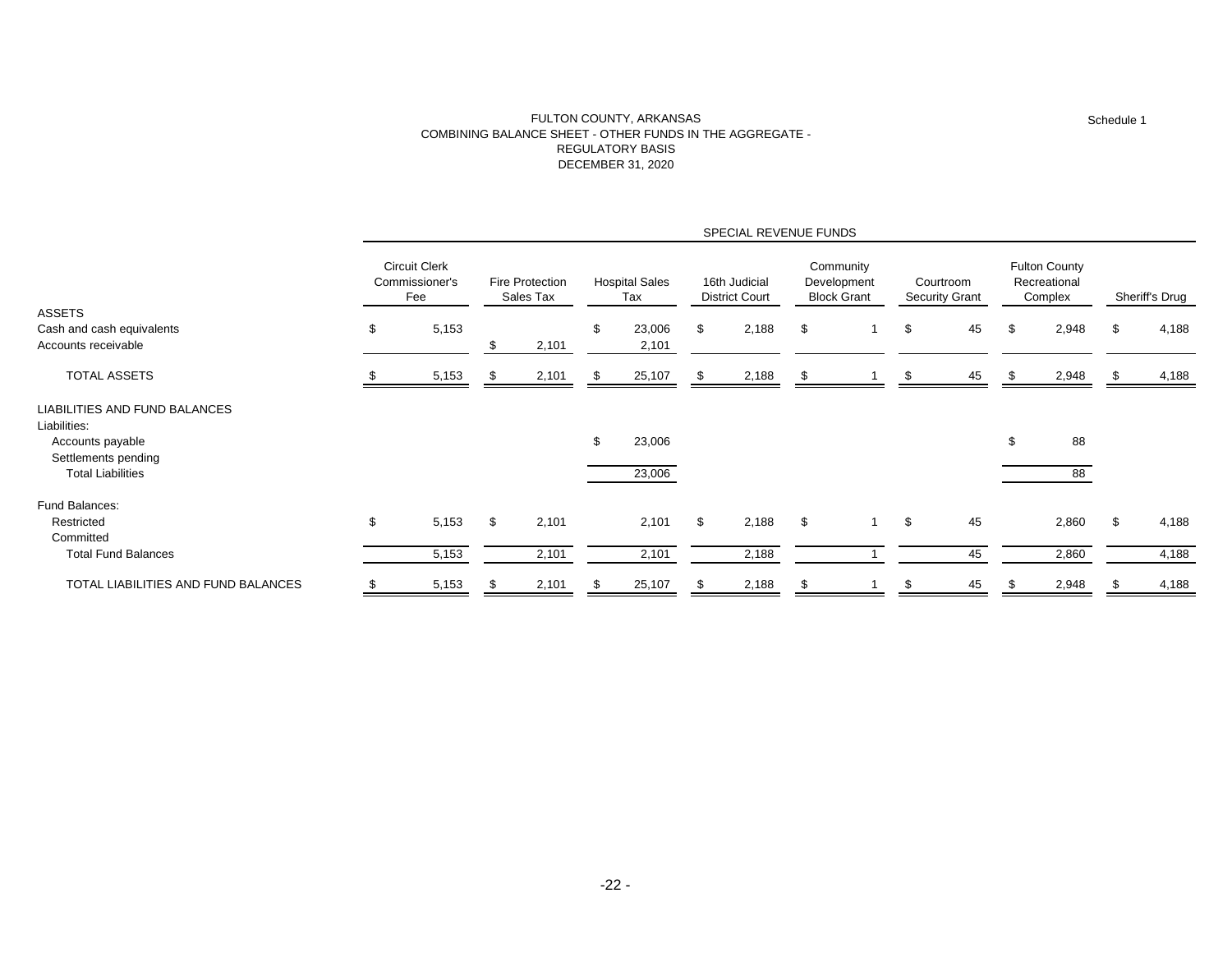|                                                                                                                      | SPECIAL REVENUE FUNDS                      |                           |     | CAPITAL PROJECTS FUNDS                       |    |                                  |    | DEBT SERVICE FUNDS             |                                                  |
|----------------------------------------------------------------------------------------------------------------------|--------------------------------------------|---------------------------|-----|----------------------------------------------|----|----------------------------------|----|--------------------------------|--------------------------------------------------|
|                                                                                                                      | Communication<br>Facility and<br>Equipment | Juvenile Officer<br>Grant |     | <b>Fulton County</b><br><b>Water Project</b> |    | Hospital<br>Improvement<br>Grant |    | Jail Sales and Use<br>Tax Bond | 2013 Series Sales<br>and Use Tax<br><b>Bonds</b> |
| <b>ASSETS</b>                                                                                                        |                                            |                           |     |                                              |    |                                  |    |                                |                                                  |
| Cash and cash equivalents<br>Accounts receivable                                                                     | \$<br>5,827                                | \$<br>1,894               | \$  |                                              | \$ | 31                               | \$ | 193,944                        | \$                                               |
| <b>TOTAL ASSETS</b>                                                                                                  | 5,827                                      | 1,894                     | \$. |                                              | S  | 31                               | S. | 193,944                        | \$                                               |
| LIABILITIES AND FUND BALANCES<br>Liabilities:<br>Accounts payable<br>Settlements pending<br><b>Total Liabilities</b> |                                            |                           |     |                                              |    |                                  |    |                                |                                                  |
| Fund Balances:                                                                                                       |                                            |                           |     |                                              |    |                                  |    |                                |                                                  |
| Restricted<br>Committed                                                                                              | \$<br>5,827                                | \$<br>1,894               | \$  | $\overline{1}$                               | \$ | 31                               | \$ | 193,944                        | \$                                               |
| <b>Total Fund Balances</b>                                                                                           | 5,827                                      | 1,894                     |     |                                              |    | 31                               |    | 193,944                        |                                                  |
| TOTAL LIABILITIES AND FUND BALANCES                                                                                  | \$<br>5,827                                | 1,894                     | \$. |                                              | \$ | 31                               |    | 193,944                        | \$                                               |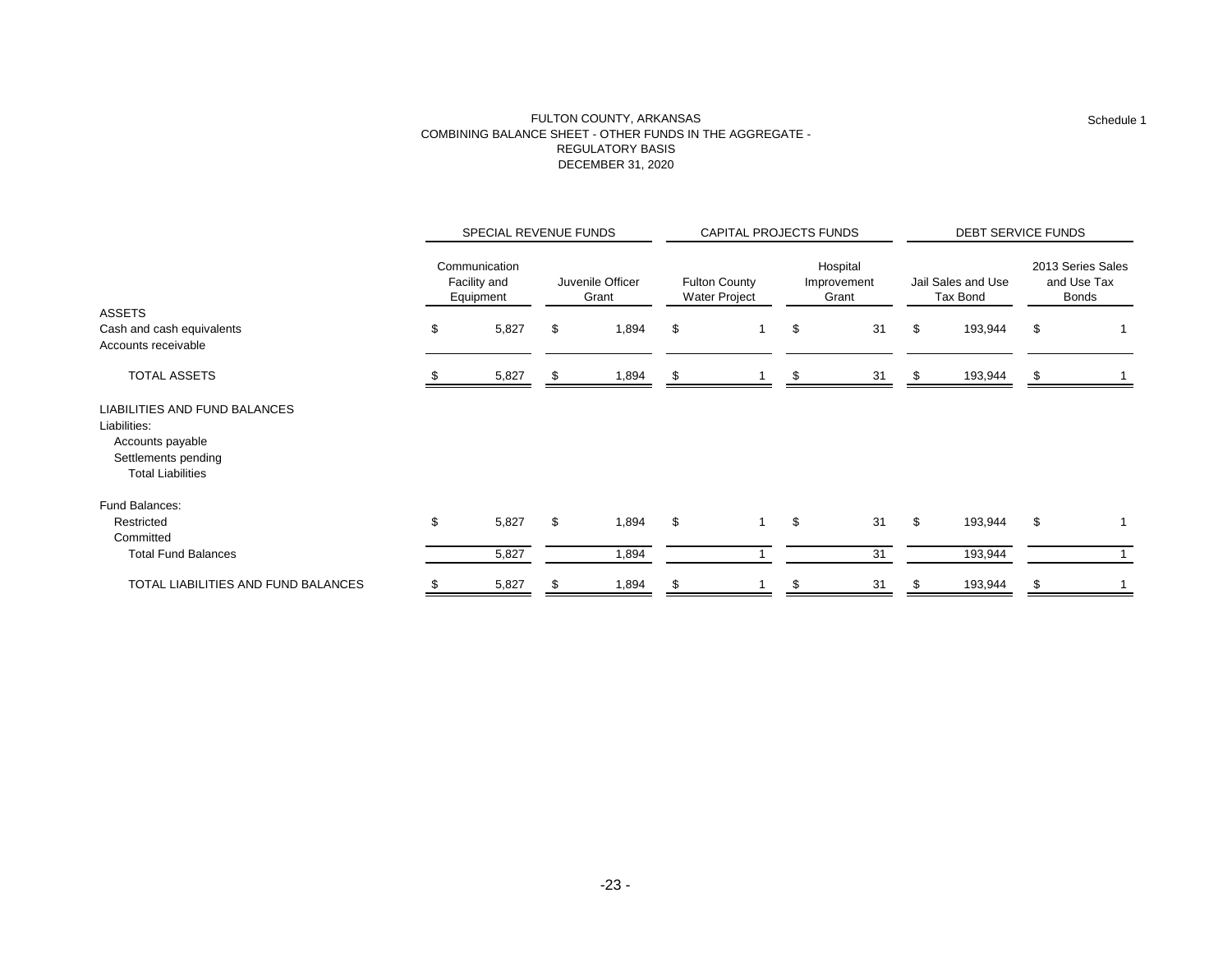|                                                  |    |                         |                         |     | <b>CUSTODIAL FUNDS</b> |    |                            |     |                                   |     |                     |
|--------------------------------------------------|----|-------------------------|-------------------------|-----|------------------------|----|----------------------------|-----|-----------------------------------|-----|---------------------|
|                                                  |    | Treasurer's<br>Accounts | Collector's<br>Accounts |     | Sheriff's<br>Accounts  |    | County Clerk's<br>Accounts |     | <b>District Court</b><br>Accounts |     | <b>Totals</b>       |
| <b>ASSETS</b>                                    | \$ |                         |                         |     |                        |    |                            |     |                                   |     |                     |
| Cash and cash equivalents<br>Accounts receivable |    | 159,399                 | \$<br>62,205            | \$  | 7,744                  | \$ | 65,953                     | \$  | 41,071                            | \$. | 1,643,689<br>80,632 |
| <b>TOTAL ASSETS</b>                              |    | 159,399                 | \$<br>62,205            | S   | 7,744                  | S. | 65,953                     | S.  | 41,071                            | Ж,  | 1,724,321           |
| LIABILITIES AND FUND BALANCES                    |    |                         |                         |     |                        |    |                            |     |                                   |     |                     |
| Liabilities:                                     |    |                         |                         |     |                        |    |                            |     |                                   |     |                     |
| Accounts payable                                 |    |                         |                         |     |                        |    |                            |     |                                   | \$  | 34,390              |
| Settlements pending                              |    | 159,399                 | \$<br>62,205            | \$. | 7,744                  | \$ | 65,953                     | \$. | 41,071                            |     | 336,372             |
| <b>Total Liabilities</b>                         |    | 159,399                 | 62,205                  |     | 7,744                  |    | 65,953                     |     | 41,071                            |     | 370,762             |
| Fund Balances:                                   |    |                         |                         |     |                        |    |                            |     |                                   |     |                     |
| Restricted                                       |    |                         |                         |     |                        |    |                            |     |                                   |     | 1,326,769           |
| Committed                                        |    |                         |                         |     |                        |    |                            |     |                                   |     | 26,790              |
| <b>Total Fund Balances</b>                       |    |                         |                         |     |                        |    |                            |     |                                   |     | 1,353,559           |
| TOTAL LIABILITIES AND FUND BALANCES              |    | 159,399                 | \$<br>62,205            |     | 7,744                  |    | 65,953                     | æ.  | 41,071                            |     | 1,724,321           |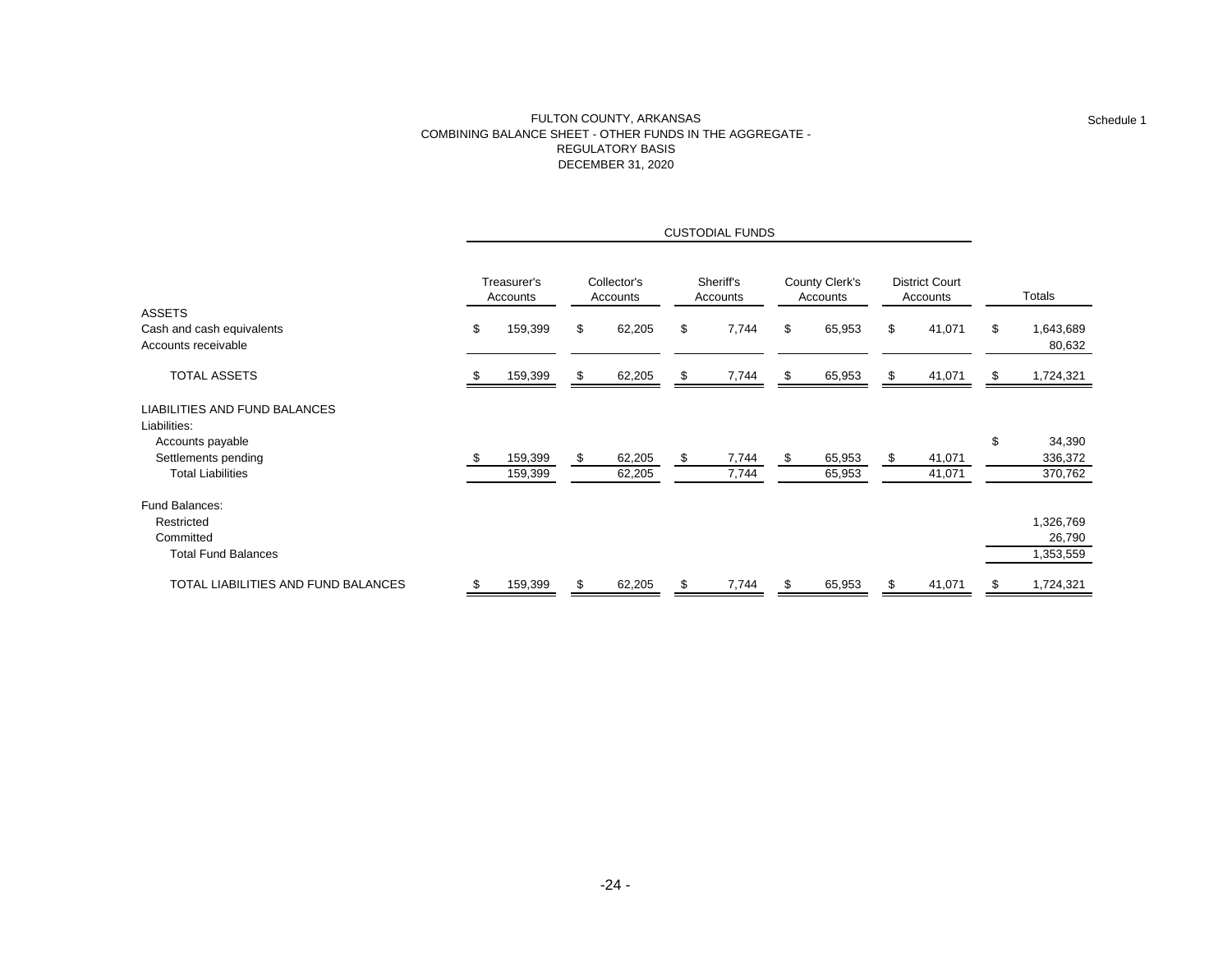| Assessor's<br><b>Circuit Court</b><br>County Clerk's<br><b>County Public</b><br>Treasurer's<br>Collector's<br><b>District Court</b><br>Amendment<br>Reappraisal<br>Automation<br>Automation<br>Automation<br>Automation<br>no. 79<br>Cost<br>Cost<br>Library<br>State aid<br>\$<br>4,943<br>41,947<br>29,390<br>222,740<br>\$<br>\$<br>\$<br>Federal aid<br>109,274<br>Property taxes<br>Sales taxes<br>\$<br>2,060<br>\$<br>5,451<br>Fines, forfeitures, and costs<br>\$<br>330<br>\$<br>24<br>164<br>574<br>597<br>126<br>1,741<br>Interest<br>Officers' fees<br>102,602<br>911 fees<br>14,579<br>23,268<br>734<br><b>TOTAL REVENUES</b><br>14,909<br>5,475<br>5,107<br>145,123<br>141,139<br>222,740<br>23,865<br>2,186<br>401<br>38<br>78<br>83<br>1,727<br>2,323<br>Less: Treasurer's commission<br><b>NET REVENUES</b><br>14,909<br>5,024<br>23,464<br>2,148<br>5,397<br>143,396<br>138,816<br>222,740<br><b>EXPENDITURES</b><br>7,637<br>810<br>General government<br>11,438<br>87,379<br>222,740<br>Law enforcement<br>2,700<br>7,552<br>Public safety<br>Health<br>137,468<br>Recreation and culture<br>Water<br>7,637<br>11,438<br>2,700<br>7,552<br>810<br>87,379<br>137,468<br>222,740<br><b>Total Current</b><br>Bond principal<br>Bond interest and other charges<br>810<br>TOTAL EXPENDITURES<br>11,438<br>7,637<br>2,700<br>7,552<br>87,379<br>137,468<br>222,740<br>EXCESS OF REVENUES OVER (UNDER)<br><b>EXPENDITURES</b><br>3,471<br>15,827<br>(552)<br>(2, 155)<br>4,214<br>56,017<br>1,348<br>OTHER FINANCING SOURCES (USES)<br>Contributions from hospital<br>TOTAL OTHER FINANCING SOURCES (USES)<br>EXCESS OF REVENUES AND OTHER SOURCES OVER (UNDER)<br>EXPENDITURES AND OTHER USES<br>3,471<br>15,827<br>56,017<br>1,348<br>(552)<br>(2, 155)<br>4,214<br>46,642<br>86,299<br>17,976<br>4,382<br>18,798<br>84,691<br>250,018<br>\$<br>\$<br>\$.<br>50,113<br>\$<br>102,126<br>\$<br>17,424<br>2,227<br>23,012<br>\$<br>140,708<br>\$<br>251,366<br>0<br>- 35 |                                                            | SPECIAL REVENUE FUNDS |  |  |  |  |  |  |  |  |  |  |  |  |  |
|----------------------------------------------------------------------------------------------------------------------------------------------------------------------------------------------------------------------------------------------------------------------------------------------------------------------------------------------------------------------------------------------------------------------------------------------------------------------------------------------------------------------------------------------------------------------------------------------------------------------------------------------------------------------------------------------------------------------------------------------------------------------------------------------------------------------------------------------------------------------------------------------------------------------------------------------------------------------------------------------------------------------------------------------------------------------------------------------------------------------------------------------------------------------------------------------------------------------------------------------------------------------------------------------------------------------------------------------------------------------------------------------------------------------------------------------------------------------------------------------------------------------------------------------------------------------------------------------------------------------------------------------------------------------------------------------------------------------------------------------------------------------------------------------------------------------------------------------------------------------------------------------------------------------------------------------------------------------------------------|------------------------------------------------------------|-----------------------|--|--|--|--|--|--|--|--|--|--|--|--|--|
|                                                                                                                                                                                                                                                                                                                                                                                                                                                                                                                                                                                                                                                                                                                                                                                                                                                                                                                                                                                                                                                                                                                                                                                                                                                                                                                                                                                                                                                                                                                                                                                                                                                                                                                                                                                                                                                                                                                                                                                        |                                                            |                       |  |  |  |  |  |  |  |  |  |  |  |  |  |
|                                                                                                                                                                                                                                                                                                                                                                                                                                                                                                                                                                                                                                                                                                                                                                                                                                                                                                                                                                                                                                                                                                                                                                                                                                                                                                                                                                                                                                                                                                                                                                                                                                                                                                                                                                                                                                                                                                                                                                                        | <b>REVENUES</b>                                            |                       |  |  |  |  |  |  |  |  |  |  |  |  |  |
|                                                                                                                                                                                                                                                                                                                                                                                                                                                                                                                                                                                                                                                                                                                                                                                                                                                                                                                                                                                                                                                                                                                                                                                                                                                                                                                                                                                                                                                                                                                                                                                                                                                                                                                                                                                                                                                                                                                                                                                        |                                                            |                       |  |  |  |  |  |  |  |  |  |  |  |  |  |
|                                                                                                                                                                                                                                                                                                                                                                                                                                                                                                                                                                                                                                                                                                                                                                                                                                                                                                                                                                                                                                                                                                                                                                                                                                                                                                                                                                                                                                                                                                                                                                                                                                                                                                                                                                                                                                                                                                                                                                                        |                                                            |                       |  |  |  |  |  |  |  |  |  |  |  |  |  |
|                                                                                                                                                                                                                                                                                                                                                                                                                                                                                                                                                                                                                                                                                                                                                                                                                                                                                                                                                                                                                                                                                                                                                                                                                                                                                                                                                                                                                                                                                                                                                                                                                                                                                                                                                                                                                                                                                                                                                                                        |                                                            |                       |  |  |  |  |  |  |  |  |  |  |  |  |  |
|                                                                                                                                                                                                                                                                                                                                                                                                                                                                                                                                                                                                                                                                                                                                                                                                                                                                                                                                                                                                                                                                                                                                                                                                                                                                                                                                                                                                                                                                                                                                                                                                                                                                                                                                                                                                                                                                                                                                                                                        |                                                            |                       |  |  |  |  |  |  |  |  |  |  |  |  |  |
|                                                                                                                                                                                                                                                                                                                                                                                                                                                                                                                                                                                                                                                                                                                                                                                                                                                                                                                                                                                                                                                                                                                                                                                                                                                                                                                                                                                                                                                                                                                                                                                                                                                                                                                                                                                                                                                                                                                                                                                        |                                                            |                       |  |  |  |  |  |  |  |  |  |  |  |  |  |
|                                                                                                                                                                                                                                                                                                                                                                                                                                                                                                                                                                                                                                                                                                                                                                                                                                                                                                                                                                                                                                                                                                                                                                                                                                                                                                                                                                                                                                                                                                                                                                                                                                                                                                                                                                                                                                                                                                                                                                                        |                                                            |                       |  |  |  |  |  |  |  |  |  |  |  |  |  |
|                                                                                                                                                                                                                                                                                                                                                                                                                                                                                                                                                                                                                                                                                                                                                                                                                                                                                                                                                                                                                                                                                                                                                                                                                                                                                                                                                                                                                                                                                                                                                                                                                                                                                                                                                                                                                                                                                                                                                                                        |                                                            |                       |  |  |  |  |  |  |  |  |  |  |  |  |  |
|                                                                                                                                                                                                                                                                                                                                                                                                                                                                                                                                                                                                                                                                                                                                                                                                                                                                                                                                                                                                                                                                                                                                                                                                                                                                                                                                                                                                                                                                                                                                                                                                                                                                                                                                                                                                                                                                                                                                                                                        | Jail fees                                                  |                       |  |  |  |  |  |  |  |  |  |  |  |  |  |
|                                                                                                                                                                                                                                                                                                                                                                                                                                                                                                                                                                                                                                                                                                                                                                                                                                                                                                                                                                                                                                                                                                                                                                                                                                                                                                                                                                                                                                                                                                                                                                                                                                                                                                                                                                                                                                                                                                                                                                                        | Treasurer's commission                                     |                       |  |  |  |  |  |  |  |  |  |  |  |  |  |
|                                                                                                                                                                                                                                                                                                                                                                                                                                                                                                                                                                                                                                                                                                                                                                                                                                                                                                                                                                                                                                                                                                                                                                                                                                                                                                                                                                                                                                                                                                                                                                                                                                                                                                                                                                                                                                                                                                                                                                                        | Collector's commission                                     |                       |  |  |  |  |  |  |  |  |  |  |  |  |  |
|                                                                                                                                                                                                                                                                                                                                                                                                                                                                                                                                                                                                                                                                                                                                                                                                                                                                                                                                                                                                                                                                                                                                                                                                                                                                                                                                                                                                                                                                                                                                                                                                                                                                                                                                                                                                                                                                                                                                                                                        | Other                                                      |                       |  |  |  |  |  |  |  |  |  |  |  |  |  |
|                                                                                                                                                                                                                                                                                                                                                                                                                                                                                                                                                                                                                                                                                                                                                                                                                                                                                                                                                                                                                                                                                                                                                                                                                                                                                                                                                                                                                                                                                                                                                                                                                                                                                                                                                                                                                                                                                                                                                                                        |                                                            |                       |  |  |  |  |  |  |  |  |  |  |  |  |  |
|                                                                                                                                                                                                                                                                                                                                                                                                                                                                                                                                                                                                                                                                                                                                                                                                                                                                                                                                                                                                                                                                                                                                                                                                                                                                                                                                                                                                                                                                                                                                                                                                                                                                                                                                                                                                                                                                                                                                                                                        |                                                            |                       |  |  |  |  |  |  |  |  |  |  |  |  |  |
|                                                                                                                                                                                                                                                                                                                                                                                                                                                                                                                                                                                                                                                                                                                                                                                                                                                                                                                                                                                                                                                                                                                                                                                                                                                                                                                                                                                                                                                                                                                                                                                                                                                                                                                                                                                                                                                                                                                                                                                        |                                                            |                       |  |  |  |  |  |  |  |  |  |  |  |  |  |
|                                                                                                                                                                                                                                                                                                                                                                                                                                                                                                                                                                                                                                                                                                                                                                                                                                                                                                                                                                                                                                                                                                                                                                                                                                                                                                                                                                                                                                                                                                                                                                                                                                                                                                                                                                                                                                                                                                                                                                                        |                                                            |                       |  |  |  |  |  |  |  |  |  |  |  |  |  |
|                                                                                                                                                                                                                                                                                                                                                                                                                                                                                                                                                                                                                                                                                                                                                                                                                                                                                                                                                                                                                                                                                                                                                                                                                                                                                                                                                                                                                                                                                                                                                                                                                                                                                                                                                                                                                                                                                                                                                                                        | Current:                                                   |                       |  |  |  |  |  |  |  |  |  |  |  |  |  |
|                                                                                                                                                                                                                                                                                                                                                                                                                                                                                                                                                                                                                                                                                                                                                                                                                                                                                                                                                                                                                                                                                                                                                                                                                                                                                                                                                                                                                                                                                                                                                                                                                                                                                                                                                                                                                                                                                                                                                                                        |                                                            |                       |  |  |  |  |  |  |  |  |  |  |  |  |  |
|                                                                                                                                                                                                                                                                                                                                                                                                                                                                                                                                                                                                                                                                                                                                                                                                                                                                                                                                                                                                                                                                                                                                                                                                                                                                                                                                                                                                                                                                                                                                                                                                                                                                                                                                                                                                                                                                                                                                                                                        |                                                            |                       |  |  |  |  |  |  |  |  |  |  |  |  |  |
|                                                                                                                                                                                                                                                                                                                                                                                                                                                                                                                                                                                                                                                                                                                                                                                                                                                                                                                                                                                                                                                                                                                                                                                                                                                                                                                                                                                                                                                                                                                                                                                                                                                                                                                                                                                                                                                                                                                                                                                        |                                                            |                       |  |  |  |  |  |  |  |  |  |  |  |  |  |
|                                                                                                                                                                                                                                                                                                                                                                                                                                                                                                                                                                                                                                                                                                                                                                                                                                                                                                                                                                                                                                                                                                                                                                                                                                                                                                                                                                                                                                                                                                                                                                                                                                                                                                                                                                                                                                                                                                                                                                                        |                                                            |                       |  |  |  |  |  |  |  |  |  |  |  |  |  |
|                                                                                                                                                                                                                                                                                                                                                                                                                                                                                                                                                                                                                                                                                                                                                                                                                                                                                                                                                                                                                                                                                                                                                                                                                                                                                                                                                                                                                                                                                                                                                                                                                                                                                                                                                                                                                                                                                                                                                                                        |                                                            |                       |  |  |  |  |  |  |  |  |  |  |  |  |  |
|                                                                                                                                                                                                                                                                                                                                                                                                                                                                                                                                                                                                                                                                                                                                                                                                                                                                                                                                                                                                                                                                                                                                                                                                                                                                                                                                                                                                                                                                                                                                                                                                                                                                                                                                                                                                                                                                                                                                                                                        |                                                            |                       |  |  |  |  |  |  |  |  |  |  |  |  |  |
|                                                                                                                                                                                                                                                                                                                                                                                                                                                                                                                                                                                                                                                                                                                                                                                                                                                                                                                                                                                                                                                                                                                                                                                                                                                                                                                                                                                                                                                                                                                                                                                                                                                                                                                                                                                                                                                                                                                                                                                        |                                                            |                       |  |  |  |  |  |  |  |  |  |  |  |  |  |
|                                                                                                                                                                                                                                                                                                                                                                                                                                                                                                                                                                                                                                                                                                                                                                                                                                                                                                                                                                                                                                                                                                                                                                                                                                                                                                                                                                                                                                                                                                                                                                                                                                                                                                                                                                                                                                                                                                                                                                                        | Debt Service:                                              |                       |  |  |  |  |  |  |  |  |  |  |  |  |  |
|                                                                                                                                                                                                                                                                                                                                                                                                                                                                                                                                                                                                                                                                                                                                                                                                                                                                                                                                                                                                                                                                                                                                                                                                                                                                                                                                                                                                                                                                                                                                                                                                                                                                                                                                                                                                                                                                                                                                                                                        |                                                            |                       |  |  |  |  |  |  |  |  |  |  |  |  |  |
|                                                                                                                                                                                                                                                                                                                                                                                                                                                                                                                                                                                                                                                                                                                                                                                                                                                                                                                                                                                                                                                                                                                                                                                                                                                                                                                                                                                                                                                                                                                                                                                                                                                                                                                                                                                                                                                                                                                                                                                        |                                                            |                       |  |  |  |  |  |  |  |  |  |  |  |  |  |
|                                                                                                                                                                                                                                                                                                                                                                                                                                                                                                                                                                                                                                                                                                                                                                                                                                                                                                                                                                                                                                                                                                                                                                                                                                                                                                                                                                                                                                                                                                                                                                                                                                                                                                                                                                                                                                                                                                                                                                                        |                                                            |                       |  |  |  |  |  |  |  |  |  |  |  |  |  |
|                                                                                                                                                                                                                                                                                                                                                                                                                                                                                                                                                                                                                                                                                                                                                                                                                                                                                                                                                                                                                                                                                                                                                                                                                                                                                                                                                                                                                                                                                                                                                                                                                                                                                                                                                                                                                                                                                                                                                                                        |                                                            |                       |  |  |  |  |  |  |  |  |  |  |  |  |  |
|                                                                                                                                                                                                                                                                                                                                                                                                                                                                                                                                                                                                                                                                                                                                                                                                                                                                                                                                                                                                                                                                                                                                                                                                                                                                                                                                                                                                                                                                                                                                                                                                                                                                                                                                                                                                                                                                                                                                                                                        |                                                            |                       |  |  |  |  |  |  |  |  |  |  |  |  |  |
|                                                                                                                                                                                                                                                                                                                                                                                                                                                                                                                                                                                                                                                                                                                                                                                                                                                                                                                                                                                                                                                                                                                                                                                                                                                                                                                                                                                                                                                                                                                                                                                                                                                                                                                                                                                                                                                                                                                                                                                        |                                                            |                       |  |  |  |  |  |  |  |  |  |  |  |  |  |
|                                                                                                                                                                                                                                                                                                                                                                                                                                                                                                                                                                                                                                                                                                                                                                                                                                                                                                                                                                                                                                                                                                                                                                                                                                                                                                                                                                                                                                                                                                                                                                                                                                                                                                                                                                                                                                                                                                                                                                                        | Transfers in                                               |                       |  |  |  |  |  |  |  |  |  |  |  |  |  |
|                                                                                                                                                                                                                                                                                                                                                                                                                                                                                                                                                                                                                                                                                                                                                                                                                                                                                                                                                                                                                                                                                                                                                                                                                                                                                                                                                                                                                                                                                                                                                                                                                                                                                                                                                                                                                                                                                                                                                                                        | Transfers out                                              |                       |  |  |  |  |  |  |  |  |  |  |  |  |  |
|                                                                                                                                                                                                                                                                                                                                                                                                                                                                                                                                                                                                                                                                                                                                                                                                                                                                                                                                                                                                                                                                                                                                                                                                                                                                                                                                                                                                                                                                                                                                                                                                                                                                                                                                                                                                                                                                                                                                                                                        | Sales tax collected and remitted to local fire departments |                       |  |  |  |  |  |  |  |  |  |  |  |  |  |
|                                                                                                                                                                                                                                                                                                                                                                                                                                                                                                                                                                                                                                                                                                                                                                                                                                                                                                                                                                                                                                                                                                                                                                                                                                                                                                                                                                                                                                                                                                                                                                                                                                                                                                                                                                                                                                                                                                                                                                                        | Sales tax remitted to hospital                             |                       |  |  |  |  |  |  |  |  |  |  |  |  |  |
|                                                                                                                                                                                                                                                                                                                                                                                                                                                                                                                                                                                                                                                                                                                                                                                                                                                                                                                                                                                                                                                                                                                                                                                                                                                                                                                                                                                                                                                                                                                                                                                                                                                                                                                                                                                                                                                                                                                                                                                        |                                                            |                       |  |  |  |  |  |  |  |  |  |  |  |  |  |
|                                                                                                                                                                                                                                                                                                                                                                                                                                                                                                                                                                                                                                                                                                                                                                                                                                                                                                                                                                                                                                                                                                                                                                                                                                                                                                                                                                                                                                                                                                                                                                                                                                                                                                                                                                                                                                                                                                                                                                                        |                                                            |                       |  |  |  |  |  |  |  |  |  |  |  |  |  |
|                                                                                                                                                                                                                                                                                                                                                                                                                                                                                                                                                                                                                                                                                                                                                                                                                                                                                                                                                                                                                                                                                                                                                                                                                                                                                                                                                                                                                                                                                                                                                                                                                                                                                                                                                                                                                                                                                                                                                                                        |                                                            |                       |  |  |  |  |  |  |  |  |  |  |  |  |  |
|                                                                                                                                                                                                                                                                                                                                                                                                                                                                                                                                                                                                                                                                                                                                                                                                                                                                                                                                                                                                                                                                                                                                                                                                                                                                                                                                                                                                                                                                                                                                                                                                                                                                                                                                                                                                                                                                                                                                                                                        |                                                            |                       |  |  |  |  |  |  |  |  |  |  |  |  |  |
|                                                                                                                                                                                                                                                                                                                                                                                                                                                                                                                                                                                                                                                                                                                                                                                                                                                                                                                                                                                                                                                                                                                                                                                                                                                                                                                                                                                                                                                                                                                                                                                                                                                                                                                                                                                                                                                                                                                                                                                        | FUND BALANCES - JANUARY 1                                  |                       |  |  |  |  |  |  |  |  |  |  |  |  |  |
|                                                                                                                                                                                                                                                                                                                                                                                                                                                                                                                                                                                                                                                                                                                                                                                                                                                                                                                                                                                                                                                                                                                                                                                                                                                                                                                                                                                                                                                                                                                                                                                                                                                                                                                                                                                                                                                                                                                                                                                        | FUND BALANCES - DECEMBER 31                                |                       |  |  |  |  |  |  |  |  |  |  |  |  |  |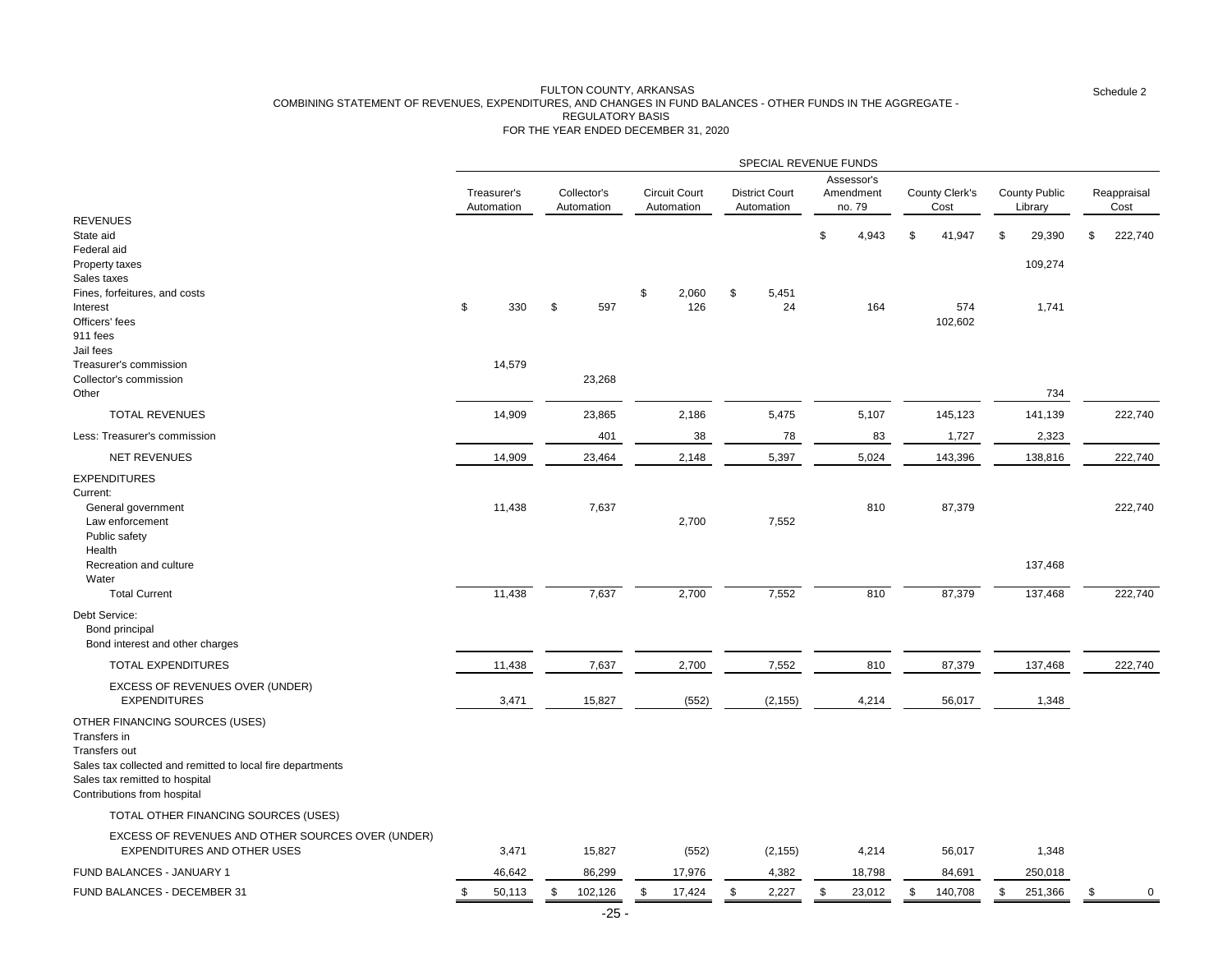|                                                                                                                                                                                                | SPECIAL REVENUE FUNDS |                       |    |              |    |                                      |    |                                             |    |               |    |                                 |                                 |                      |
|------------------------------------------------------------------------------------------------------------------------------------------------------------------------------------------------|-----------------------|-----------------------|----|--------------|----|--------------------------------------|----|---------------------------------------------|----|---------------|----|---------------------------------|---------------------------------|----------------------|
|                                                                                                                                                                                                |                       | Child Support<br>Cost |    | Drug Control |    | Jail Operation<br>and<br>Maintenance |    | <b>Boating Safety</b><br>and<br>Enforcement |    | Emergency 911 |    | Law<br>Enforcement<br>Sales Tax | Indigent<br>Criminal<br>Defense | <b>Public Safety</b> |
| <b>REVENUES</b>                                                                                                                                                                                |                       |                       |    |              |    |                                      |    |                                             |    |               |    |                                 |                                 |                      |
| State aid                                                                                                                                                                                      |                       |                       |    |              |    |                                      | \$ | 1,278                                       |    |               |    |                                 | \$<br>1,525                     |                      |
| Federal aid                                                                                                                                                                                    |                       |                       |    |              |    |                                      |    |                                             |    |               |    |                                 |                                 |                      |
| Property taxes                                                                                                                                                                                 |                       |                       |    |              |    |                                      |    |                                             |    |               |    |                                 |                                 |                      |
| Sales taxes                                                                                                                                                                                    |                       |                       |    |              |    |                                      |    |                                             |    |               | \$ | 916,730                         |                                 |                      |
| Fines, forfeitures, and costs                                                                                                                                                                  |                       |                       | \$ | 1,326        | \$ | 181                                  |    |                                             |    |               |    |                                 | 10,562<br>76                    | 1                    |
| Interest<br>Officers' fees                                                                                                                                                                     | \$                    | 37<br>927             |    | 151          |    | 242                                  |    | 67                                          | \$ | 561           |    | 870                             |                                 | \$                   |
| 911 fees                                                                                                                                                                                       |                       |                       |    |              |    |                                      |    |                                             |    | 319,179       |    |                                 |                                 |                      |
| Jail fees                                                                                                                                                                                      |                       |                       |    |              |    | 55,358                               |    |                                             |    |               |    |                                 |                                 |                      |
| Treasurer's commission                                                                                                                                                                         |                       |                       |    |              |    |                                      |    |                                             |    |               |    |                                 |                                 |                      |
| Collector's commission                                                                                                                                                                         |                       |                       |    |              |    |                                      |    |                                             |    |               |    |                                 |                                 |                      |
| Other                                                                                                                                                                                          |                       |                       |    |              |    | 1,636                                |    |                                             |    | 816           |    | 900                             |                                 |                      |
| <b>TOTAL REVENUES</b>                                                                                                                                                                          |                       | 964                   |    | 1,477        |    | 57,417                               |    | 1,345                                       |    | 320,556       |    | 918,500                         | 12,163                          | $\mathbf{1}$         |
| Less: Treasurer's commission                                                                                                                                                                   |                       | 6                     |    | 29           |    | 897                                  |    | 23                                          |    | 5,328         |    | 12,612                          | 203                             |                      |
| <b>NET REVENUES</b>                                                                                                                                                                            |                       | 958                   |    | 1,448        |    | 56,520                               |    | 1,322                                       |    | 315,228       |    | 905,888                         | 11,960                          | $\mathbf{1}$         |
| <b>EXPENDITURES</b><br>Current:<br>General government<br>Law enforcement<br>Public safety                                                                                                      |                       |                       |    | 6,240        |    | 75,089                               |    |                                             |    | 172,431       |    | 738,166                         | 10,888                          |                      |
| Health<br>Recreation and culture<br>Water<br><b>Total Current</b>                                                                                                                              |                       |                       |    | 6,240        |    | 75,089                               |    |                                             |    | 172,431       |    | 738,166                         | 10,888                          |                      |
| Debt Service:<br>Bond principal<br>Bond interest and other charges                                                                                                                             |                       |                       |    |              |    |                                      |    |                                             |    |               |    |                                 |                                 |                      |
| <b>TOTAL EXPENDITURES</b>                                                                                                                                                                      |                       |                       |    | 6,240        |    | 75,089                               |    |                                             |    | 172,431       |    | 738,166                         | 10,888                          |                      |
| EXCESS OF REVENUES OVER (UNDER)<br><b>EXPENDITURES</b>                                                                                                                                         |                       | 958                   |    | (4, 792)     |    | (18, 569)                            |    | 1,322                                       |    | 142,797       |    | 167,722                         | 1,072                           | $\mathbf{1}$         |
| OTHER FINANCING SOURCES (USES)<br>Transfers in<br>Transfers out<br>Sales tax collected and remitted to local fire departments<br>Sales tax remitted to hospital<br>Contributions from hospital |                       |                       |    |              |    |                                      |    |                                             |    |               |    |                                 |                                 |                      |
| TOTAL OTHER FINANCING SOURCES (USES)                                                                                                                                                           |                       |                       |    |              |    |                                      |    |                                             |    |               |    |                                 |                                 |                      |
| EXCESS OF REVENUES AND OTHER SOURCES OVER (UNDER)<br>EXPENDITURES AND OTHER USES                                                                                                               |                       | 958                   |    | (4, 792)     |    | (18, 569)                            |    | 1,322                                       |    | 142,797       |    | 167,722                         | 1,072                           | $\overline{1}$       |
| FUND BALANCES - JANUARY 1                                                                                                                                                                      |                       | 5,011                 |    | 20,971       |    | 50,051                               |    | 9,022                                       |    | 56,284        |    | 77,254                          | 10,192                          | 162                  |
| FUND BALANCES - DECEMBER 31                                                                                                                                                                    | \$                    | 5,969                 | \$ | 16,179       | \$ | 31,482                               | \$ | 10,344                                      | \$ | 199,081       | \$ | 244,976                         | \$<br>11,264                    | \$<br>163            |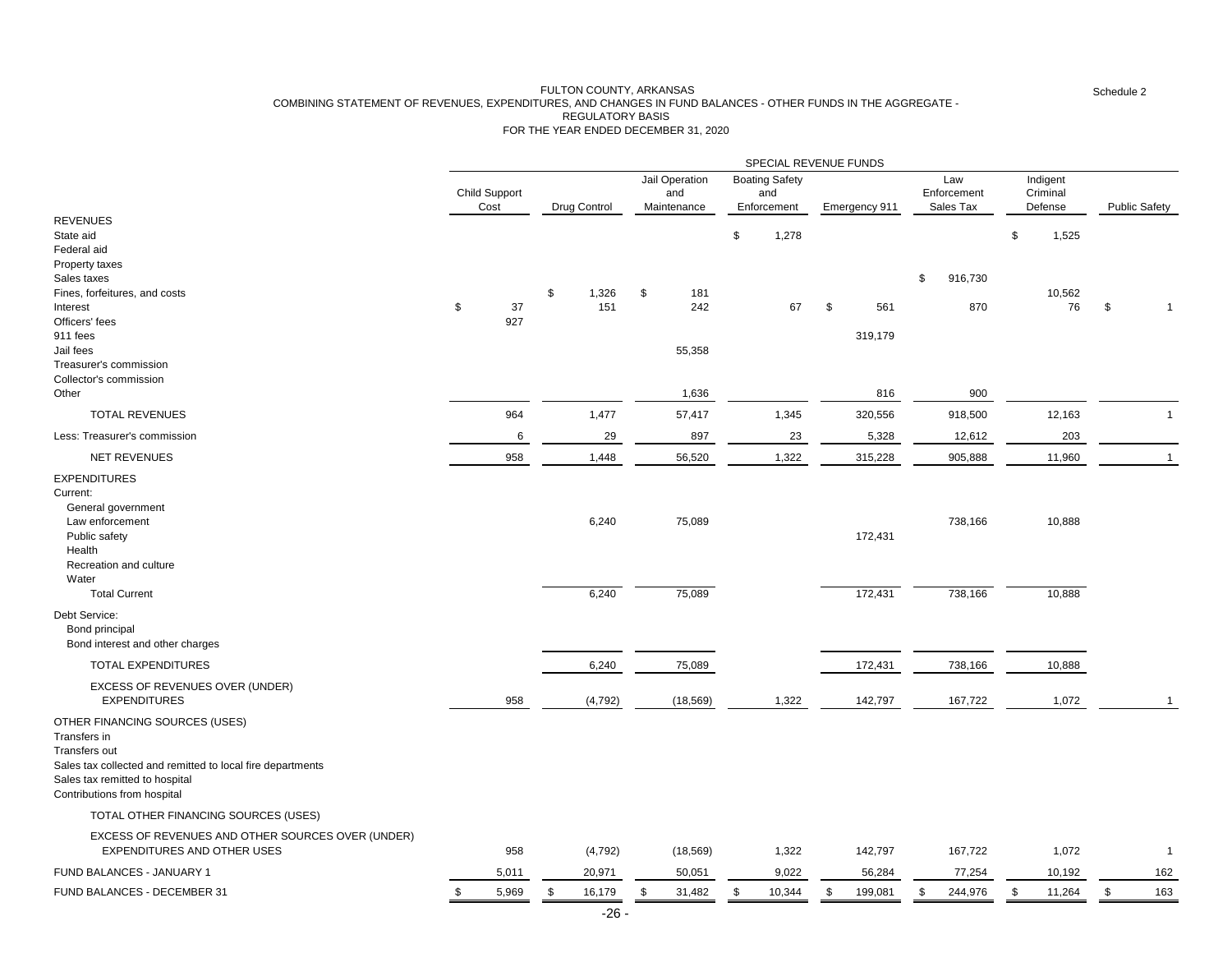|                                                                                           |    |                     |                                               |                                     | SPECIAL REVENUE FUNDS        |                                        |                                                |                                    |    |                                                 |
|-------------------------------------------------------------------------------------------|----|---------------------|-----------------------------------------------|-------------------------------------|------------------------------|----------------------------------------|------------------------------------------------|------------------------------------|----|-------------------------------------------------|
|                                                                                           |    | Criminal<br>Justice | <b>Circuit Clerk</b><br>Commissioner's<br>Fee | <b>Fire Protection</b><br>Sales Tax | <b>Hospital Sales</b><br>Tax | 16th Judicial<br><b>District Court</b> | Community<br>Development<br><b>Block Grant</b> | Courtroom<br><b>Security Grant</b> |    | <b>Fulton County</b><br>Recreational<br>Complex |
| <b>REVENUES</b>                                                                           |    |                     |                                               |                                     |                              |                                        |                                                |                                    |    |                                                 |
| State aid<br>Federal aid                                                                  |    |                     |                                               |                                     |                              |                                        | \$<br>55,712                                   |                                    |    |                                                 |
| Property taxes                                                                            |    |                     |                                               |                                     |                              |                                        |                                                |                                    |    |                                                 |
| Sales taxes                                                                               |    |                     |                                               | \$<br>458,365                       | \$<br>458,365                |                                        |                                                |                                    |    |                                                 |
| Fines, forfeitures, and costs                                                             | \$ | 13,061              |                                               |                                     |                              |                                        |                                                |                                    |    |                                                 |
| Interest                                                                                  |    | 127                 | \$<br>36                                      |                                     | 61                           | \$<br>15                               |                                                |                                    |    | \$<br>21                                        |
| Officers' fees                                                                            |    | 200                 | 140                                           |                                     |                              |                                        |                                                |                                    |    |                                                 |
| 911 fees                                                                                  |    |                     |                                               |                                     |                              |                                        |                                                |                                    |    |                                                 |
| Jail fees                                                                                 |    |                     |                                               |                                     |                              |                                        |                                                |                                    |    |                                                 |
| Treasurer's commission                                                                    |    |                     |                                               |                                     |                              |                                        |                                                |                                    |    |                                                 |
| Collector's commission                                                                    |    |                     |                                               |                                     |                              |                                        |                                                |                                    |    |                                                 |
| Other                                                                                     |    | 1,200               |                                               |                                     |                              |                                        |                                                |                                    |    | 700                                             |
| <b>TOTAL REVENUES</b>                                                                     |    | 14,588              | 176                                           | 458,365                             | 458,426                      | 15                                     | 55,712                                         |                                    |    | 721                                             |
| Less: Treasurer's commission                                                              |    | 211                 | 3                                             | 5,779                               | 5,780                        |                                        |                                                |                                    |    |                                                 |
| NET REVENUES                                                                              |    | 14,377              | 173                                           | 452,586                             | 452,646                      | 15                                     | 55,712                                         |                                    |    | 721                                             |
| <b>EXPENDITURES</b><br>Current:<br>General government<br>Law enforcement<br>Public safety |    | 5,783               |                                               |                                     |                              |                                        |                                                |                                    |    |                                                 |
| Health<br>Recreation and culture<br>Water                                                 |    |                     |                                               |                                     |                              |                                        | 55,712                                         |                                    |    | 1,609                                           |
| <b>Total Current</b>                                                                      |    | 5,783               |                                               |                                     |                              |                                        | 55,712                                         |                                    |    | 1,609                                           |
| Debt Service:<br>Bond principal<br>Bond interest and other charges                        |    |                     |                                               |                                     |                              |                                        |                                                |                                    |    |                                                 |
| TOTAL EXPENDITURES                                                                        |    | 5,783               |                                               |                                     |                              |                                        | 55,712                                         |                                    |    | 1,609                                           |
| EXCESS OF REVENUES OVER (UNDER)<br><b>EXPENDITURES</b>                                    |    | 8,594               | 173                                           | 452,586                             | 452,646                      | 15                                     |                                                |                                    |    | (888)                                           |
| OTHER FINANCING SOURCES (USES)<br>Transfers in<br>Transfers out                           |    |                     |                                               |                                     |                              |                                        |                                                |                                    |    |                                                 |
| Sales tax collected and remitted to local fire departments                                |    |                     |                                               | (450, 485)                          | (181, 347)                   |                                        |                                                |                                    |    |                                                 |
| Sales tax remitted to hospital<br>Contributions from hospital                             |    |                     |                                               |                                     | (269, 198)                   |                                        |                                                |                                    |    |                                                 |
| TOTAL OTHER FINANCING SOURCES (USES)                                                      |    |                     |                                               | (450, 485)                          | (450, 545)                   |                                        |                                                |                                    |    |                                                 |
| EXCESS OF REVENUES AND OTHER SOURCES OVER (UNDER)<br>EXPENDITURES AND OTHER USES          |    | 8,594               | 173                                           | 2,101                               | 2,101                        | 15                                     |                                                |                                    |    | (888)                                           |
| FUND BALANCES - JANUARY 1                                                                 |    | 18,196              | 4,980                                         |                                     |                              | 2,173                                  | -1                                             | \$                                 | 45 | 3,748                                           |
| FUND BALANCES - DECEMBER 31                                                               | S  | 26,790              | \$<br>5,153                                   | \$<br>2,101                         | \$<br>2,101                  | \$<br>2,188                            | \$<br>$\mathbf{1}$                             | $\sqrt[6]{2}$                      | 45 | \$<br>2,860                                     |

-27 -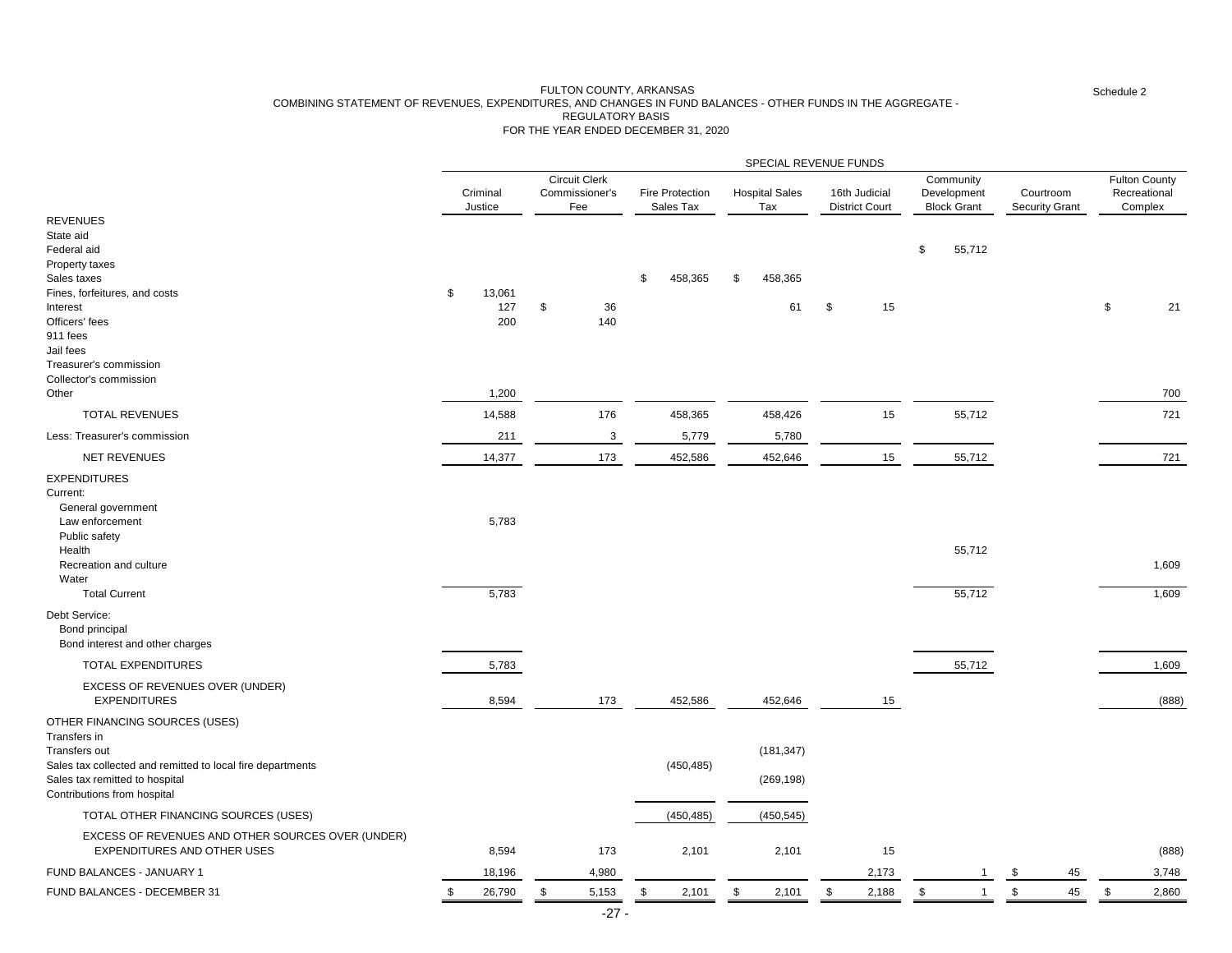|                                                            | SPECIAL REVENUE FUNDS |                |                         |                                            |                           |     | CAPITAL PROJECTS FUNDS |                                       |    |                                  | DEBT SERVICE FUNDS |                                |    |                                           |                  |
|------------------------------------------------------------|-----------------------|----------------|-------------------------|--------------------------------------------|---------------------------|-----|------------------------|---------------------------------------|----|----------------------------------|--------------------|--------------------------------|----|-------------------------------------------|------------------|
|                                                            | Sheriff's Drug        |                |                         | Communication<br>Facility and<br>Equipment | Juvenile Officer<br>Grant |     |                        | <b>Fulton County</b><br>Water Project |    | Hospital<br>Improvement<br>Grant |                    | Jail Sales and<br>Use Tax Bond |    | 2013 Series<br>Sales and Use<br>Tax Bonds | Totals           |
| <b>REVENUES</b>                                            |                       |                |                         |                                            |                           |     |                        |                                       |    |                                  |                    |                                |    |                                           |                  |
| State aid                                                  |                       |                |                         |                                            | \$<br>2,314               |     |                        |                                       |    |                                  |                    |                                |    |                                           | \$<br>304,137    |
| Federal aid                                                |                       |                |                         |                                            |                           |     | \$                     | 87,959                                | \$ | 53,500                           |                    |                                |    |                                           | 197,171          |
| Property taxes                                             |                       |                |                         |                                            |                           |     |                        |                                       |    |                                  |                    |                                |    |                                           | 109,274          |
| Sales taxes                                                |                       |                |                         |                                            |                           |     |                        |                                       |    |                                  | \$                 | 160,428                        |    |                                           | 1,993,888        |
| Fines, forfeitures, and costs                              |                       |                |                         |                                            |                           |     |                        |                                       |    |                                  |                    |                                |    |                                           | 32,641           |
| Interest                                                   | \$                    | $\overline{4}$ |                         |                                            |                           |     |                        |                                       |    |                                  |                    | 207                            |    |                                           | 6,032            |
| Officers' fees                                             |                       |                | $\sqrt[6]{\frac{1}{2}}$ | 3,385                                      |                           |     |                        |                                       |    |                                  |                    |                                |    |                                           | 107,254          |
| 911 fees                                                   |                       |                |                         |                                            |                           |     |                        |                                       |    |                                  |                    |                                |    |                                           | 319,179          |
| Jail fees                                                  |                       |                |                         |                                            |                           |     |                        |                                       |    |                                  |                    |                                |    |                                           | 55,358           |
| Treasurer's commission<br>Collector's commission           |                       |                |                         |                                            |                           |     |                        |                                       |    |                                  |                    |                                |    |                                           | 14,579<br>23,268 |
| Other                                                      |                       |                |                         | 4,562                                      |                           |     |                        |                                       |    |                                  |                    |                                |    |                                           | 10,548           |
|                                                            |                       |                |                         |                                            |                           |     |                        |                                       |    |                                  |                    |                                |    |                                           |                  |
| <b>TOTAL REVENUES</b>                                      |                       | $\overline{4}$ |                         | 7,947                                      | 2,314                     |     |                        | 87,959                                |    | 53,500                           |                    | 160,635                        |    |                                           | 3,173,329        |
| Less: Treasurer's commission                               |                       |                |                         |                                            |                           |     |                        |                                       |    |                                  |                    | 2,758                          |    |                                           | 38,279           |
| <b>NET REVENUES</b>                                        |                       | 4              |                         | 7,947                                      | 2,314                     |     |                        | 87,959                                |    | 53,500                           |                    | 157,877                        |    |                                           | 3,135,050        |
| <b>EXPENDITURES</b>                                        |                       |                |                         |                                            |                           |     |                        |                                       |    |                                  |                    |                                |    |                                           |                  |
| Current:                                                   |                       |                |                         |                                            |                           |     |                        |                                       |    |                                  |                    |                                |    |                                           |                  |
| General government                                         |                       |                |                         |                                            |                           |     |                        |                                       |    |                                  |                    |                                |    |                                           | 330,004          |
| Law enforcement                                            |                       | 3              |                         | 8,395                                      |                           | 420 |                        |                                       |    |                                  |                    |                                |    |                                           | 855,236          |
| Public safety                                              |                       |                |                         |                                            |                           |     |                        |                                       |    |                                  |                    |                                |    |                                           | 172,431          |
| Health                                                     |                       |                |                         |                                            |                           |     |                        |                                       |    | 139,339                          |                    |                                |    |                                           | 195,051          |
| Recreation and culture                                     |                       |                |                         |                                            |                           |     |                        |                                       |    |                                  |                    |                                |    |                                           | 139,077          |
| Water                                                      |                       |                |                         |                                            |                           |     |                        | 87,959                                |    |                                  |                    |                                |    |                                           | 87,959           |
| <b>Total Current</b>                                       |                       | 3              |                         | 8,395                                      |                           | 420 |                        | 87,959                                |    | 139,339                          |                    |                                |    |                                           | 1,779,758        |
| Debt Service:                                              |                       |                |                         |                                            |                           |     |                        |                                       |    |                                  |                    |                                |    |                                           |                  |
| Bond principal                                             |                       |                |                         |                                            |                           |     |                        |                                       |    |                                  |                    | 158,434                        | \$ | 158,176                                   | 316,610          |
| Bond interest and other charges                            |                       |                |                         |                                            |                           |     |                        |                                       |    |                                  |                    | 37,047                         |    | 23,171                                    | 60,218           |
| TOTAL EXPENDITURES                                         |                       | 3              |                         | 8,395                                      |                           | 420 |                        | 87,959                                |    | 139,339                          |                    | 195,481                        |    | 181,347                                   | 2,156,586        |
| EXCESS OF REVENUES OVER (UNDER)                            |                       |                |                         |                                            |                           |     |                        |                                       |    |                                  |                    |                                |    |                                           |                  |
| <b>EXPENDITURES</b>                                        |                       | $\overline{1}$ |                         | (448)                                      | 1,894                     |     |                        |                                       |    | (85, 839)                        |                    | (37, 604)                      |    | (181, 347)                                | 978,464          |
| OTHER FINANCING SOURCES (USES)                             |                       |                |                         |                                            |                           |     |                        |                                       |    |                                  |                    |                                |    |                                           |                  |
| Transfers in                                               |                       |                |                         |                                            |                           |     |                        |                                       |    |                                  |                    |                                |    | 181,347                                   | 181,347          |
| Transfers out                                              |                       |                |                         |                                            |                           |     |                        |                                       |    |                                  |                    |                                |    |                                           | (181, 347)       |
| Sales tax collected and remitted to local fire departments |                       |                |                         |                                            |                           |     |                        |                                       |    |                                  |                    |                                |    |                                           | (450, 485)       |
| Sales tax remitted to hospital                             |                       |                |                         |                                            |                           |     |                        |                                       |    |                                  |                    |                                |    |                                           | (269, 198)       |
| Contributions from hospital                                |                       |                |                         |                                            |                           |     |                        |                                       |    | 39,475                           |                    |                                |    |                                           | 39,475           |
| TOTAL OTHER FINANCING SOURCES (USES)                       |                       |                |                         |                                            |                           |     |                        |                                       |    | 39,475                           |                    |                                |    | 181,347                                   | (680, 208)       |
| EXCESS OF REVENUES AND OTHER SOURCES OVER (UNDER)          |                       |                |                         |                                            |                           |     |                        |                                       |    |                                  |                    |                                |    |                                           |                  |
| <b>EXPENDITURES AND OTHER USES</b>                         |                       | $\overline{1}$ |                         | (448)                                      | 1,894                     |     |                        |                                       |    | (46, 364)                        |                    | (37, 604)                      |    |                                           | 298,256          |
| FUND BALANCES - JANUARY 1                                  |                       | 4,187          |                         | 6,275                                      |                           |     |                        | -1                                    |    | 46,395                           |                    | 231,548                        |    | $\mathbf{1}$                              | 1,055,303        |
| FUND BALANCES - DECEMBER 31                                | \$.                   | 4,188          | \$                      | 5,827                                      | 1,894<br>\$               |     | \$                     | $\mathbf{1}$                          | \$ | 31                               | \$                 | 193,944                        | \$ | $\mathbf{1}$                              | \$<br>1,353,559  |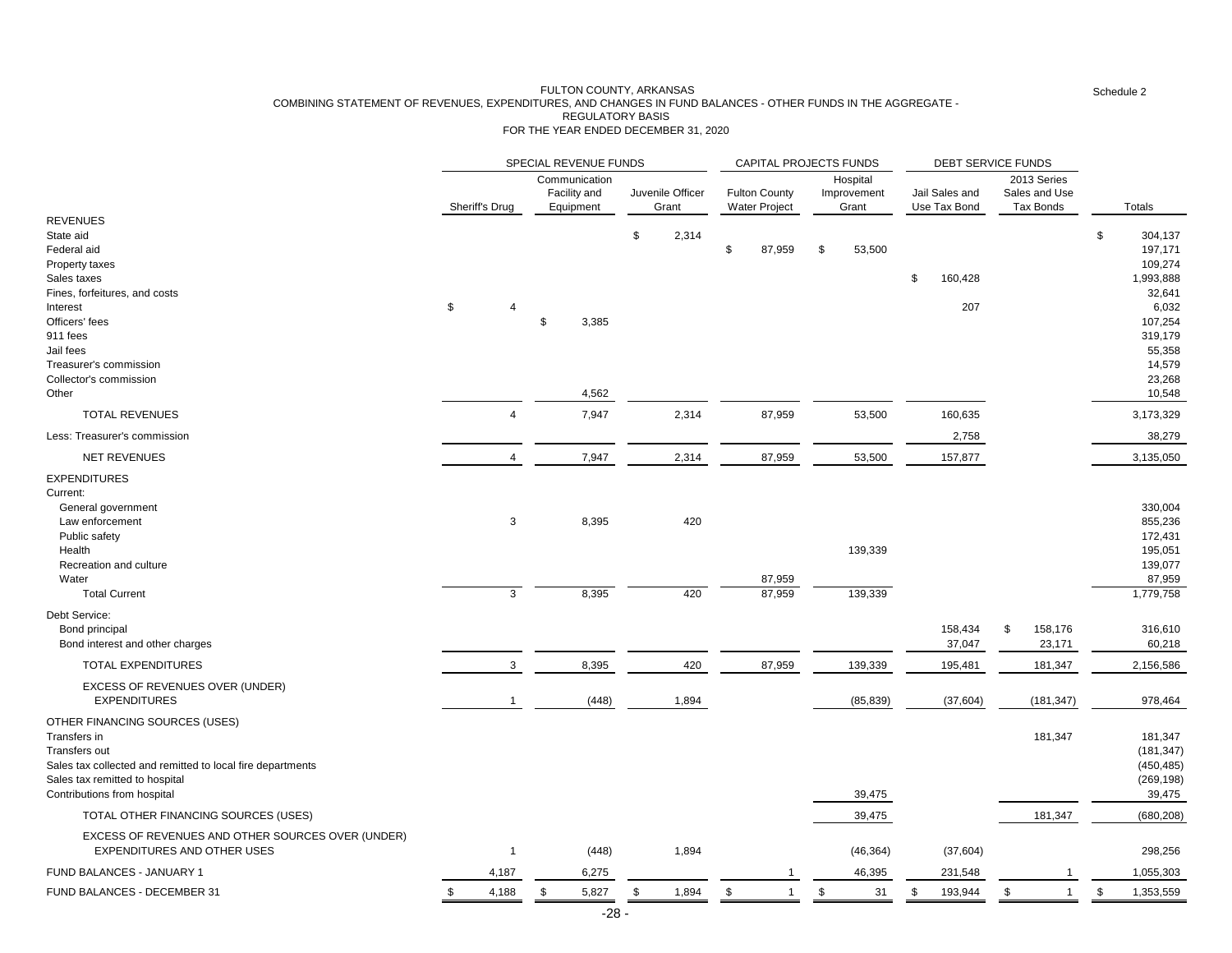# FULTON COUNTY, ARKANSAS NOTES TO SCHEDULES 1 AND 2 DECEMBER 31, 2020

The following funds and descriptions represent all funds reported as other funds in the aggregate.

| <b>Fund Name</b>                      | <b>Fund Description</b>                                                                                                                                                                                                                        |
|---------------------------------------|------------------------------------------------------------------------------------------------------------------------------------------------------------------------------------------------------------------------------------------------|
| <b>Treasurer's Automation</b>         | Ark. Code Ann. § 21-6-302 established fund to receive up to 10% of Treasurer's gross commissions to operate the Treasurer's<br>office and to purchase, maintain, and operate an automated accounting and record keeping system.                |
| <b>Collector's Automation</b>         | Ark. Code Ann. § 21-6-305 established fund to receive up to 10% of collector's gross commission to operate the collector's office<br>and to purchase, maintain, and operate an automated record keeping system.                                |
| <b>Circuit Court Automation</b>       | Ark. Code Ann. § 16-13-704 established fund to receive circuit court installment fees to be used for circuit court-related technology<br>and to defray the cost of fine collection.                                                            |
| <b>District Court Automation</b>      | Ark. Code Ann. § 16-13-704 established fund to receive district court installment fees to be used solely for district court-related<br>technology.                                                                                             |
| Assessor's Amendment no. 79           | Ark. Code Ann. § 26-26-310 provides that 1% of the county's share of surplus funds from the Property Tax Relief Trust Fund be<br>allocated to county assessors for the purpose of administering Ark. Const. amend. 79.                         |
| <b>County Clerk's Cost</b>            | Ark. Code Ann. § 21-6-413 established fund to receive fees collected by county clerks to be used for automated record systems<br>and any legitimate county purpose.                                                                            |
| <b>County Public Library</b>          | Ark. Code Ann. § 13-2-404 established fund to account for library property tax millage levied by the quorum court for the support,<br>operation, and maintenance of the public library.                                                        |
| <b>Reappraisal Cost</b>               | Ark. Code Ann. § 26-26-1907 established fund to pay reappraisals of real property with revenue received from the State.                                                                                                                        |
| <b>Child Support Cost</b>             | Ark. Code Ann. § 9-10-109 established fund to receive fees to offset administrative costs in the clerk's office.                                                                                                                               |
| Drug Control                          | Ark. Code Ann. § 5-64-505 established fund to receive asset forfeitures resulting from drug offense cases due to arresting agency.                                                                                                             |
| Jail Operation and Maintenance        | Ark. Code Ann. § 16-17-129 allows a county to levy an additional fine, not to exceed \$20. Funds shall be used exclusively to defray<br>the cost of incarcerating county prisoners, including construction and maintenance of the county jail. |
| <b>Boating Safety and Enforcement</b> | Ark. Code Ann. § 27-101-111 established fund to receive fees to be used for operating a patrol on the waterways within the county<br>or for emergency rescue services if the county has not established a patrol.                              |
| Emergency 911                         | Ark. Code Ann. § 12-10-318 established fund to receive fees collected by commercial mobile radio service providers for 911<br>emergency services.                                                                                              |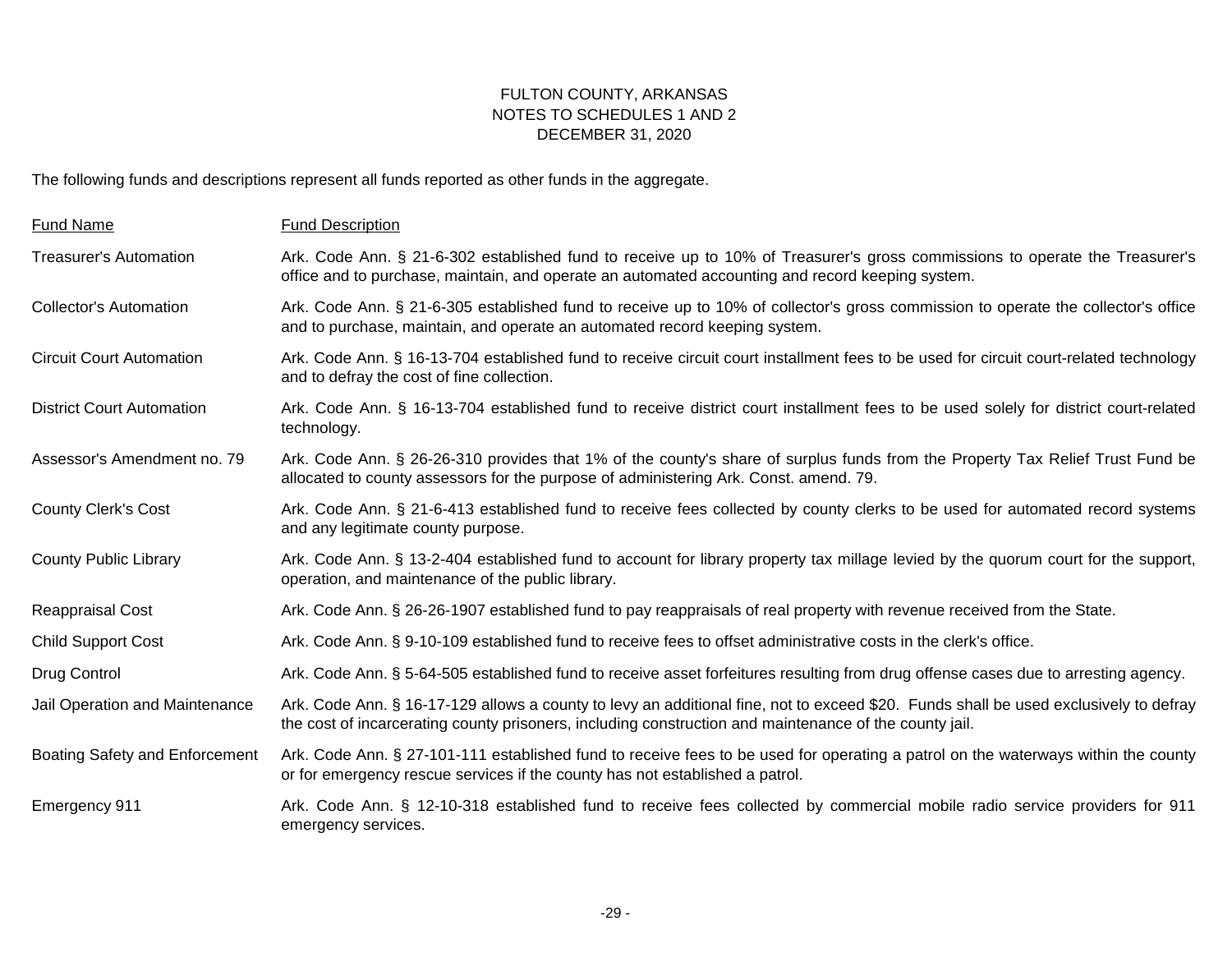# FULTON COUNTY, ARKANSAS NOTES TO SCHEDULES 1 AND 2 DECEMBER 31, 2020

The following funds and descriptions represent all funds reported as other funds in the aggregate.

| <b>Fund Name</b>                            | <b>Fund Description</b>                                                                                                                                                                                                                                                                                                                                                                                                                                                                                                                                                                                                                              |
|---------------------------------------------|------------------------------------------------------------------------------------------------------------------------------------------------------------------------------------------------------------------------------------------------------------------------------------------------------------------------------------------------------------------------------------------------------------------------------------------------------------------------------------------------------------------------------------------------------------------------------------------------------------------------------------------------------|
| Law Enforcement Sales Tax                   | Fulton County Ordinance no. 2018-08 (September 10, 2018) established fund to receive a one percent (1.0%) sales and use tax,<br>approved by voters on December 11, 2018, levied for the purpose of improving, equipping, staffing, and providing for the operation<br>and maintenance of the Fulton County Sheriff's office and Fulton County Detention facilities and to pay for the costs associated with<br>the housing of prisoners.                                                                                                                                                                                                             |
| <b>Indigent Criminal Defense</b>            | Ark. Code Ann. § 14-20-102 established fund to receive funds distributed in accordance with Ark. Code Ann. § 16-10-307 to be<br>used to pay reasonable and necessary costs incurred in the defense of indigent persons, the representation of persons against<br>whom involuntary admissions procedures have been brought, and for representation of persons deemed incompetent by the court,<br>defraying the costs of the juvenile division of chancery court; and for defraying the medical and dental costs for indigent defendants<br>in the county jail.                                                                                       |
| <b>Public Safety</b>                        | Ark. Code Ann. § 27-34-108 established fund to receive 25% of the district court fines levied for violations of the Child Passenger<br>Protection Code to be used for promotion of public safety.                                                                                                                                                                                                                                                                                                                                                                                                                                                    |
| <b>Criminal Justice</b>                     | Fulton County Ordinance no. 1995-11 (December 19, 1995) established fund to receive a portion of District Court fines to be used<br>to acquire, maintain, repair, and replace equipment used by the Sheriff's Department and District Court.                                                                                                                                                                                                                                                                                                                                                                                                         |
| <b>Circuit Clerk Commissioner's Fee</b>     | Ark. Code Ann. § 21-6-412 established fund to receive fee awarded, when appointed as commissioner, for a sale of real or<br>personal property under judicial decree. The funds are to be used to offset administrative costs associated with the performance of<br>the Commissioner's duties and for general operations expense of the office of circuit clerk.                                                                                                                                                                                                                                                                                      |
| <b>Fire Protection Sales Tax</b>            | Fulton County Ordinance no. 2002-14 (August 12, 2002) established fund to receive one-half of one percent (.50%) sales and use<br>tax, approved by voters on November 5, 2002, levied for the purpose of funding fire protection facilities for various fire departments.                                                                                                                                                                                                                                                                                                                                                                            |
| <b>Hospital Sales Tax</b>                   | Established to receive a one-half of one percent (.50%) sales and use tax, approved by voters on September 13, 2005, levied for<br>the debt service requirements on a future bond issue (2007) with any funds in excess of debt requirements to be used for operation<br>and maintenance of the county hospital. Funds for the debt service requirements are distributed to the 2007 Series Sales and Use<br>Tax Bond Fund, and funds for the operation and maintenance of the hospital are distributed to the Fulton County Hospital. In<br>2013, the 2007 Series Sales and Use Tax Bond Fund was refunded by a 2013 Series Sales and Use Tax Bond. |
| 16th Judicial District Court                | Circuit court order established fund for the purchase of office equipment, office supplies, and supplementation of salaries for<br>support personnel. The County General Fund originally transferred \$4,000 into the 16th Judicial District Fund.                                                                                                                                                                                                                                                                                                                                                                                                   |
| <b>Community Development Block</b><br>Grant | Established to receive and disburse federal grant monies; fund is restricted by Grantor.                                                                                                                                                                                                                                                                                                                                                                                                                                                                                                                                                             |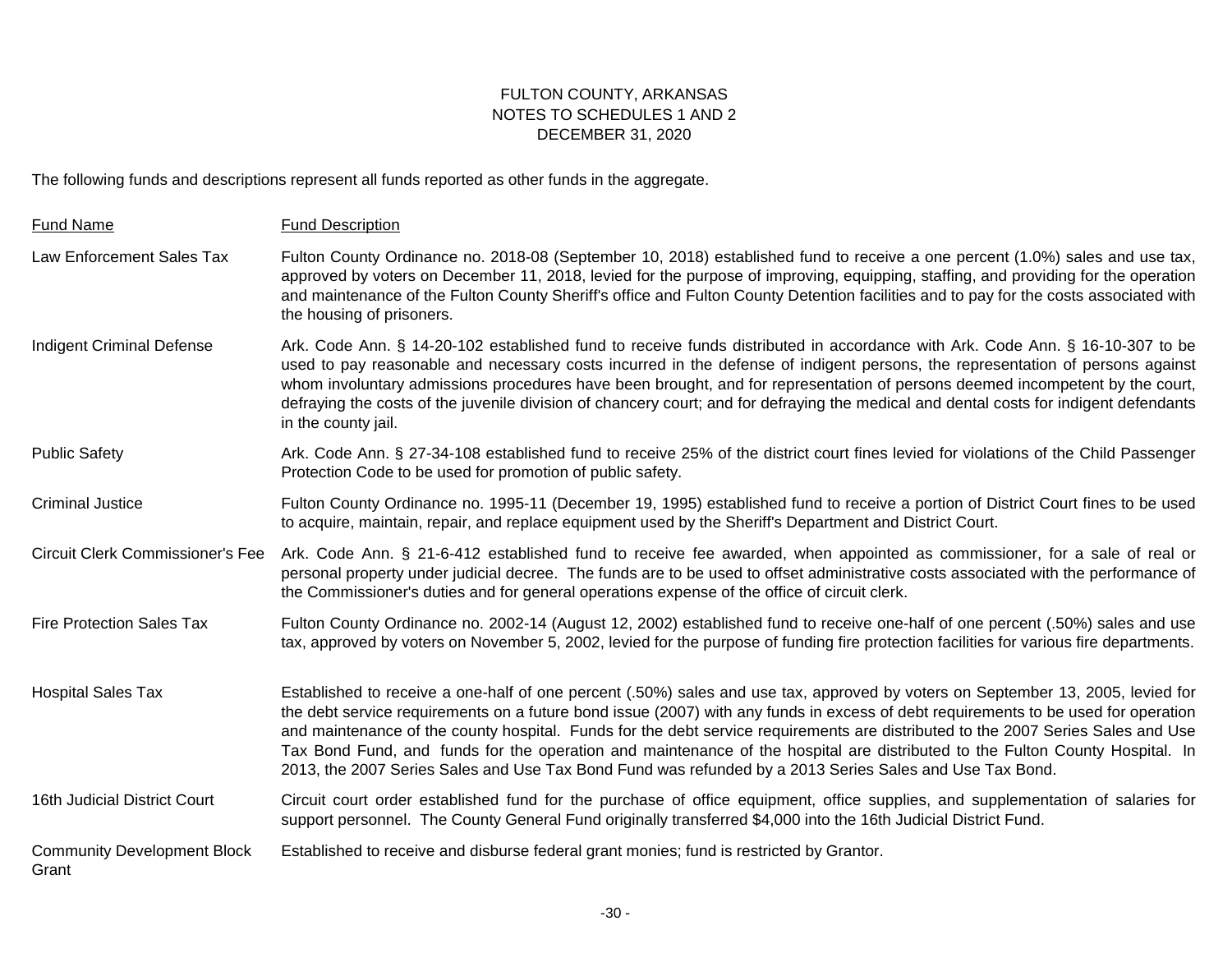# FULTON COUNTY, ARKANSAS NOTES TO SCHEDULES 1 AND 2 DECEMBER 31, 2020

The following funds and descriptions represent all funds reported as other funds in the aggregate.

| <b>Fund Name</b>                              | <b>Fund Description</b>                                                                                                                                                                                                                                                                                                                  |
|-----------------------------------------------|------------------------------------------------------------------------------------------------------------------------------------------------------------------------------------------------------------------------------------------------------------------------------------------------------------------------------------------|
| <b>Courtroom Security Grant</b>               | Ark. Code Ann. § 16-10-1006 established fund for the purpose of providing financial assistance to local governments to assist in<br>the implementation of local security and emergency preparedness plans for circuit and district courts.                                                                                               |
| <b>Fulton County Recreational</b><br>Complex  | Established to account for a grant received for the purpose of constructing a restroom/concession building at the Fulton County<br>sports complex.                                                                                                                                                                                       |
| Sheriff's Drug                                | Fulton County Ordinance no. 2004-14 (November 8, 2004) established fund to assist the County Sheriff in drug enforcement.                                                                                                                                                                                                                |
| Communication Facility and<br>Equipment       | Ark. Code Ann. §§ 21-6-307, 12-41-105 established fund to receive 25% of sheriff's fees collected and phone commission funds to<br>be used for communications equipment and repair and to train operations staff.                                                                                                                        |
| Juvenile Officer Grant                        | Established to account for grant received from Administrative Office of the Courts for mileage reimbursement, technology<br>upgrades, and training.                                                                                                                                                                                      |
| <b>Fulton County Water Project</b>            | Established to receive and disburse Arkansas Community and Economic Development (ACEDP) Grant for the installation of water<br>infrastructure. Fulton County is the project administrator for the grantee. Fund is restricted by Grantor.                                                                                                |
| <b>Hospital Improvement Grant</b>             | Established to receive and disburse United States Department of Agriculture Rural Development (USDA) Grant for additional<br>parking and electrical upgrades for the Hospital. Fulton County is the project administrator for the grantee. Fund is restricted by<br>Grantor.                                                             |
| Jail Sales and Use Tax Bond                   | Fulton County Ordinance no. 2012-11 (November 5, 2012) established fund to receive 17.5% of the County's one percent sales<br>and use tax pledged for debt service of a 2013 bond issue for the construction of a new county jail and law enforcement complex.                                                                           |
| 2013 Series Sales and Use Tax<br><b>Bonds</b> | Established to receive one half of one percent (.50%) sales and use tax, approved by voters on September 13, 2005, to be used for<br>the debt service requirements on the 2007 Series bond issue, as distributed from the Hospital Sales Tax Fund. In 2013, the 2007<br>Series bond issued was refinanced with a 2013 Series bond issue. |

Treasurer's accounts consist primarily of treasurer's commission, funds held in the County Law Library Fund, and funds not distributed to the appropriate agencies.

Collector's accounts consist primarily of delinquent taxes not yet distributed to the various taxing units.

Sheriff's accounts consist primarily of fees to be settled with the treasurer and bonds pending.

County Clerk's accounts consist primarily of trust money awaiting disposition and fee money to be settled with the treasurer.

District Court accounts consist primarily of fines and costs not yet distributed to the county and/or state.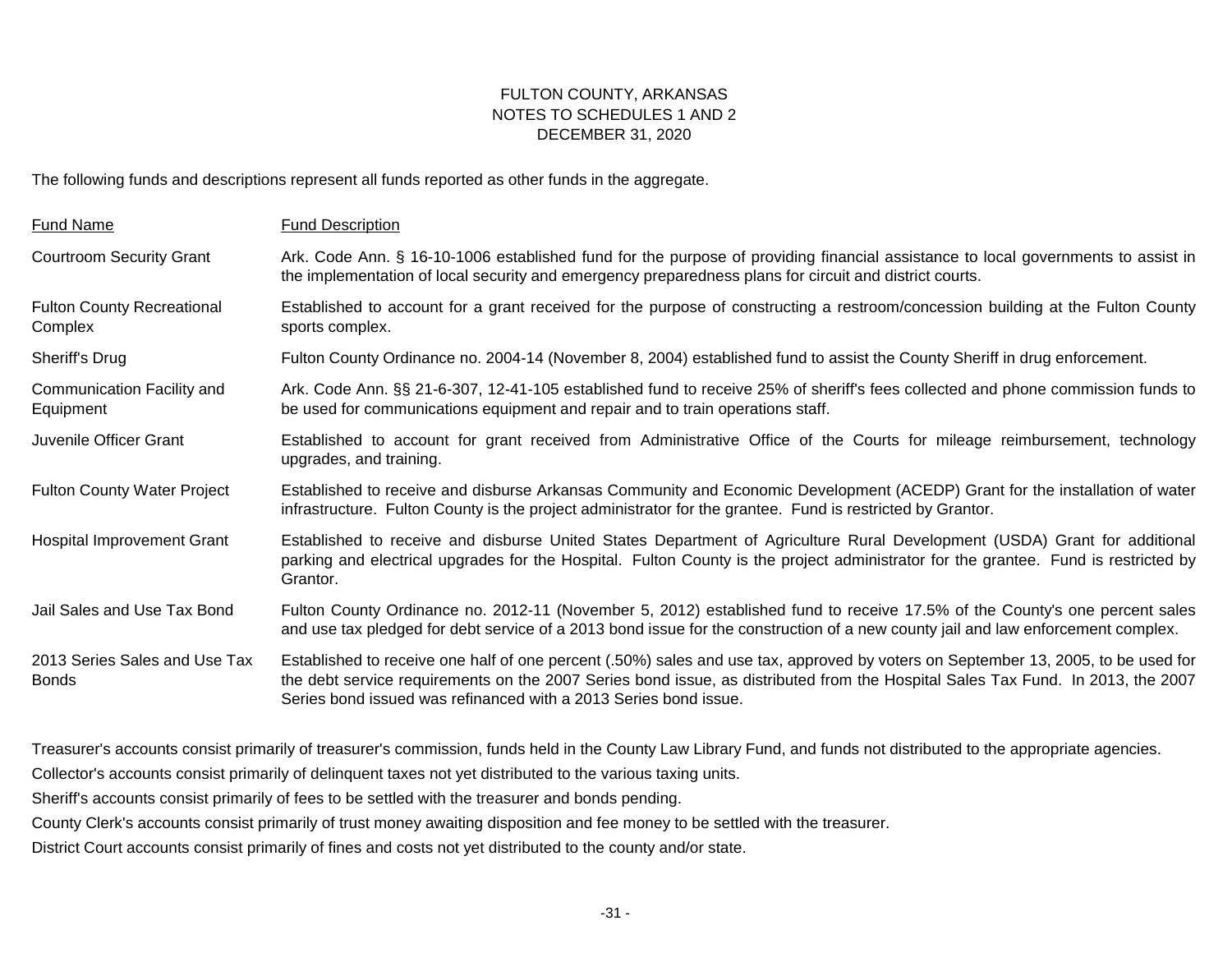# FULTON COUNTY, ARKANSAS OTHER INFORMATION SCHEDULE OF CAPITAL ASSETS (Unaudited) DECEMBER 31, 2020

|                                       | December 31,<br>2020                    |
|---------------------------------------|-----------------------------------------|
| Land<br><b>Buildings</b><br>Equipment | \$<br>240,913<br>4,194,054<br>3,406,033 |
| Total                                 | \$<br>7,841,000                         |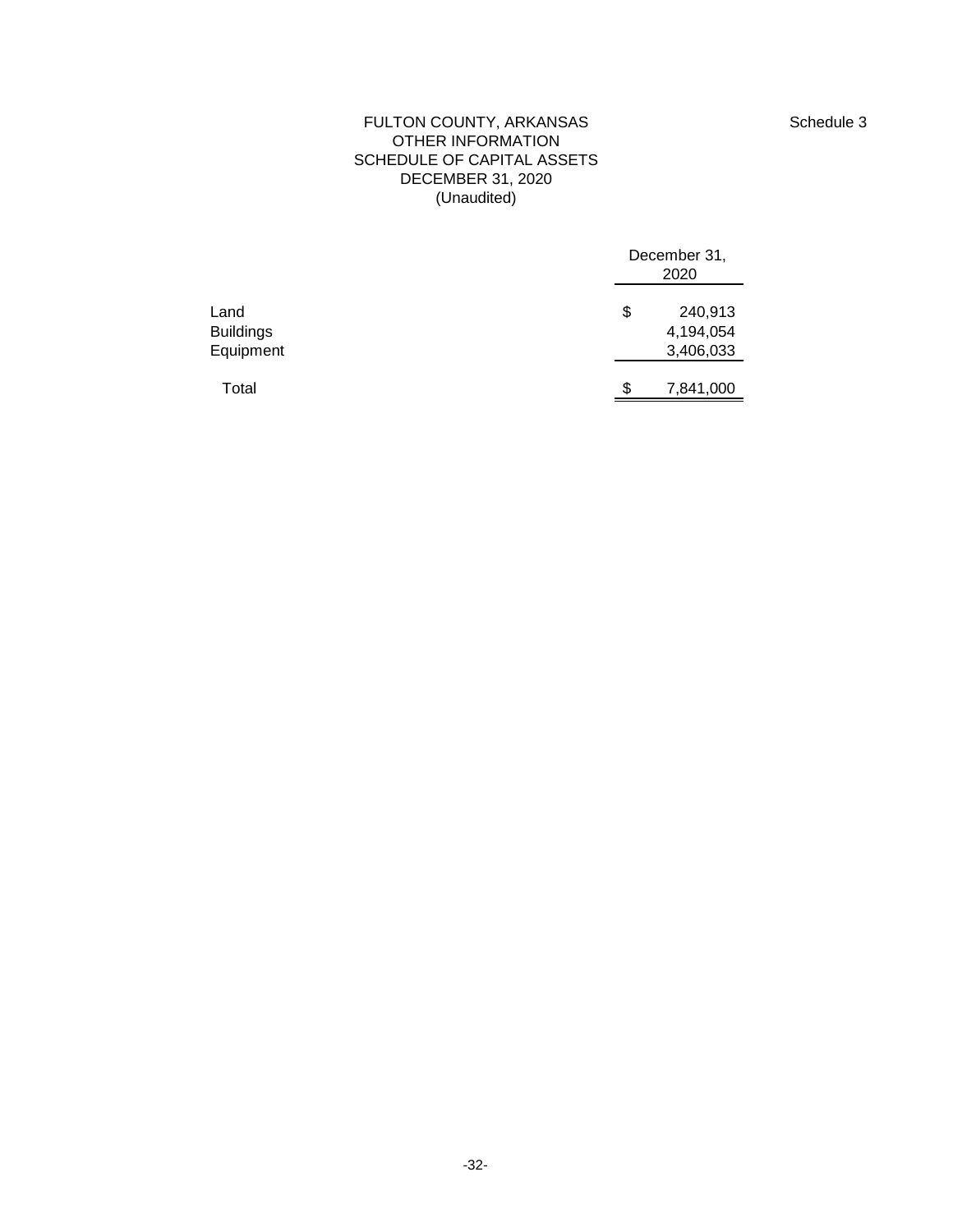## FULTON COUNTY, ARKANSAS SCHEDULE OF SELECTED INFORMATION FOR THE LAST FIVE YEARS - GENERAL FUND - REGULATORY BASIS DECEMBER 31, 2020 (Unaudited)

| General                                   | 2020            | 2019          | 2018          | 2017          | 2016          |
|-------------------------------------------|-----------------|---------------|---------------|---------------|---------------|
| <b>Total Assets</b>                       | \$<br>1,701,413 | \$<br>701,418 | \$<br>561,832 | \$<br>634,526 | \$<br>732,580 |
| <b>Total Liabilities</b>                  | 92,049          | 86,201        | 88,167        | 85,113        | 139,524       |
| <b>Total Fund Balances</b>                | 1,609,364       | 615,217       | 473,665       | 549,413       | 593,056       |
| Net Revenues                              | 2,335,924       | 1,723,338     | 1,733,882     | 1,708,574     | 1,779,253     |
| <b>Total Expenditures</b>                 | 1,341,777       | 1,581,459     | 809,630       | 1,752,217     | 1,603,602     |
| <b>Total Other Financing Sources/Uses</b> |                 | (327)         |               |               |               |



Schedule 4-1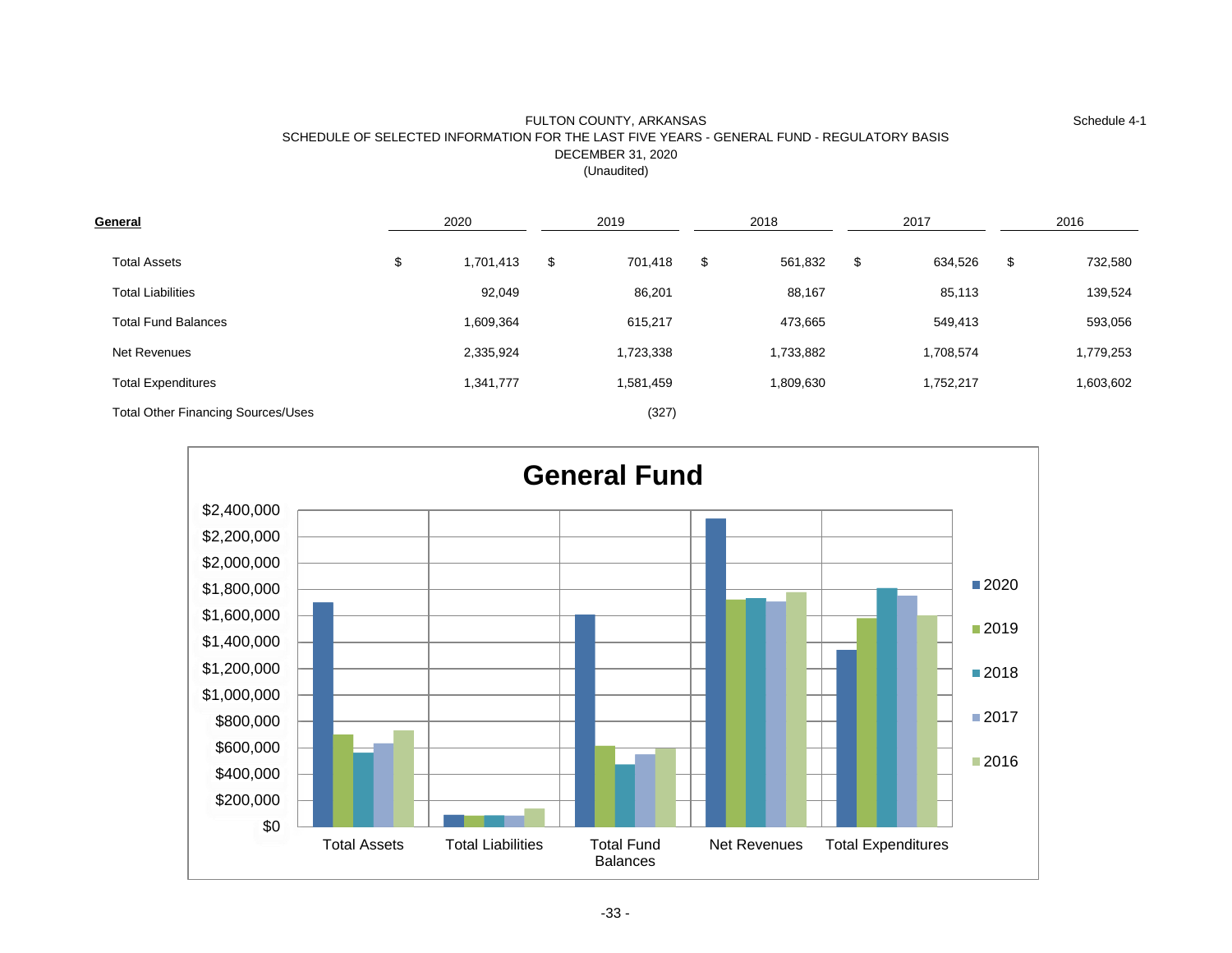## FULTON COUNTY, ARKANSAS SCHEDULE OF SELECTED INFORMATION FOR THE LAST FIVE YEARS - ROAD FUND - REGULATORY BASIS DECEMBER 31, 2020 (Unaudited)

| <u>Road</u>                |   | 2020       | 2019            | 2018            | 2017            | 2016            |
|----------------------------|---|------------|-----------------|-----------------|-----------------|-----------------|
| <b>Total Assets</b>        | Φ | 1,635,377  | \$<br>1,322,880 | \$<br>1,450,587 | \$<br>1,146,787 | \$<br>1,085,025 |
| <b>Total Liabilities</b>   |   | 40,393     | 79,661          | 53,027          | 4,700           | 42,249          |
| <b>Total Fund Balances</b> |   | 1,594,984  | 1,243,219       | 1,397,560       | 1,142,087       | 1,042,776       |
| Net Revenues               |   | 1,762,205  | 1,647,383       | 1,643,651       | 1,635,816       | 1,533,203       |
| <b>Total Expenditures</b>  |   | 410,440. ا | 1,801,724       | 1,388,178       | 1,536,505       | 1,424,599       |
|                            |   |            |                 |                 |                 |                 |

Total Other Financing Sources/Uses



Schedule 4-2